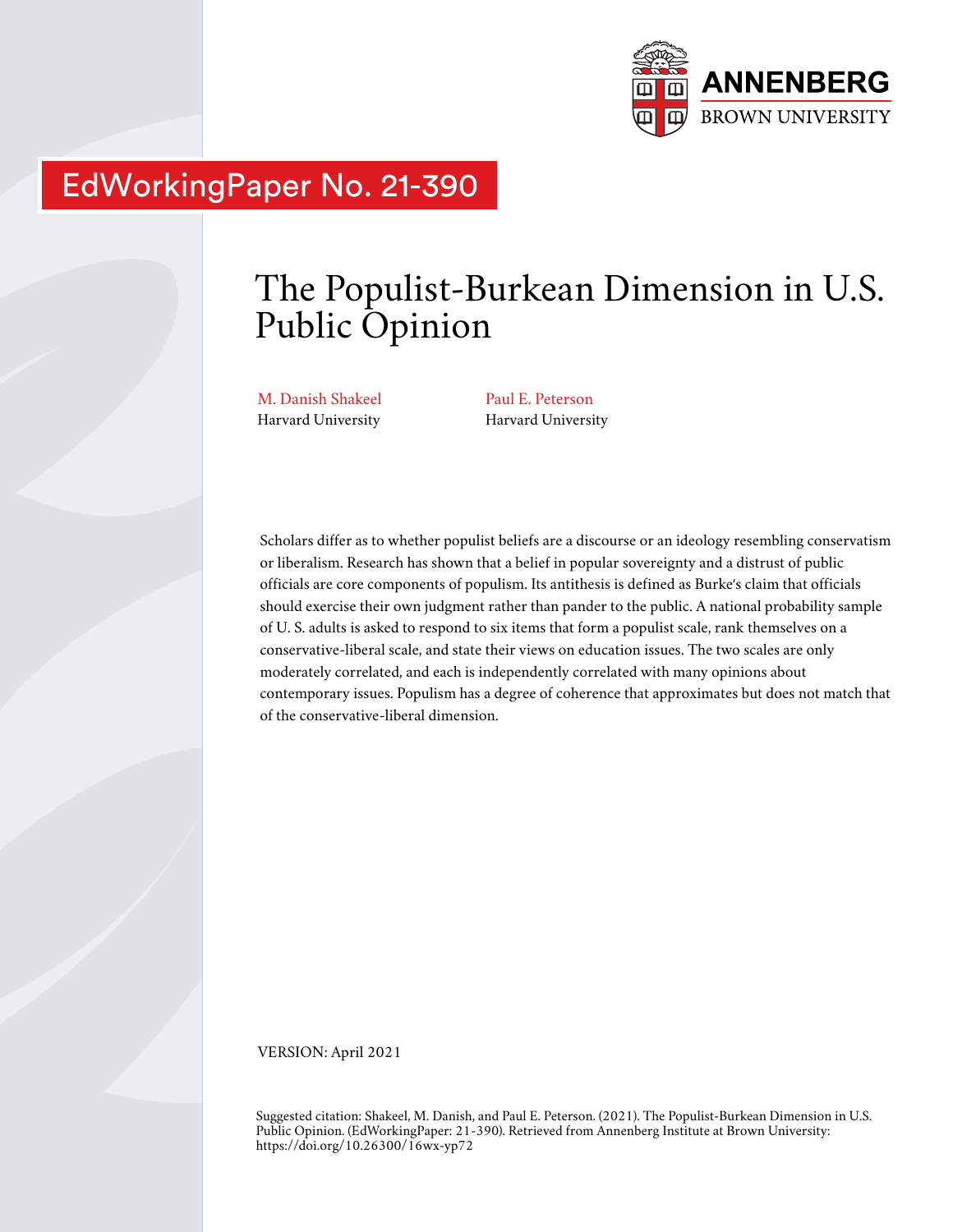Program on Education Policy and Governance Working Papers Series

# **The Populist-Burkean Dimension in U.S. Public Opinion**

M. Danish Shakeel and Paul E. Peterson<sup>1</sup>

PEPG 21-02

**Harvard Kennedy School 79 JFK Street, Taubman 304 Cambridge, MA 02138 Tel: 617-495-7976 Fax: 617-496-4428 [www.hks.harvard.edu/pepg/](http://www.hks.harvard.edu/pepg/)**

<sup>&</sup>lt;sup>1</sup> Shakeel: Harvard University; Peterson: Harvard University and Hoover Institution/Stanford University.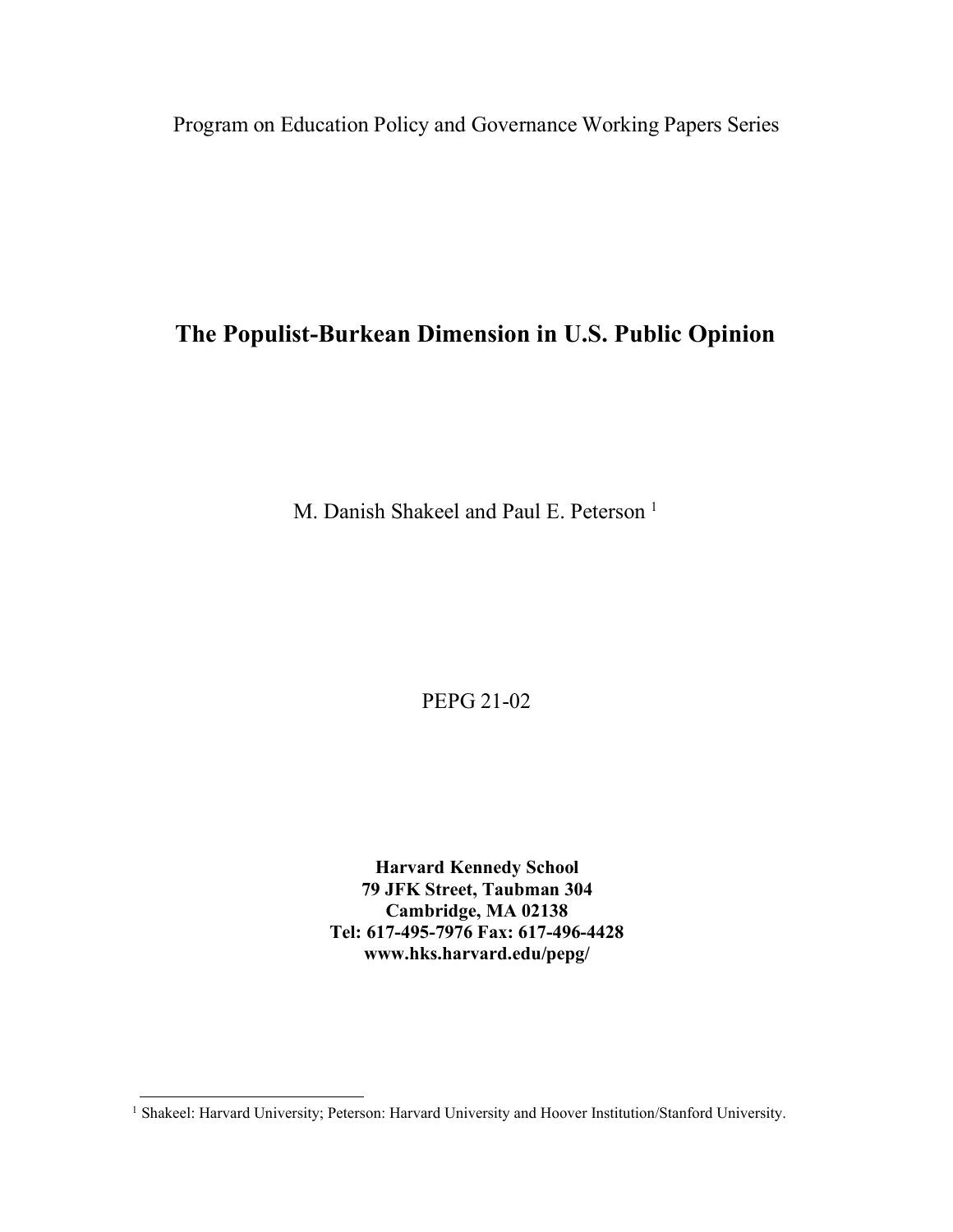**Program on Education Policy and Governance Working Papers Series**

# *The Populist-Burkean Dimension in U.S. Public Opinion*

**M. Danish Shakeel and Paul E. Peterson**

# PEPG 21-02

### **Harvard Kennedy School 79 JFK Street, Taubman 304 Cambridge, MA 02138 Tel: 617-495-7976 Fax: 617-496-4428 [www.hks.harvard.edu/pepg/](http://www.hks.harvard.edu/pepg/)**

M. Danish Shakeel (danish shakeel@hks.harvard.edu)

Paul E. Peterson [\(ppeterso@gov.harvard.edu\)](mailto:ppeterso@gov.harvard.edu)

**April 20, 2021**

Prior versions of this paper were presented at the 2021 International School Choice and Reform Conference and 2021 Midwest Political Science Association Political Science Conference. We received valuable feedback from Jay Greene, Robert Maranto and Fiorina Morris. We own any remaining errors.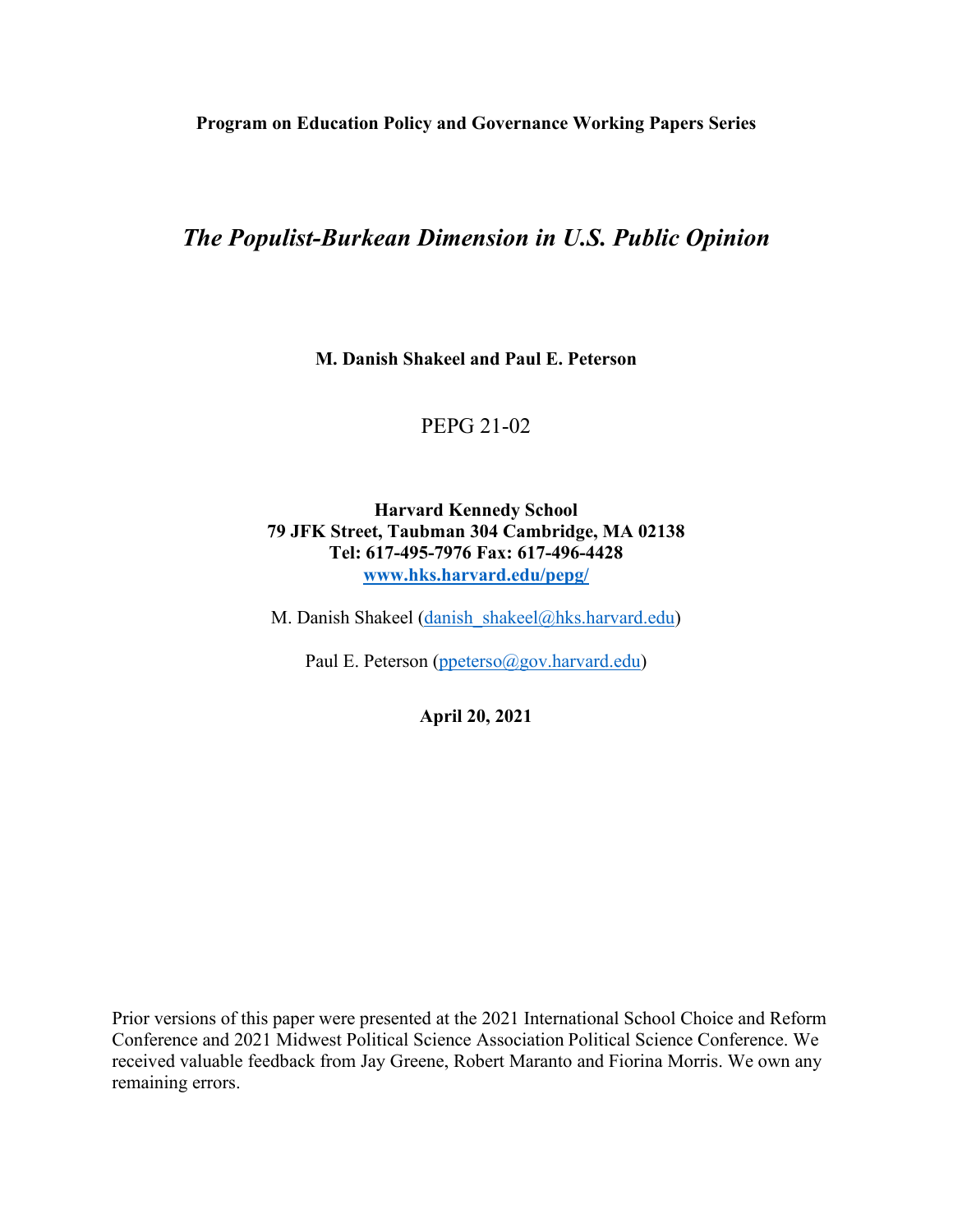### **Abstract**

Scholars differ as to whether populist beliefs are a discourse or an ideology resembling conservatism or liberalism. Research has shown that a belief in popular sovereignty and a distrust of public officials are core components of populism. Its antithesis is defined as Burke's claim that officials should exercise their own judgment rather than pander to the public. A national probability sample of U. S. adults is asked to respond to six items that form a populist scale, rank themselves on a conservative-liberal scale, and state their views on education issues. The two scales are only moderately correlated, and each is independently correlated with many opinions about contemporary issues. Populism has a degree of coherence that approximates but does not match that of the conservative-liberal dimension.

**Keywords:** populism; public opinion; survey; politics; education; Burkean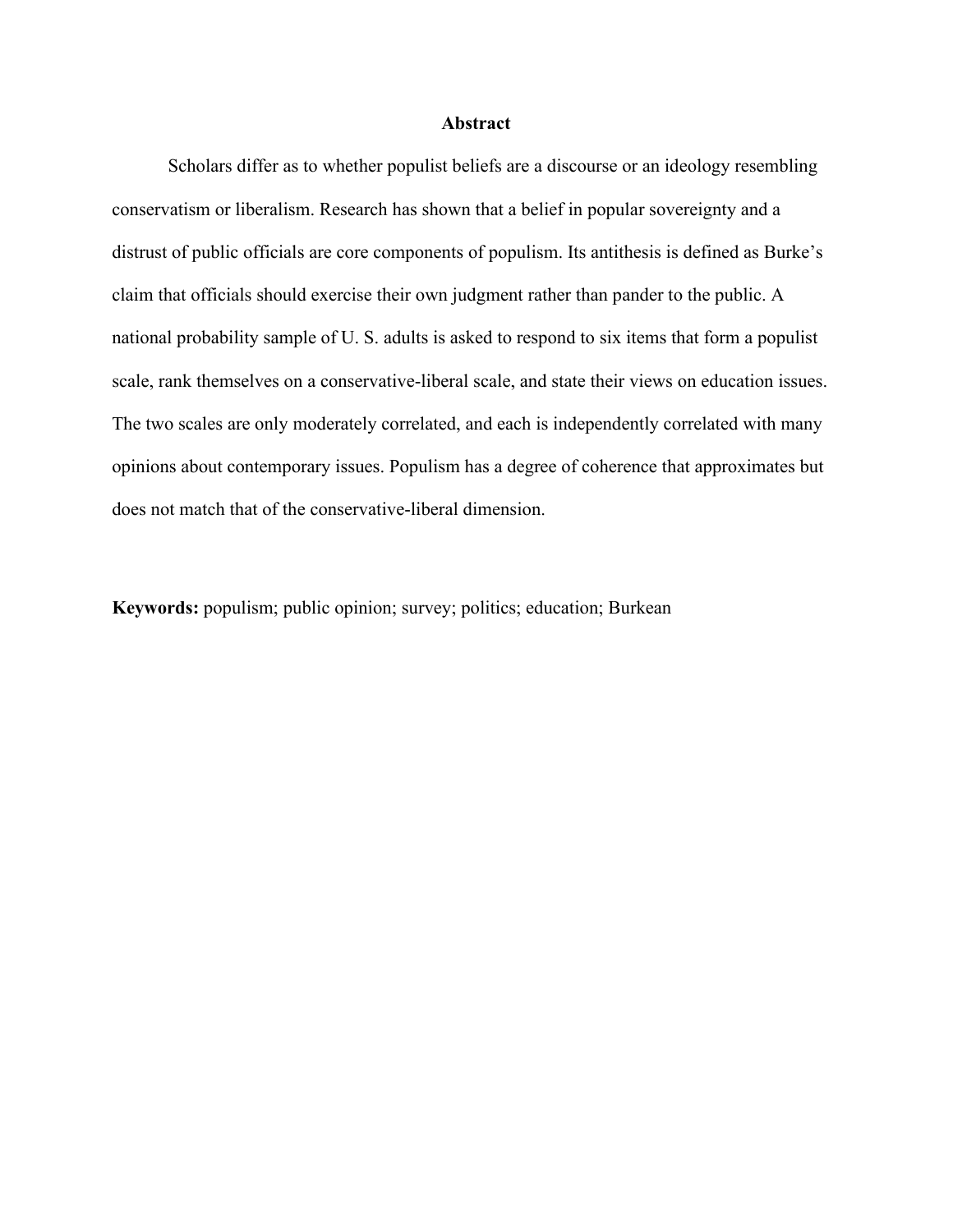#### **Motivation**

Scholars differ as to whether populism, like conservativism and liberalism, is a coherent ideology guiding opinions on contemporary institutions and issues (Mudde, 2004; Aslanidis, 2016), but the question has yet to be explored empirically in mass belief systems. Further, the antithesis to populism is left unconsidered or defined in ambiguous ways. In this paper we give populism's antipodes a clear definition and examine whether populism in the United States is as closely linked as the conservative-liberal dimension to opinions about contemporary issues and institutions.

Survey research has defined populism as belief in popular sovereignty, hostility toward corrupt elites, a Manichean belief in a good-evil dichotomy, authoritarianism, and in other ways (Akkerman, Mudde, & Zaslove, 2014; Castanho Silva et al., 2018, 2019; Elchardus & Spruyt, 2016; Hobolt et al., 2016; Oliver & Rahn, 2016; Schulz et al., 2018; Stanley, 2011). In this paper we define populism as a dimension of political thought rather than as a specific ideological category or style. We begin by defining the opposite of populism to be Edmond Burke's understanding of the proper relationship between people and those elected to govern them.

On the eve of populist revolutions in America and Europe, Burke, a British elected public official, made the classic argument against unbridled popular sovereignty. The "wishes" of the citizens of Bristol "have great weight with him," he said, but he nonetheless "ought not to sacrifice . . . to any set of men living" his own "mature judgment" and "enlightened conscience." Those "are a trust from Providence." that supersede any claim he is a mere delegate from Bristol (Burke, 1774). Populists dispute Burke's claim that elected officials are trustees of the community's interests; they insist, instead, that those in office must follow the will of the electorate. Elsewhere, this polarity has been used to contrast delegate and trustee theories of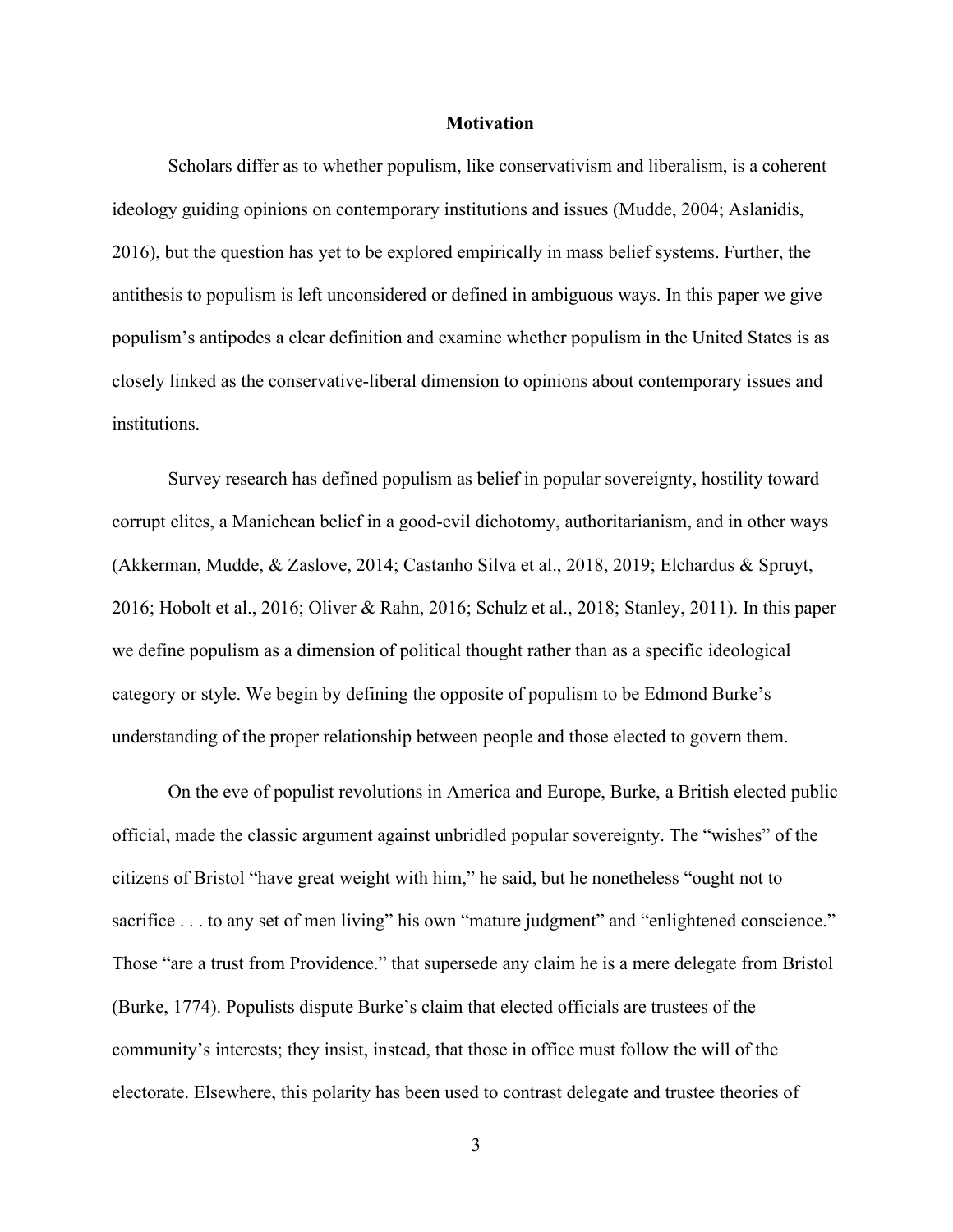representation (Pitkin, 1967; Rehfeld, 2009; Dovi, 2015). Here we use it to define the difference between populists and those with whom they disagree.

This interpretation of populism allows for analysis of the belief system to be treated as a dimension of political thought, along which individuals and entities can be ranked, rather than an either-or set of ideological categories into which individuals, groups and parties are classified. It also permits analysis of its coherence as a belief system held by members of the general public. In addition, this approach provides an opportunity to examine similarities and differences between the populist dimension of political thought and the well-known conservative-liberal one.

We operationalize the populist-Burkean dimension by modifying six statements expressing views concerning popular sovereignty and the trustworthiness of political elites, which are drawn from prior research. The items are questions asked of a probability sample of the U. S. adult population administered by the journal *Education Next* in May 2020. Results suggest that some degree of populist thinking is pervasive in the United States, but people nonetheless distribute themselves widely along the populist-Burkean dimension. The belief system only moderately overlaps the conservative-liberal one. It is correlated with assessments of institutions and policies, though it is not as coherent and comprehensive as conservative and liberal ideologies. But neither is it simply a discourse so thin that it has no policy implications at all.

### **Literature**

The paucity of research on populism in the United States is surprising given its robustness in the country's politics (but see Hawkins, Riding, & Mudde, 2012). Since the first tea party, populist rhetoric has found a fervent audience. Liberty poles, Shay's rebellion, antifederalism, Know-Nothings, Douglas's "popular sovereignty," Bryan's "Cross of Gold," Huey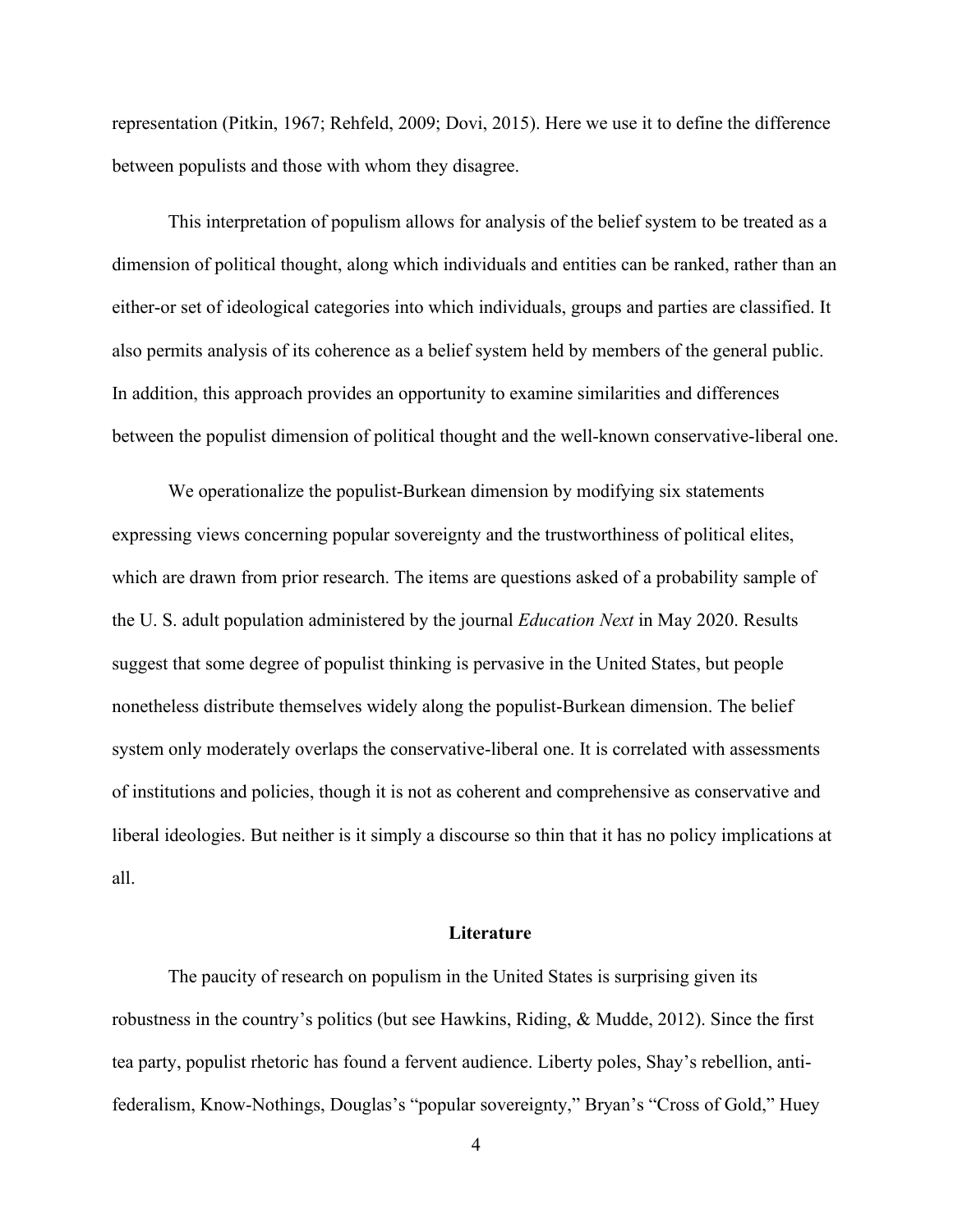"Kingfisher" Long, Tea Parties, "one-percenters," and Donald Trump's successful campaign for the presidency all made appeals to popular sovereignty at the expense of those in positions of public responsibility.

The first-past-the-post, winner-take-all electoral system in the United States may help to account for the scant research attention given to populist belief systems. That electoral design penalizes third parties and encourages political conversations to converge within a single dimension (Gillespie, 2012). In Europe and Latin America, proportional representation systems encourage the formation of multiple parties that divide the voters along several dimensions of cleavage (Duverger, 1980), splitting voters along religious, ecological, and nationalistic lines in addition to the dominant right-left cleavage (Hawkins, Kaltwasser, & Andreadis, 2018). Third and fourth parties have had considerable success by expressing populist themes, giving scholarly researchers rich data sets to analyze.

Much of the work has involved analysis of the activities of political elites—speeches given in legislative bodies, texts of campaign speeches, newspaper commentary, and the style and actions of public officials (Hawkins 2009; Howell and Moe, 2020; Jagers & Walgrave, 2007; Rooduijn, 2014; Rooduijn & Pauwels, 2011). In this literature, populism is often conceptualized as an ideology, though perhaps a "thin" one (Canovan, 2002; Freeden, 1998). Mudde (2004, p. 543) defines populism as "an ideology that considers society to be ultimately separated into two homogeneous and antagonistic groups, 'the pure people' and 'the corrupt elite,'" but he also says it has less internal inconsistency than a complete ideology. In the words of Hawkins, Riding and Mudde (2012, p. 4) "Whereas thick (or full) ideologies, such as liberalism, socialism, and conservatism, are collectively derived systems of thought that offer specific, practical policy solutions to a broad range of aspects of life (Mullins 1972), thin-centered ideologies like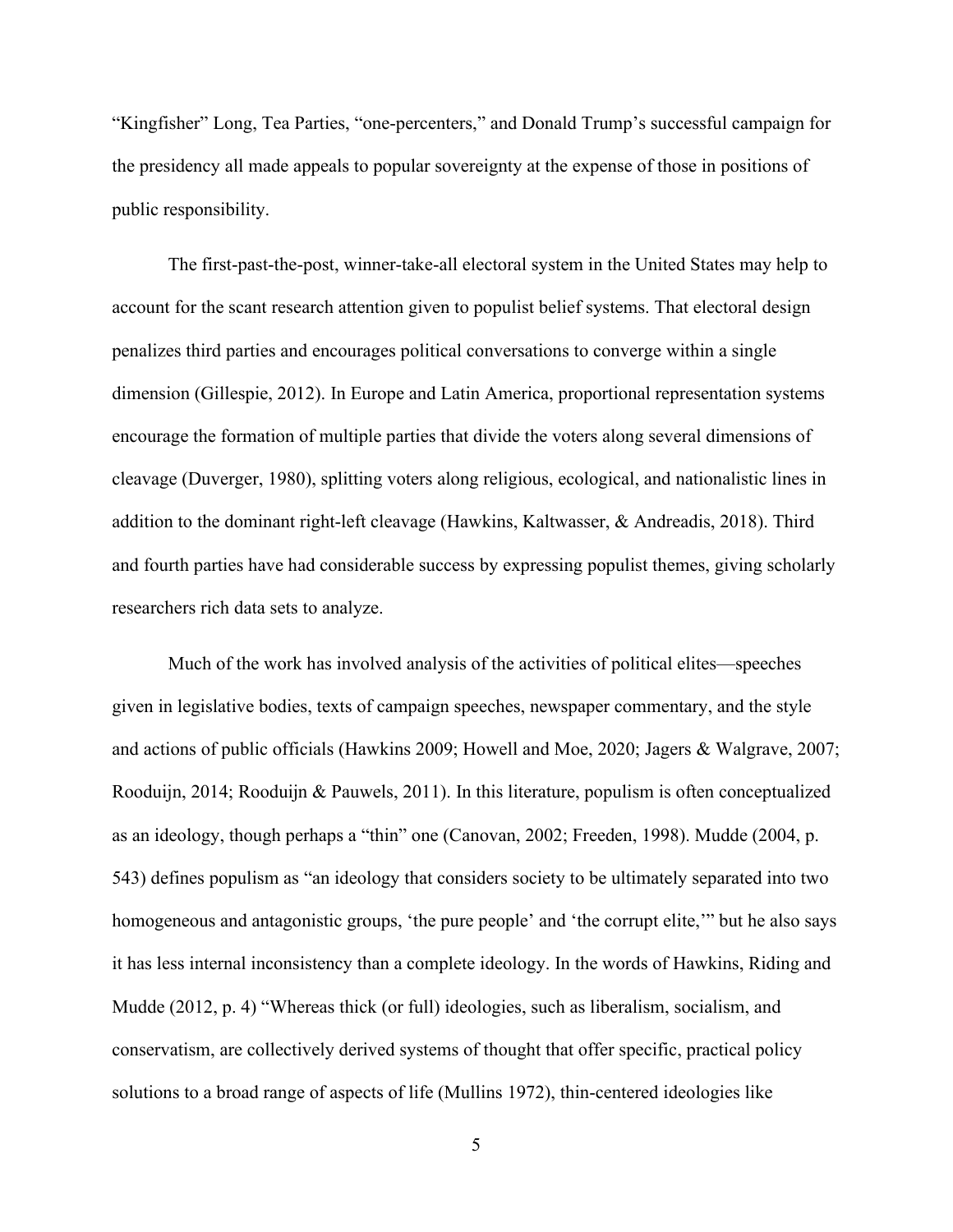populism . . . represent a more basic set of assumptions, an approach to the political world that has only limited applicability." The thinness of the ideology allows it to be tagged on to thicker ones such as liberalism or conservativism. But Aslandidis (2016, pp. 88-89) disputes any claim that the concept "stands on a part with liberalism, socialism or any other fully developed –ism that connotes a series of far-ranging policy implications. … [Rather, it] lacks . . . the single most unchallenged dimension of ideology in the literature: coherence." Populism is simply a "discourse" or "narrative," consisting of expressions and styles used to mobilize support while conveying few clues to policy preferences (see also Betz, 2002; Weyland, 1996; 2001).

Whether ideology or narrative, survey researchers have explored the ideas that are embodied in the populist concept. Popular sovereignty, a belief that the people should rule, is certainly among its core beliefs, as is a dubious view of those who hold public offices of responsibility. To that core, other beliefs have been proposed. Some scholars say populist beliefs include aspects of Manichaeanism, a vision of a world divided between good and evil, and/or are authoritarian, a readiness to surrender to the will of a powerful leader or deny civil liberties to those with whom they disagree. Yet neither idea seems consistent with a philosophical outlook that finds the people praiseworthy and politicians corrupt. If some of the people are evil, why would you give them unbridled authority? And if those in power are potentially corrupt, why should one bend to their will? It's possible to square the circle by praising only a segment of the people, and identifying only with pure leaders who properly discern the general will, but one should not necessarily expect to find in the public at large a set of coherent beliefs that combine all four of the above-mentioned elements in a coherent manner. Yet a more restricted understanding of the core beliefs of populism—one that comes closer to Mudde's definition—or,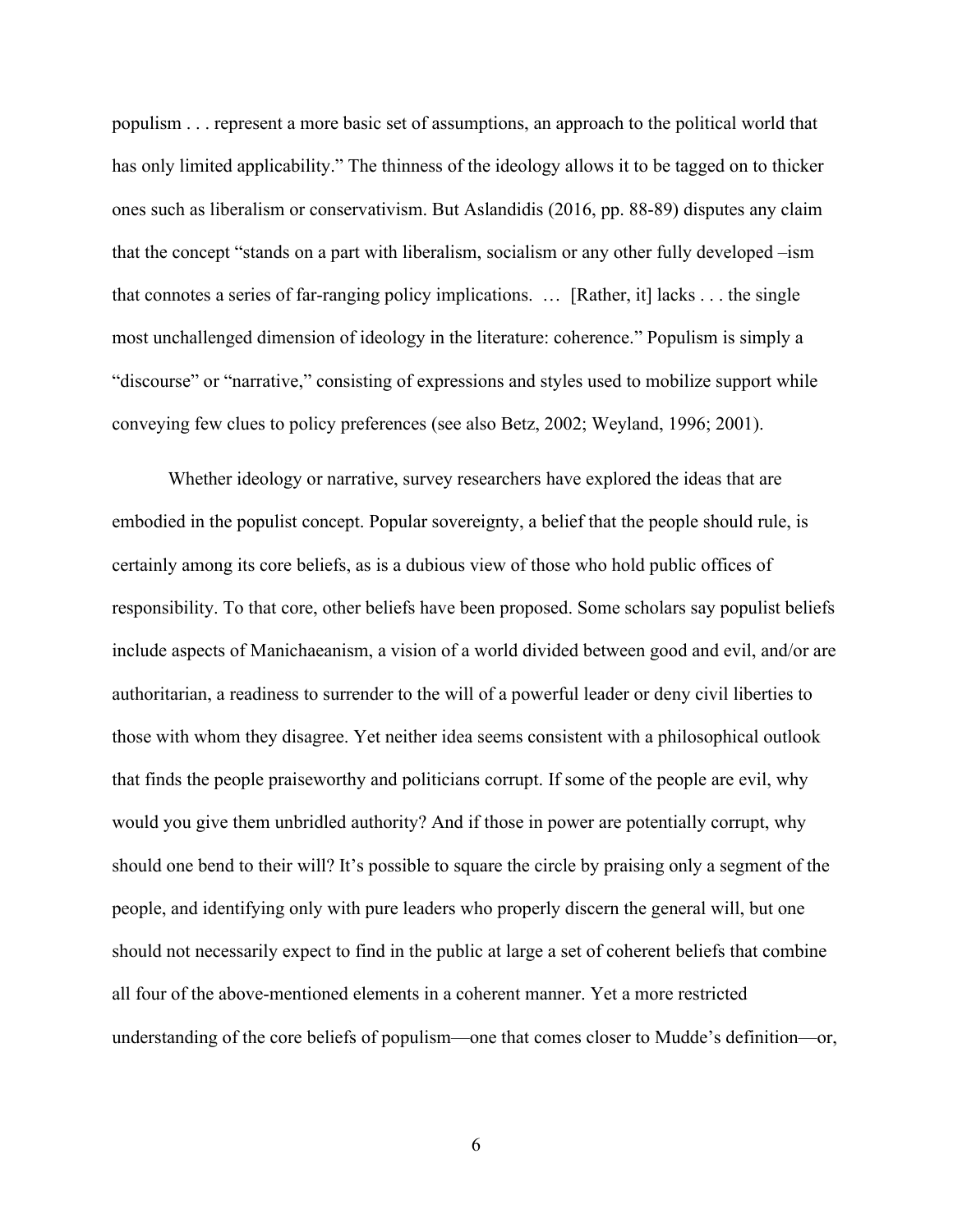more to the point, closer to Burke's understanding of the central issue—may still have enough capacity to guide opinions on contemporary issues.

Populism is said to have less coherence that conservatism or liberalism. But these belief systems, too, are said to lack "thickness" or coherent structure among the public at large (Achen, 1975; Converse, 1964; Zaller, 1992). Admittedly, the conservative-liberal ideological dimension organizes much of the political conversation among political elites (Maddox & Lilie, 1984; McCarty, Poole, & Rosenthal, 2006). Congressional roll call votes, state legislative voting behavior, presidents, Supreme Court justices, lower court judges, think-tanks, interest groups, and news media outlets have been successfully ranked along this dimension of cleavage (Bailey & Maltzman, 2008; Bonica, 2014; Bonica, & Sen, 2020; Poole & Rosenthal, 1997). But the opinions of ordinary citizens are not as ideologically defined as those in offices of political responsibility, who must act in predictable ways if they are to negotiate successfully with others on a continuing basis.

Ordinary citizens are under no such obligation and may seldom ponder their positions on policy questions remote from their daily lives. Although they are willing to classify themselves as liberals or conservatives, that self-classification accounts for only a modest amount of the variation in their stated evaluations of policies and political institutions (Robinson & Holm, 1980). For example, Conover and Feldman (1981) show that positions taken on economic policy, a standard liberal-conservative divide, have only a 0.1 beta correlation with an individual's selfidentification as a liberal or a conservative. Other research shows that the liberal-conservative divide has at least two dimensions—the classic economic one and the emergent divide over cultural issues (abortion, sexual practices, and ethnic relations (Carmines, Ensley, & Wagner, 2011; Claggett & Shafer, 2010; Shafer & Claggett, 1995). A person can be a liberal on one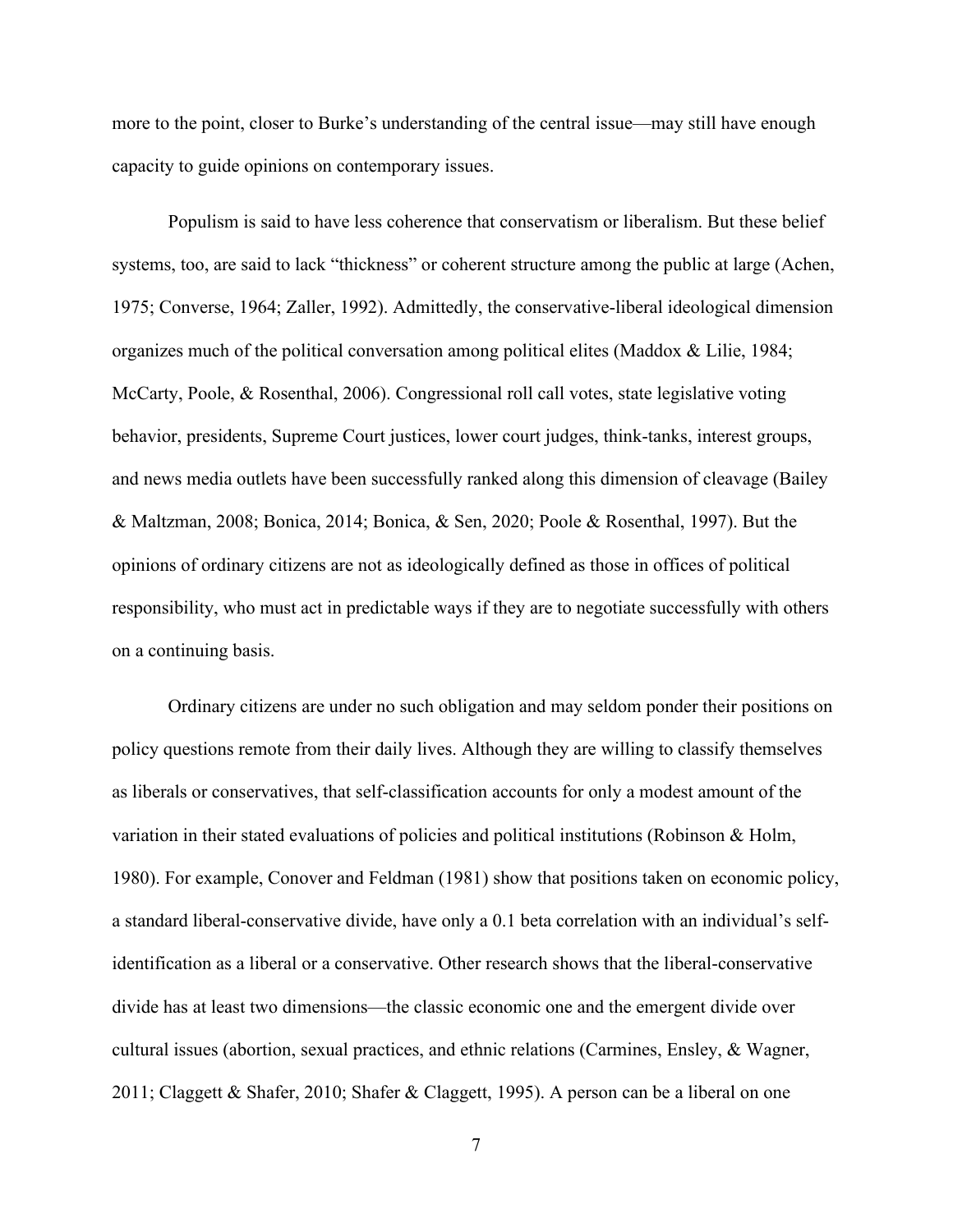dimension but a conservative on another. (Carmines, Ensley, & Wagner, 2016, 2018; Klar, 2014). Other cleavages that cut across the conservative-liberal dimension—urban-rural, religious-sectarian, regional, ecological, authoritarian, and so forth—seldom have much additional explanatory power (Ellis & Stimson, 2012). Whether the liberal-conservative dimension is more coherent than the populist-Burkean one within the belief systems of ordinary citizens is a matter to be ascertained empirically, not a matter to be assumed a priori.

Analyses of survey items that seek to measure populism emphasize the centrality of the popular sovereignty component to the populist belief system. Castanho Silva et al. (2018) have brought together more than 125 survey items used to identify populist beliefs in multiple countries. A broad range of items are classified into the following categories: praise the people, anti-elite feelings, Manichaean outlook, strong leader, single, direct style, anything-goes attitude (authoritarianism), left-wing populism (anti-rich), and right-wing populism (nativism). Their exploratory factor analysis does not converge on any one solution, but they find four theoretically meaningful dimensions to populist ideology or discourse as it has been operationalized by the survey research literature —people-centrism, anti-elitism, Manichaean outlook, and anti-authoritarianism. Since the first two dimensions are moderately correlated with one another, while the others barely correlate with any of the others, results lend weight to an interpretation of populism as a belief in the sovereignty of the people and the potential for corruption among the political elite. So does the work of Akkerman, Mudde, & Zaslove (2014) on populist opinion in the Netherlands, which extracts from a principal component analysis of multiple items three factors labeled populism, pluralism, and elitism. The first consists of items that refer to popular sovereignty and elite corruption. They validate the applicability of the populism factor by showing that those who score high on this scale also support either the right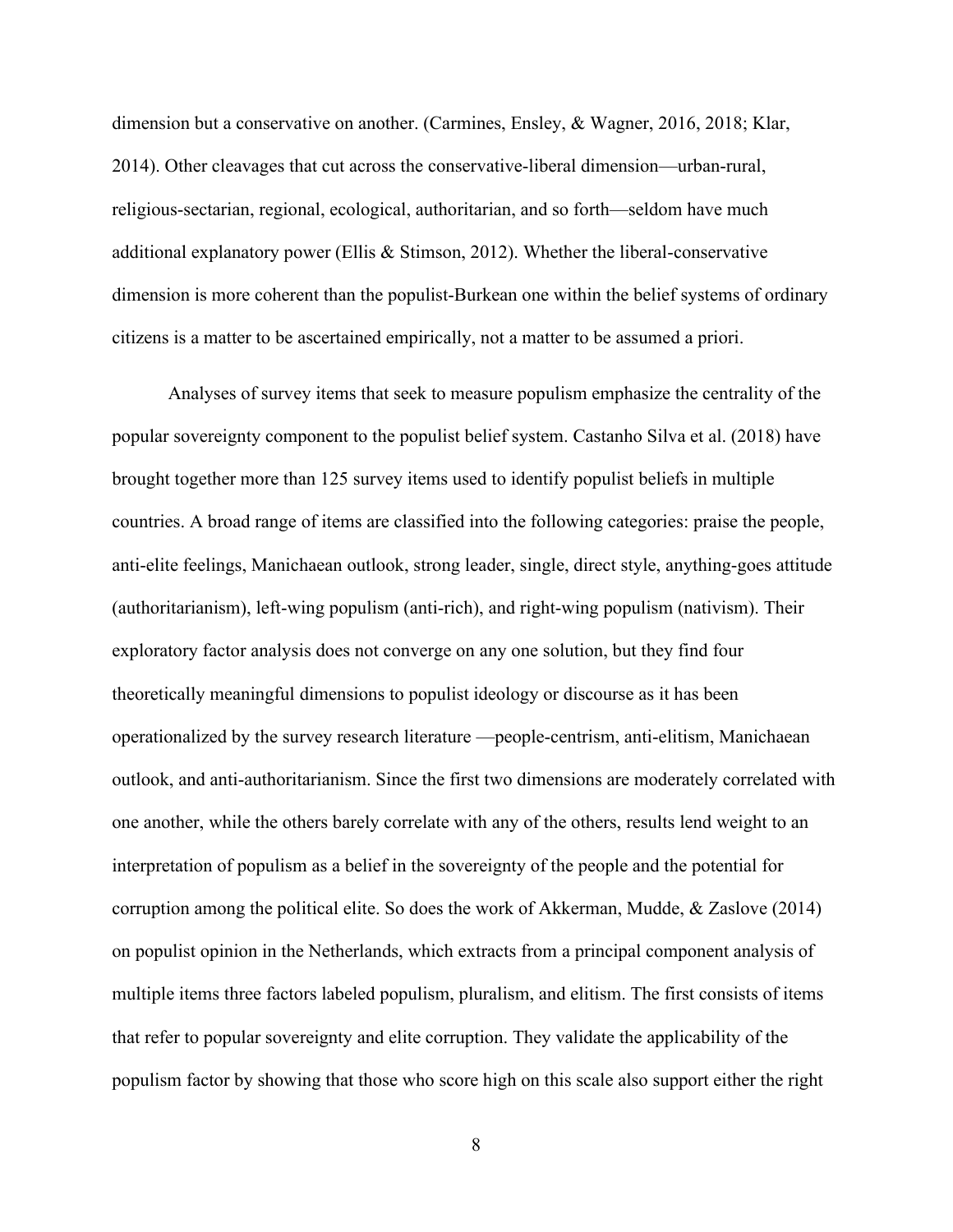or the left wing Dutch parties considered to be populist (p. 1338). Using a slightly revised version of the Akkerman, Mudde, & Zaslove scale plus two additional items, Van Hauwaert, Schimpf, & Azevedo (2019) discern three subscales in an Item Response Theory (IRT) analysis of data from probability samples in nine European countries—populism, anti-elitism, and Manichaeanism. Each is distinct from the other, but the first two are correlated. Hawkins, Riding, & Mudde (2012) pose a similar set of items to U. S. and Utah probability samples that yield results consistent with the European research.

Survey researchers find it difficult to characterize the opposite pole of the populist dimension. Some resort to calling it anti-populist, which clarifies nothing. Others say elitism constitutes the antithesis of populism. But few Europeans are royalists, and hardly any U. S. citizen dares admit to elitism since the statue of King George III was yanked down on the New York City waterfront. Pluralism seem to offer a more promising antipodes to populism. Pluralists celebrate compromises among groups and interests brokered by politicians who construct broad governing coalitions. But factor analyses find pluralism to be a dimension distinct from populism (Hawkins, Riding, & Mudde, 2012). Pluralists are hardly antagonistic toward the "people" nor are they willing to defend a "corrupt elite," and it is by no means clear that populists are hostile to group politics, political bargaining, and the art of compromise.

In sum, thick or thin, the populist ideology or discourse is generally characterized as a commitment to popular sovereignty, a belief in the people's ability to govern on their own behalf, and a distrust of political elites, often seen as self-serving. We refine this definition to focus on differences over the proper relationship between the sovereign people and those who represent them in government, the classic philosophical question posed most clearly by Edmund Burke in his address to the Bristol electorate. This is by no means the only acceptable definition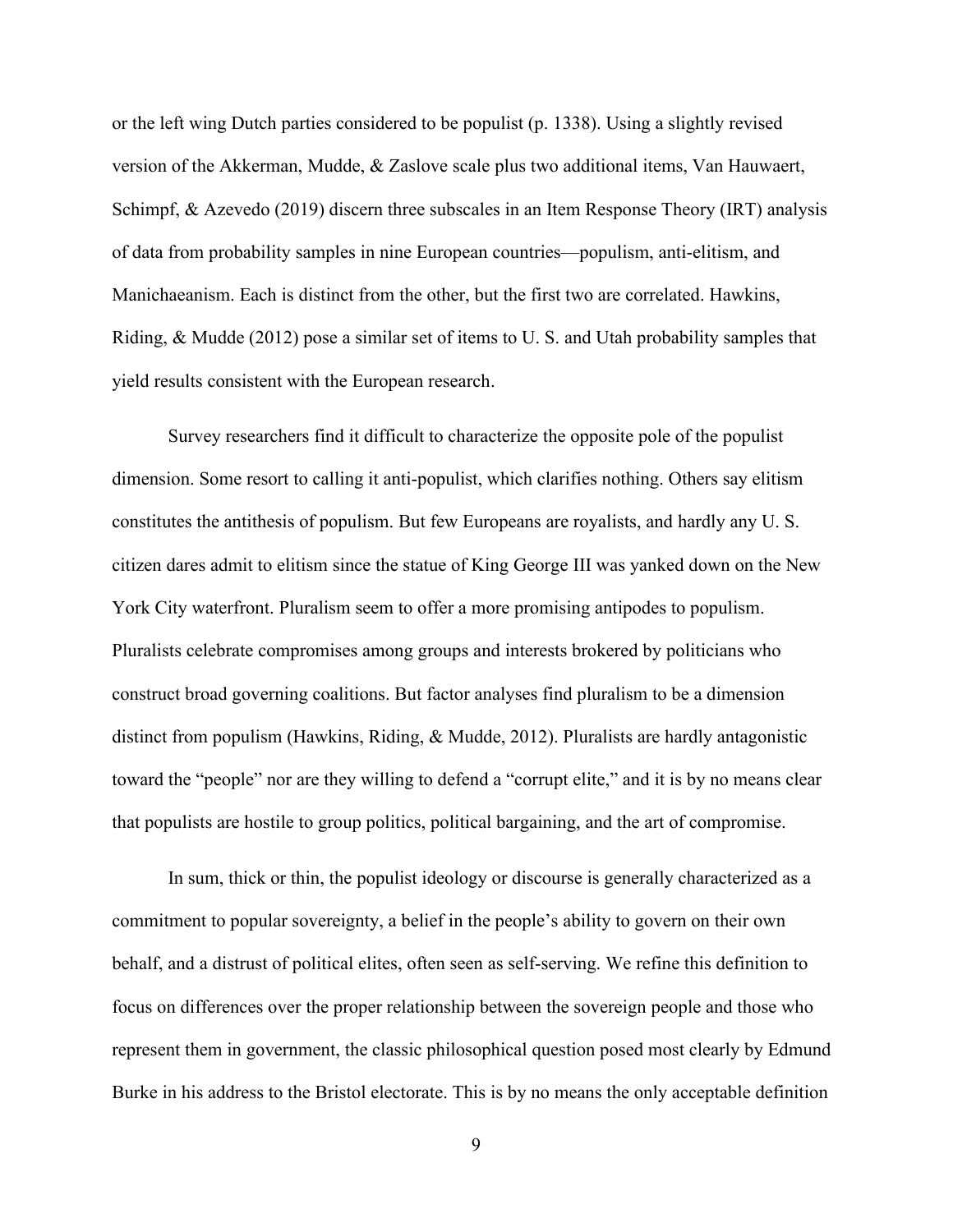of populism, but it has certain advantages. It clearly defines the alternative to populism. It facilitates survey research by treating the concept as a matter of degree, not an either-or category. It focuses attention on the popular sovereignty doctrine, which virtually all populist scholars agree is at the core of the concept. It leaves open the extent to which the populism may be considered an ideology: Finally, it connects the populist literature to a robust philosophical tradition that continues to resonate (Pitkin, 1967).

#### **Data and methods**

Six populist items are administered to a national probability sample of U. S. adults in a survey that includes numerous items asking respondents to evaluate political institutions and public policies in the education sector. A principal component analysis is extracted from a matrix of the six items, and it provides a measure of populism vs. Burkeanism. Respondent selfidentification provides a measure of conservative or liberalism. The relationship between these measures and opinions on institutions and policies indicate the degree to which each belief system is correlated with these opinions.

### **Sample**

Our data come from the *Education Next* 2020 survey conducted by Harvard University's Program on Education Policy and Governance, which asks a probability sample of U. S. adults about education policies, practices, and institutions. The survey has been administered online annually since 2007 (for other scholarly uses, see Barrows, Henderson, Peterson, & West, 2016; Chingos, Henderson, & West, 2012; Houston, 2021; Shakeel & Henderson, 2019). The 2020 survey was administered through the KnowledgePanel® of the polling firm Ipsos. The KnowledgePanel® is a probability-based web panel and it comprises of more than 50,000 adults that agree to participate in various surveys. Ipsos recruits the adults through address-based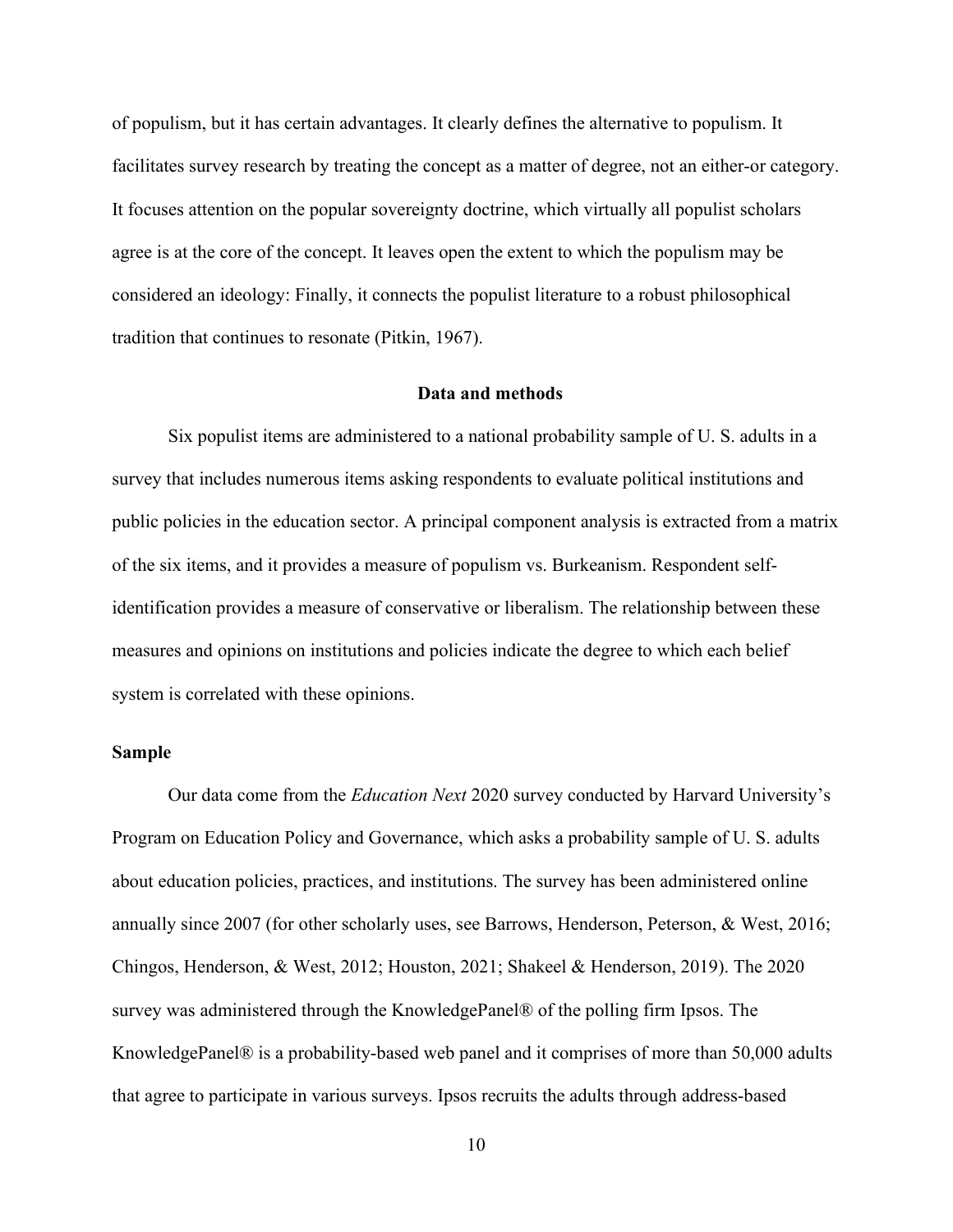sampling from a frame of residential addresses. Participants are provided with internet and hardware if they lack them.<sup>[1](#page-12-0)</sup> The 2020 poll data is comprised of 4,291 respondents. Teachers, African American adults, Hispanic adults, teachers, and parents of children in K-12 grades are over-sampled. The survey includes over-samples of teachers, parents, African Americans, and Hispanic Americans; all results are weighted to be nationally representative and to adjust for non-response.

### **Survey items**

The survey asks respondents 1) to evaluate national and local elementary and secondary institutions and public and private higher educational institutions at the state and national levels; 2) to estimate school expenditures and teacher salaries; 3) obtain opinions about school expenditures, teacher salaries, free college, Common Core standards, school choice, accountability, homeschooling, and other education policy questions; and 4) to provide information on their demographic background, ideological self-identification on the liberalismconservatism scale, party affiliation, political participation, religious participation, and whether they have been "born again." The survey contains several experiments in which respondents answer randomly assigned versions of questions, thereby allowing us to ascertain respondent sensitivity to information about positions taken by presidents. The survey also includes respondent's zip code, which is used to merge data available from the National Center for Education Statistics (NCES).[2](#page-12-1)

<span id="page-12-0"></span><sup>&</sup>lt;sup>1</sup> For more information on survey methodology see<https://www.ipsos.com/en-us/solution/knowledgepanel> <sup>2</sup> Locale labels for every American school district are available at

<span id="page-12-1"></span>[https://nces.ed.gov/programs/edge/Geographic/SchoolLocations.](https://nces.ed.gov/programs/edge/Geographic/SchoolLocations) There is a lag, so we use the most recent year available i.e. 2018-2019. We use the public school district file. For a few cases that could not be matched, we matched them using zip codes [https://nces.ed.gov/programs/edge/Geographic/ZCTAAssignments.](https://nces.ed.gov/programs/edge/Geographic/ZCTAAssignments)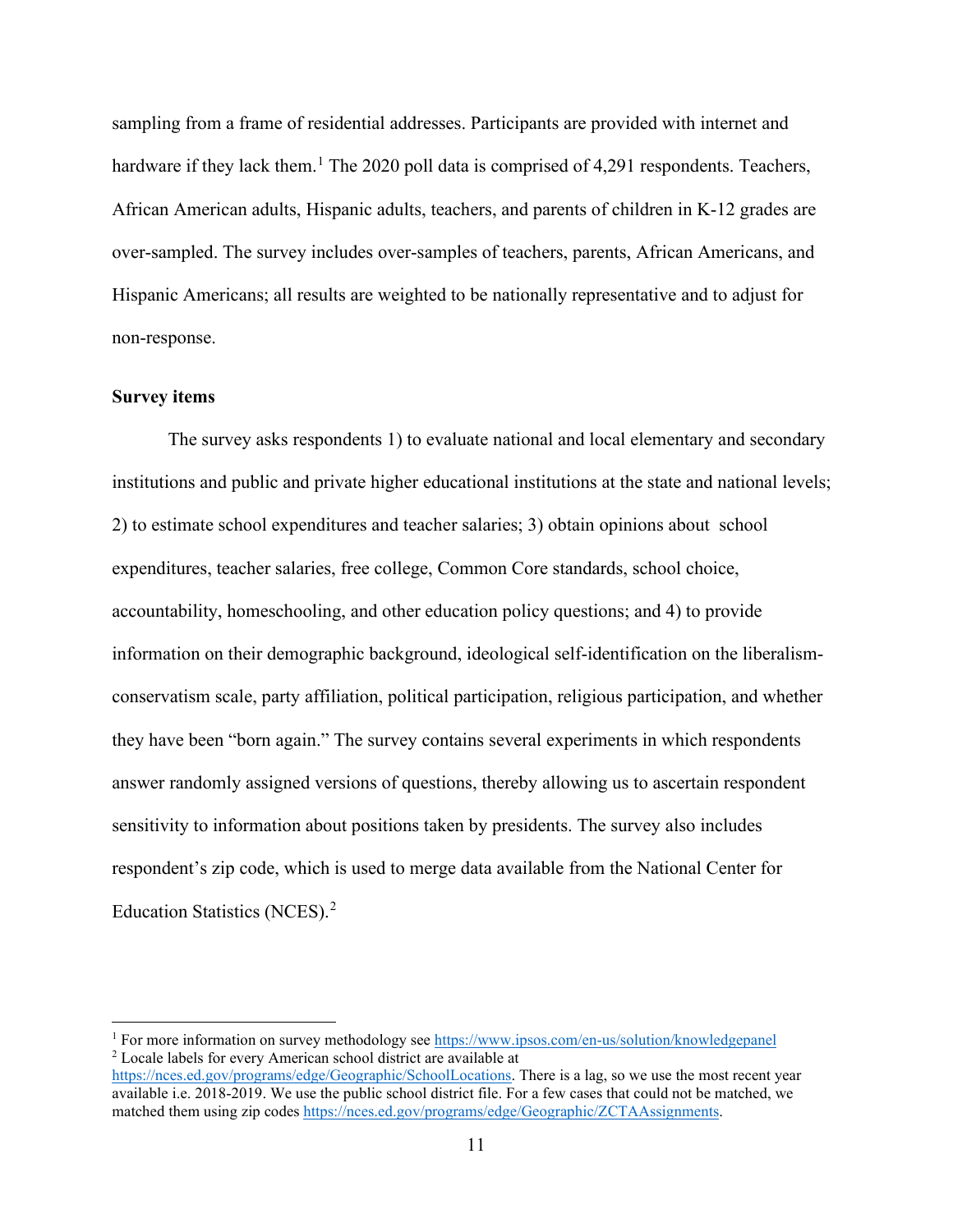For many items, survey participants are given five response options after asked whether they agree or disagree with a specific position. They may strongly agree, somewhat agree, somewhat disagree, or strongly disagree. The fifth option, placed last to minimize selection as the middle category, is "neither agrees nor disagree," an option selected 10.5 to 34.1 percent of the time (average  $= 18.5$  percent), depending on the item (see Appendix A Part II for original wording of the survey questions).

### **Populist items**

As shown in Table 1, the 2020 survey asks six questions that have been used to identify the populist-Burkean dimension in the respondents' belief systems. The questions are modified versions of items used by Van Hauwaert, Schimpf & Azevedo (2019), five of which were originally posed by Akkerman, Mudde, and Zaslove (2014) in their study of populism in the Netherlands (see Table A.1 in Appendix A Part I). Three of the questions have been used on U. S. samples (Hawkins, Riding, & Mudde, 2012). To focus on a populist or Burkean theory of representation, modifications substitute "elected officials" for "political elites" and "politicians," which might be perceived as derogatory categories. The modifications also delete references to institutions in specific countries, such as the Dutch parliament or U. S. Congress.

A large majority of respondents gave an affirmative response to the six questions, indicating widespread support for populism. Still, less than half said they "strongly agreed" with the statements, and the remainder distributed themselves widely across the remaining four categories— "somewhat agree," "neither agree nor disagree" or mildly or strongly disagree. Altogether, the six questions appear to tap into the latent attitudinal dimension we have classified as populist-Burkean. Standardized distributions of the six questions correlate with one another at levels that range between 0.25 and 0.41, with a median inter-correlation of 0.35. We draw the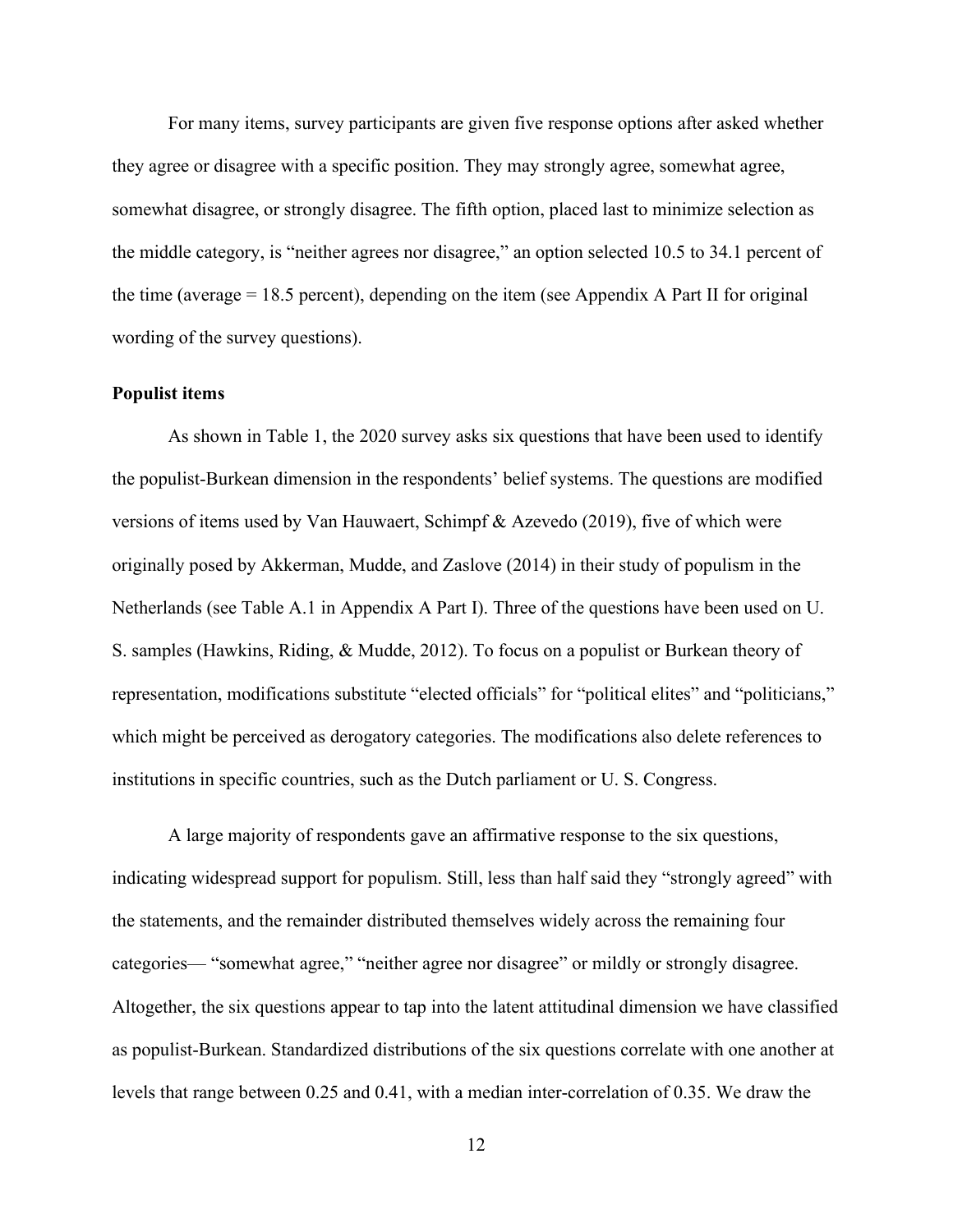first principal component from a matrix of responses to these six questions. The first principal component explains 44% of variance (eigen value=2.66; number of components=6). The populist-Burkean scale has a Cronbach's alpha of 0.75, indicating a high level of internal consistency. The unstandardized distribution has a standard deviation of 1.65. Unfortunately, agreement with the statement indicates a populist position for all six questions, a limitation discussed in our concluding section. Figure 1 displays the histogram of the standardized populist-Burkean scale. The scale is slightly skewed to the left, and it has a good coverage (range = -4.19, 1.60).

### **Liberal-conservative self-identification**

Respondents' self-identification as a liberal or a conservative on a seven-point scale is used to estimate their position on this traditional measure of political ideology. As can be seen in Table 2, the variable does not distribute itself equally across categories, but is concentrated on the middle category (35 percent), conservative (20 percent) and liberal (16 percent) categories. Only 4 percent of respondents subscribe to either the extremely liberal or extremely conservative position. The unstandardized distribution has a standard deviation of 1.55, nearly identical to that of the populist-Burkean scale (Table 3). In other words, voters are not concentrated at the extremes of the conservative-liberal dimension, giving ample opportunity for the populist-Burkean variable to reveal itself to be an extreme version of either ideology. Histogram of the standardized conservative-liberal scale is uniformly distributed across a range that varies from - 1.99 to 1.88. See Figure 1.

To simplify the presentation that follows, we shall refer to the liberal-conservative dimension as conservatism and the populist-Burkean dimension as populism. We shall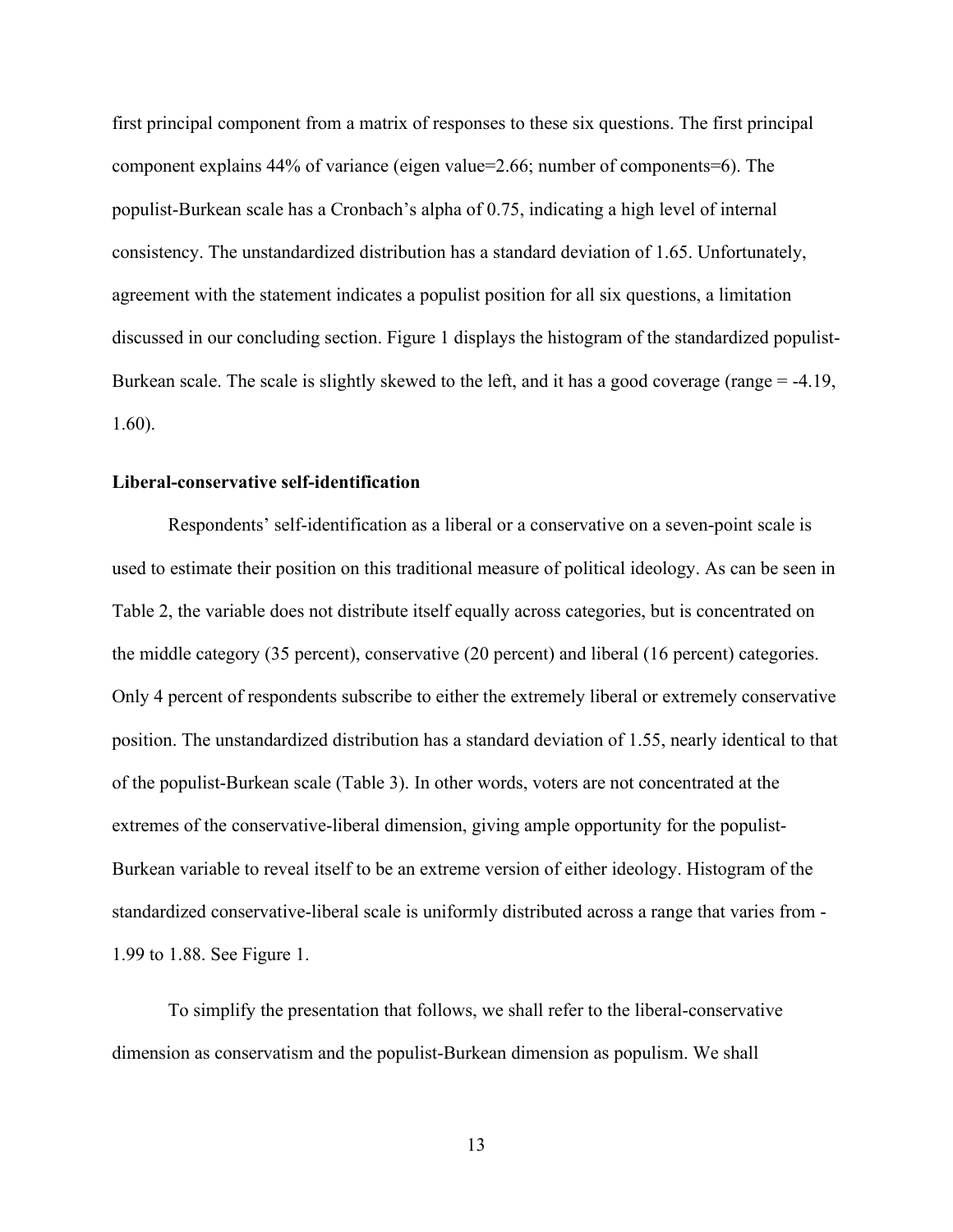provisionally refer to each as ideologies, though the extent to which that appellation is appropriate needs to be shown, not assumed.

### **Analytical strategy**

We first analyze the demographic correlates of populism in Table 3. In model 1 the simple relationships between populism and other variables are displayed. Model 2 indicates the relationship between conservatism and the same variables. Model 3 displays the OLS regression between populism and the other characteristics. The controls include conservatism and other potentially endogeneous variables (party identification, and political participation). Populism, conservatism, republicanism, political participation, and religious participation have been standardized in the first three models. In model 4, the unstandardized mean and standard deviation for each variable is shown.

In table 4, we present results from an OLS regression that estimates whether populism and conservatism are associated with taking positions on policies rather than remaining neutral by saying they neither agree nor disagree. For these estimations, we code the outcome categories as dichotomous ( $1=$  a positive or negative policy position and  $0=$  neutral).

To assess the ideological range of populism and conservatism in mass belief systems in the United States, we estimate for each its relationship with institutional evaluations and policy positions after controlling for covariates. To assess the distinctiveness of each ideological dimension, we together estimate their relationship with evaluations and policy positions with controls for covariates (we exclude republicanism and political participation from the list of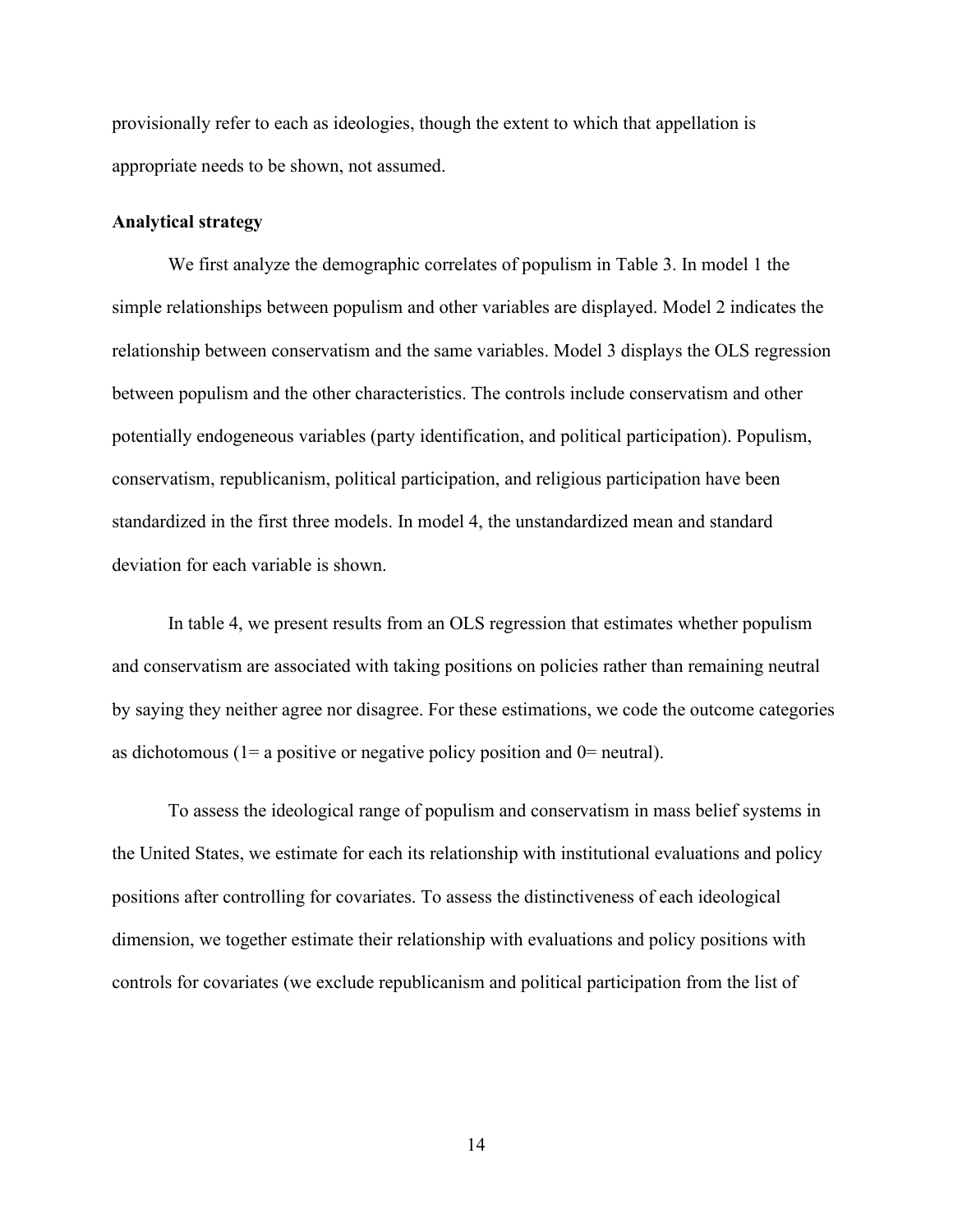controls due to their significant potential endogeneity with populism and conservatism). [3](#page-16-0) For example, it can be seen in column 4 of first row in Table 5 that the relationship (-0.01) between conservatism and respondent evaluations of the nation's schools is insignificant once covariates are controlled, but the negative relationship (-0.10) between populism and school evaluations shown in column 3 is significant. In row one of column 5 the Chi-square test of the difference between the two estimates is displayed, with asterisks indicating the level of significance. In the third row, the results of estimates when populism and conservativism are jointly estimated together with controls for covariates to see whether each is significant when the other is introduced. The value in row three of column five indicates whether the standard error of the estimates for the two variables overlap; asterisks indicate the level at which the F-statistic is significant. The results reported in the third row thus indicate whether the populism is significantly different from conservativism. Unless otherwise specified, correlations between populism and other variables presented in the text below are mentioned before those between conservatism and the same variables.

For ease of interpretation all reported estimates are obtained from OLS regressions and are given in standard deviations. Ordered probit analyses reveal qualitatively similar results.

<span id="page-16-0"></span><sup>&</sup>lt;sup>3</sup> It might be argued that there is no need—or that it is even misleading-to control for covariates when estimating the correlation between populist beliefs and other opinions. But if controls were not introduced, one would not be able to estimate the importance of ideological commitments separate and apart from the interests generated by a person's place in the social structure. Fortunately, results are qualitatively similar regardless of whether controls are employed. For example, the coefficients for conservativism, republicanism, and political participation are qualitatively similar whether or not controls are introduced (compare models 1 and 3 of Table 3).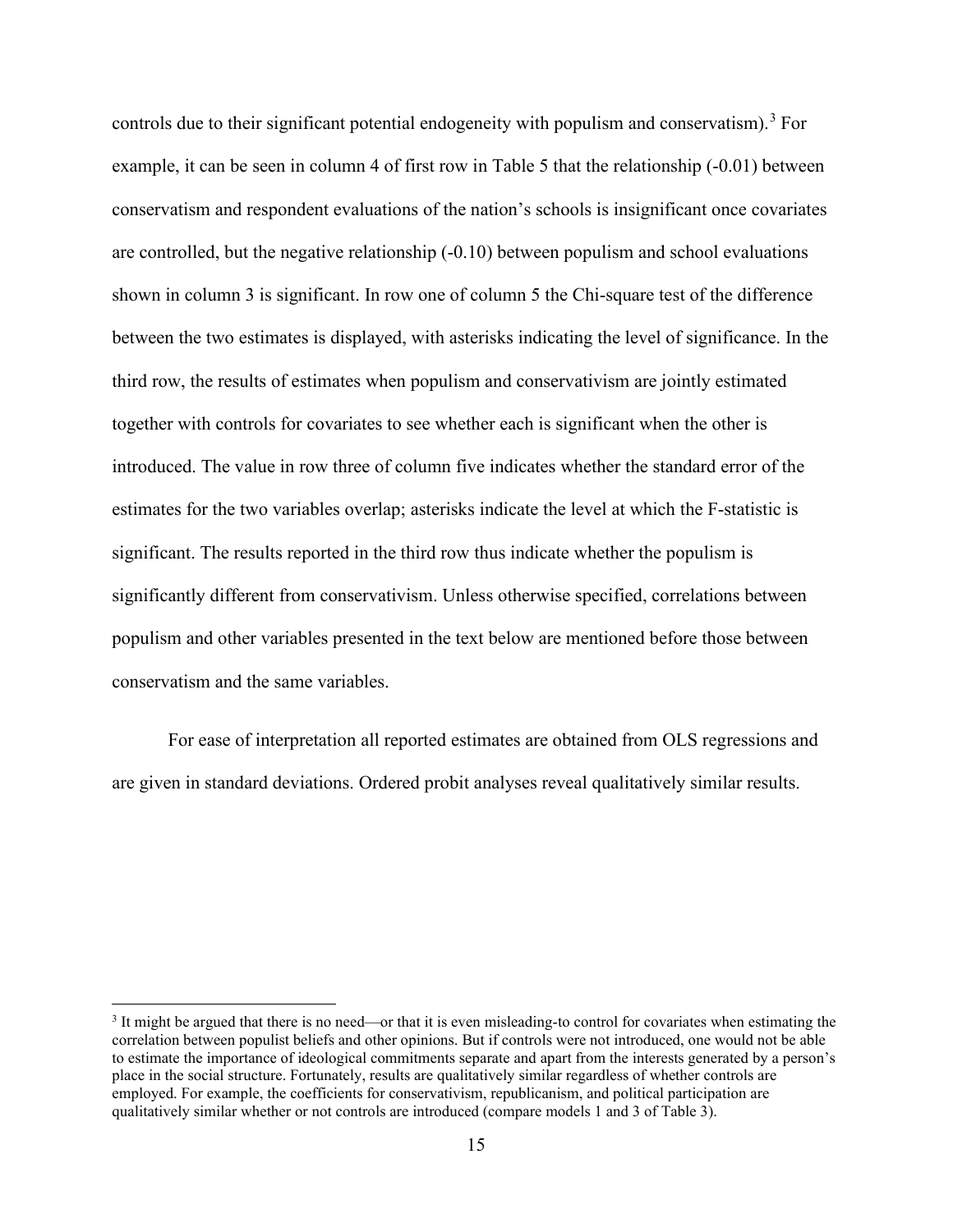#### **Results**

### **Correlates of populism**

Populism is not a mere recapitulation of conservatism. As is shown in model 1 of Table 3, the simple correlation between populism and conservativism is only 0.15, a statistically significant relationship but one below the inter-correlation between any two items within the populism scale itself (0.25 to 0.41). Nor is populist orientation merely a disguise for party identification. The correlation between the conventional seven-point party identification scale and the populism scale is just 0.12.

Populists have less income and fewer years of education. They are more likely to be male. They are older, come from rural or more suburban parts of the country, participate more frequently in religious services, and more likely to say they have been "born again." Hispanic Americans give more populist responses than either African Americans or White Americans. However, blacks and whites are equally likely to more populist and populists are not concentrated in any one of the four major regions of the United States.

In model 2, conservatism shows stronger correlations than populism with party identification, political participation, religious participation, and respondents identifying themselves as "born again." Like populists, conservatives are likely to be older, male, and have low income and fewer years of education. Conservatives are more likely to be comprised of white Americans than other ethnicities. Respondents in south, parents, and those living in town and rural areas are more likely to be conservatives.

The adjusted R-square for model 3 is 0.07, thereby indicating that much of the variance in populism remains unexplained by social correlates.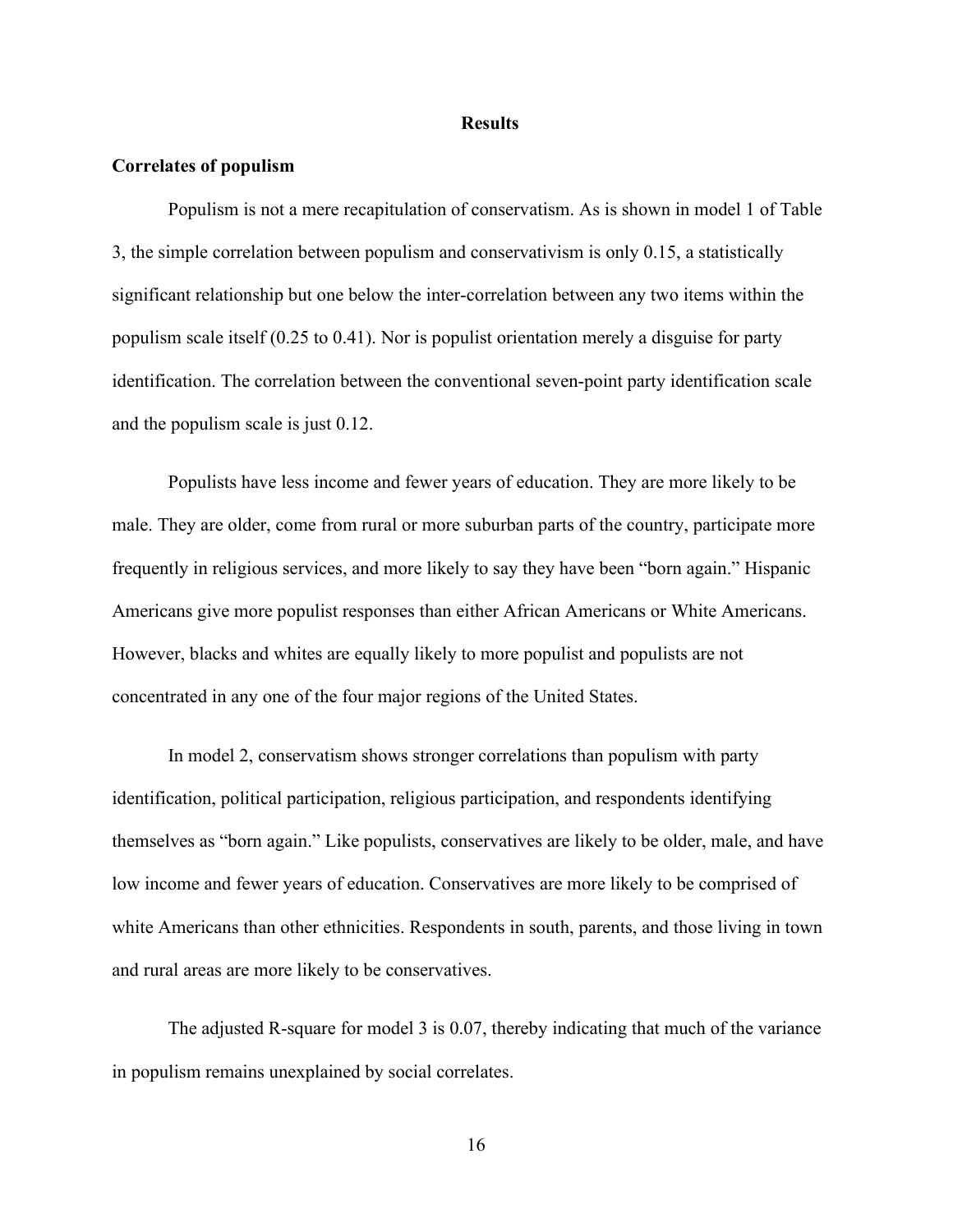### **Populism, opinion formation, and political participation**

Populists are more likely than Burkeans to hold definite opinions on one or another side of an issue. On 15 items, the *Education Next* survey provided respondents with the opportunity to say they "neither support nor oppose" the policy described. On all but one (setting same state standards for student achievement) populism is significantly correlated with taking a policy position rather than maintaining a neutral stance (Table 4). Or, to put it another way, on all but this one issue, Burkeans are more prepared to remain neutral, perhaps because they are ready to allow elected officials decide the question according to their best judgment. On 5 of the 15 items, same state standards, teacher unions, school spending, teacher salaries, and free college, conservatives are more likely than liberals to take a policy position. But on the remaining ten the degree of conservativism is unrelated to position-taking. In other words, populism, more than conservativism, identifies the more openly opinionated.

Populists are also more likely to say that they vote in local school board elections than Burkeans (0.03), an indication that they are ready to translate their opinions into electoral influence. In this respect they differ sharply from conservatives, who are less likely than liberals to say they vote on school elections (-0.02) (Table 4). However, populists report lower levels of other forms of political participation than Burkeans. Respondents were asked to place themselves on a five-point scale ranging from "never" to "often" in response to a question that asked how frequently they participated in political activities such as making phone calls, canvassing or distributing leaflets. As can be seen in Table 3, populism has a negative correlation with political participation (-0.08 without controls, -0.05 with controls). Similarly, conservatives are less likely than liberals to participate in these ways (-0.09), as shown in model 2 in Table 3. The contradiction between greater opinion formation and readiness to vote in elections, on the one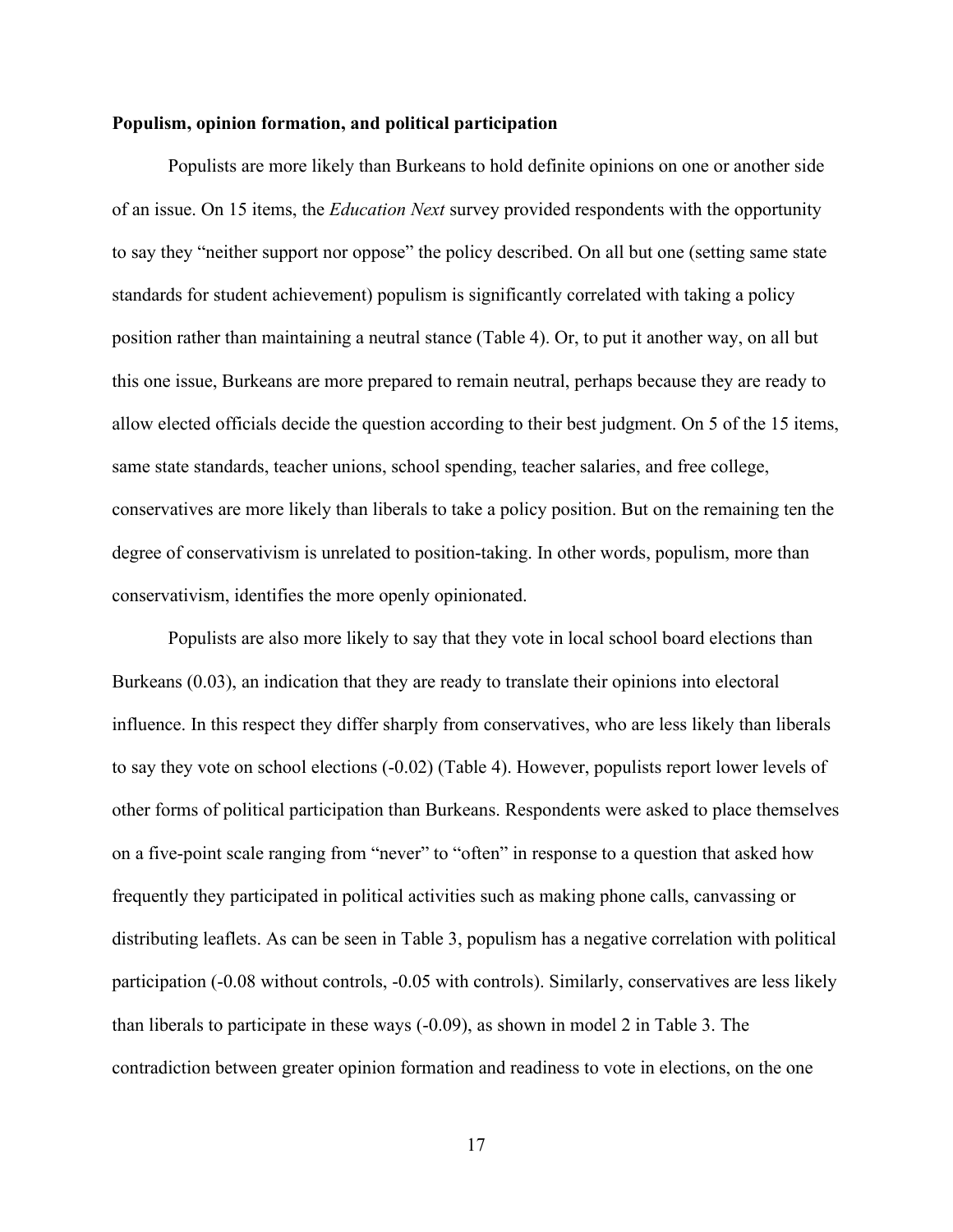hand, but less political participation, on the other, may be due to greater populist alienation from existing institutions, a question we explore next.

### **Assessments of institutions**

Populists are skeptical of governmental institutions. Just as anti-federalists campaigned against the establishment of a strong national government under the Constitution, so, today, populists, as compared to Burkeans, are reluctant to give either federal or state institutions a high evaluation. When respondents are asked to grade the nation's schools on a five-point scale that ranges from A to F, the populist scale has a significant negative correlation  $(-0.10)$  while the conservatism scale (-0.01) does not (Table 5).

When asked about schools in their local community, populists (-0.07) handed out more negative evaluations than Burkeans, and conservatives were more negative than liberals (-0.09). These relationships remain after adjusting for the quality of local schools, as measured by average student achievement performance and average student achievement growth on standardized state tests.[4](#page-19-0)

When asked to rank the nation's public colleges and universities, the populism  $(-0.14)$ and conservatism (-0.08) scales both have significantly negative correlations that do not differ significantly in size. The same is true when respondents are asked to rank the colleges and universities in their state (-0.14). However, conservatives (-0.09) are more skeptical of the nation's private colleges and universities than liberals, but populists are not significantly more skeptical than Burkeans (-0.03). Populists seem to save their ire for public entities.

<span id="page-19-0"></span><sup>4</sup> Average school district growth and average school district achievement levels in grades 3–8 from 2008–09 through 2017–18 is available from Stanford Education Data Archive (SEDA) 4.0 dataset (Reardon et al., 2021). Respondent's district is estimated in Education Next survey from the census blocks of respondent's residence.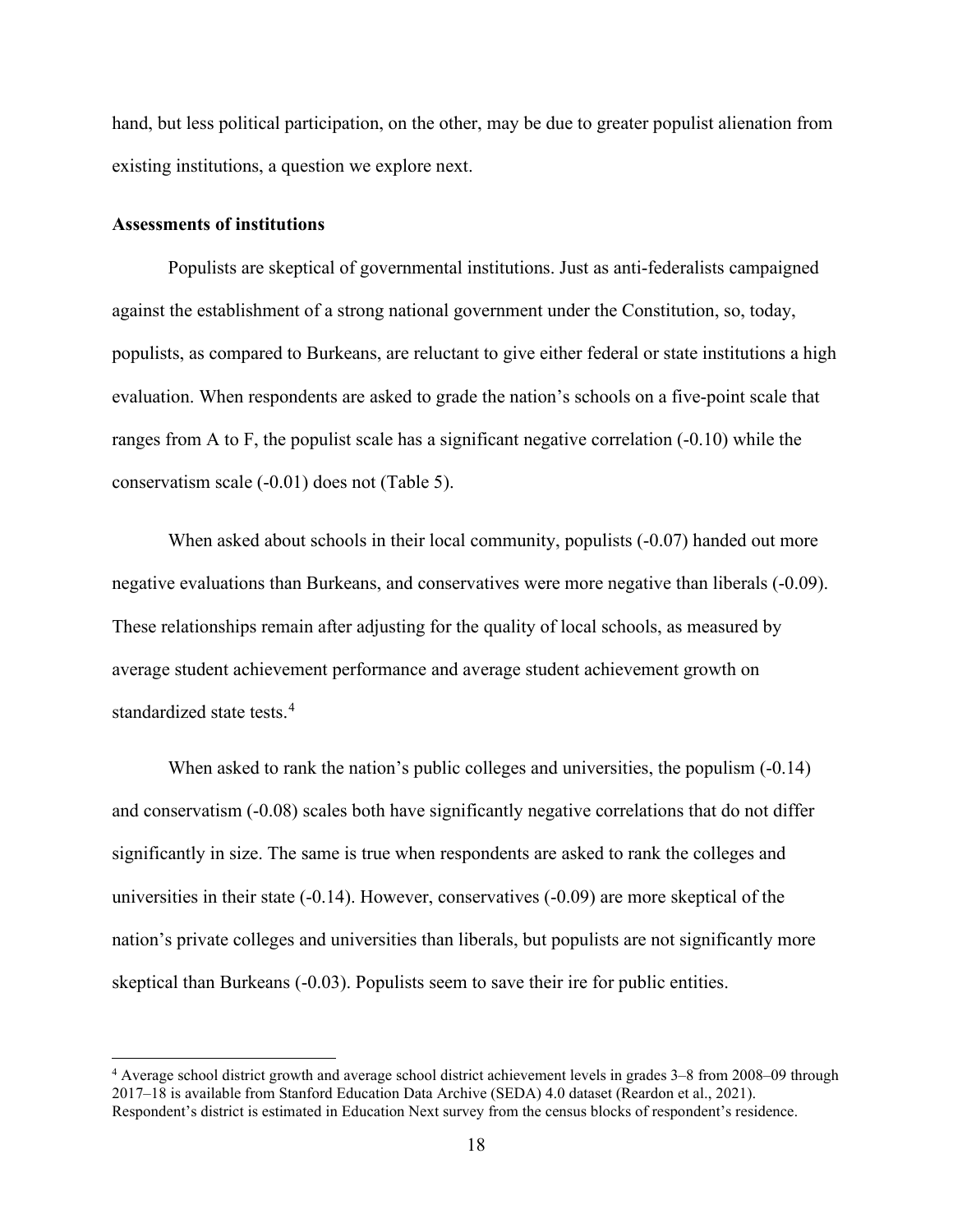### **Curricular standards**

When curricular standards are set, populists seem to prefer that policies be set at the state level. Both populism (0.09) and conservatism (0.07) are positively correlated with support for states setting the "same state standards" in reading and math to "hold public schools accountable for their performances." Yet populists (-0.05) are less supportive (though not significantly so) of Common Core state standards than Burkeans, perhaps because the name "Common Core" has acquired the connotation of federal interference with state and local education. Conservatives are even more clearly opposed to Common Core state standards (-0.11), possibly since they were backed by Barack Obama and criticized by Donald Trump.

### **School choice**

Possibly because populists are skeptical of governmental institutions, they embrace alternatives to the public school. They favor charter schools (0.08), tax-credit scholarships  $(0.11)$ , low-income vouchers  $(0.06)$ , universal vouchers  $(0.10)$ , and homeschooling  $(0.10)$ , though they think homeschoolers should notify the local school district (0.05) of that decision (Table 6). Conservatism is also associated with these policy preferences, but, importantly, the populist dimension remains significantly associated with support for charter schools, low-income and universal vouchers, even after a control for conservatism has been introduced (the significance test for joint models yields statistically significant results*).* In general, the relationship with these policy preferences do not differ for the two dimensions, though the populist dimension discriminates the level of support for choice for low-income vouchers more sharply than does the conservative one, and the opposite is true for charters and universal vouchers.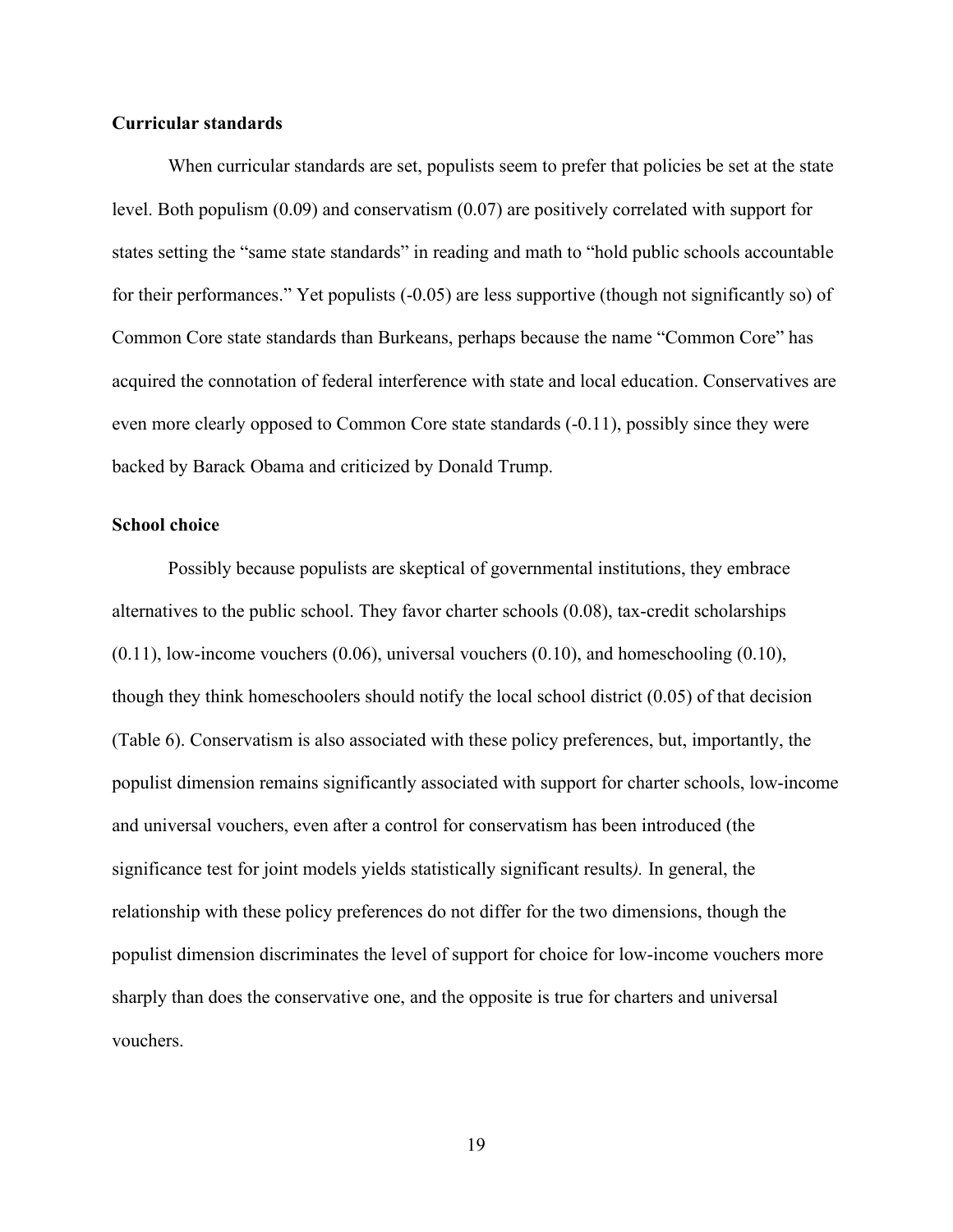#### **Educational expenditure and conventional left-right issues**

When it comes to spending the taxpayers' dollars on educational services, the populist coefficient has a sign that points in the opposite direction from the conservatism one. As can be seen in Table 7, in joint estimations that include measures of both ideological dimensions, populists are more likely than Burkeans to favor increases in expenditures per pupil (0.05), increases in teacher salaries (0.07), and covering the tuition for students pursuing a college degree (0.05). Meanwhile, conservatives, as compared to liberals, are much more likely to oppose all three policies (-0.34, -0.31, -0.40). In other words, populism is not necessarily a more extreme version of conservatism; on spending public resources populists sharply differentiate themselves from the other ideological dimension.

Two questions in the survey asked respondents to estimate per pupil expenditures in their school district and public school teacher salary in their state. As the survey has respondent's geolocation, their responses were linked to actual pupil expenditures in their school district and public school teacher salary in their state. These actual values were subtracted from the respondents' estimates and the resulting variable was standardized, thus proving us with overestimates of these two measures. Both populists and conservatives are likely to overestimate the two variables, but the results are statistically significant only for populist overestimates of teacher salaries (0.05).

Other than spending, populism does not add all that much to an understanding of public opinion on core issues that are staples of the conservative-liberal cleavage. On opinions about teacher unions, merit pay for teachers, and in-state tuition for undocumented immigrants, populists do not differ from Burkeans to anywhere near the degree that conservatives differ from liberals. The correlation between all three issues and the conservative ideological dimension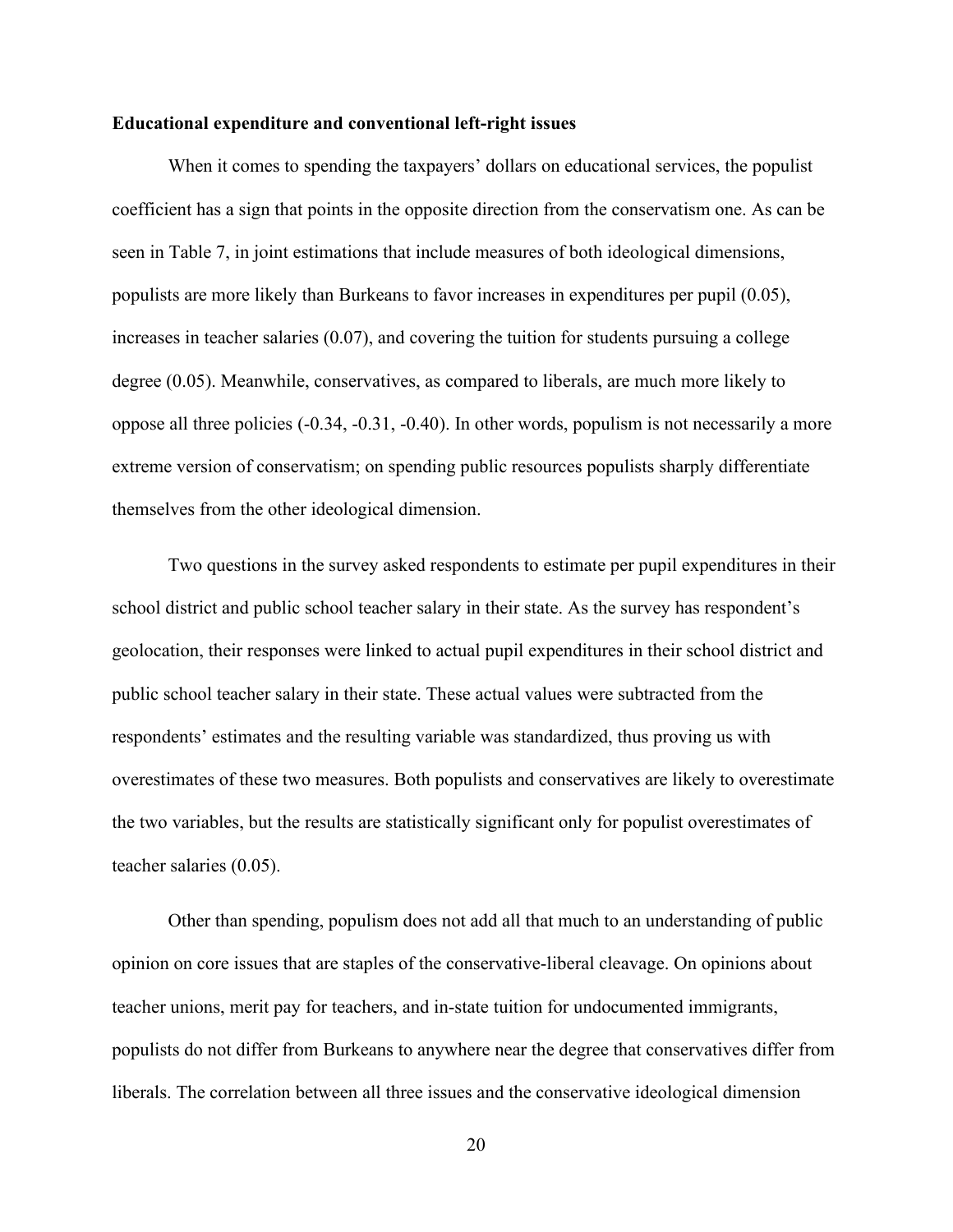ranges between 0.16 and 0.45, whereas their correlation with the populist-Burkean dimension ranges between 0.04 and 0.10. On these left-right issues, the primary dimension of cleavage is the well-known conservative-liberal divide.

### **Information impacts**

The *Education Next* survey conducted several information experiments. On school spending, the survey provided to half the sample information on per pupil expenditures in the respondents' home school districts before they were asked if they favored additional spending. On teacher salaries, half were told average salaries in the state. On college tuition, they were told the earnings of those who received a four-year degree as compared to those who did not have a college education.

Surprisingly, we found no consistent relationship between the provision of this information and the positions taken by either populists or conservatives (table 8). The value of the information-populism interaction term was modestly positive for school expenditure, insignificant for teacher salaries and modestly negative for free college tuition. For conservatives it was moderately positive for school expenditure and insignificant for the other two items.

### **Trump influence**

Nor were populists particularly influenced by positions taken by President Donald Trump. In another series of survey experiments on several issues—charters, merit pay for teachers, tax-credits for private school scholarships, Common Core, and in-state tuition for undocumented immigrants—a randomly selected segment of respondents were told Trump's stance on the issue before being asked to give their own, while another random segment was simply asked the respondent's opinion. In four of the five cases, Trump's stance shifted conservative (as distinct from liberal) opinion quite substantially toward the position taken by the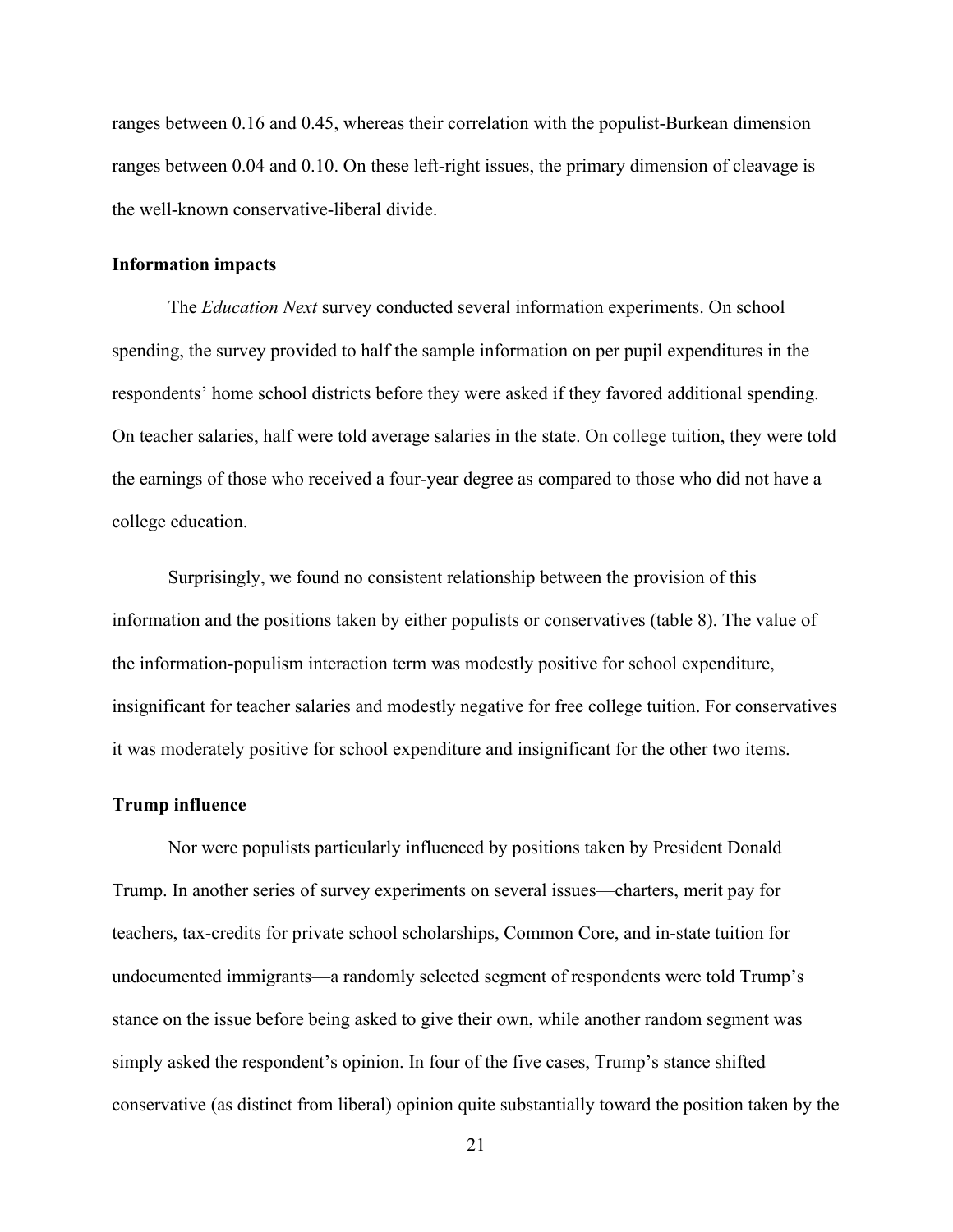president, but the views of populists (as distinct from Burkeans) were in all cases unaffected by information about the president's views (table 9).

The survey was administered in May 2020 before the Democratic nominee had been chosen, so it did not include a question on respondent's presidential voting preferences. However, the availability of county information on the respondent's place of residence allowed us to estimate the political preferences of the area in which the respondent resided.<sup>[5](#page-23-0)</sup> We found no correlation between populism and the majority of votes cast for Trump in 2016 within the respondent's county. However, we found a strong correlation between vote of the county and respondent's location on the conservatism scale.

### **Liberal and conservative populists**

When the sample is split among liberals, moderates, and conservatives, noticeable differences between liberal populists and conservative ones are apparent (table 10). But both conservative and liberal populists (as distinct from conservative and liberal Burkeans) are significantly more likely to be critical of many of the country's educational institutions (conservative correlations presented first), whether they be the nation's schools (-0.09, -0.10), the schools in their local community (0.05, -0.07), or public colleges and universities at the national (-0.15, -0.12) and state (-0.11, -0.11) levels. Also, both liberal and conservative populists are more likely to favor allowing homeschooling (0.08, 0.10) and allowing tax credits for scholarships to attend private schools (0.11, 0.12).

<span id="page-23-0"></span><sup>5</sup> Voting data available fro[m https://electionlab.mit.edu/data](https://electionlab.mit.edu/data)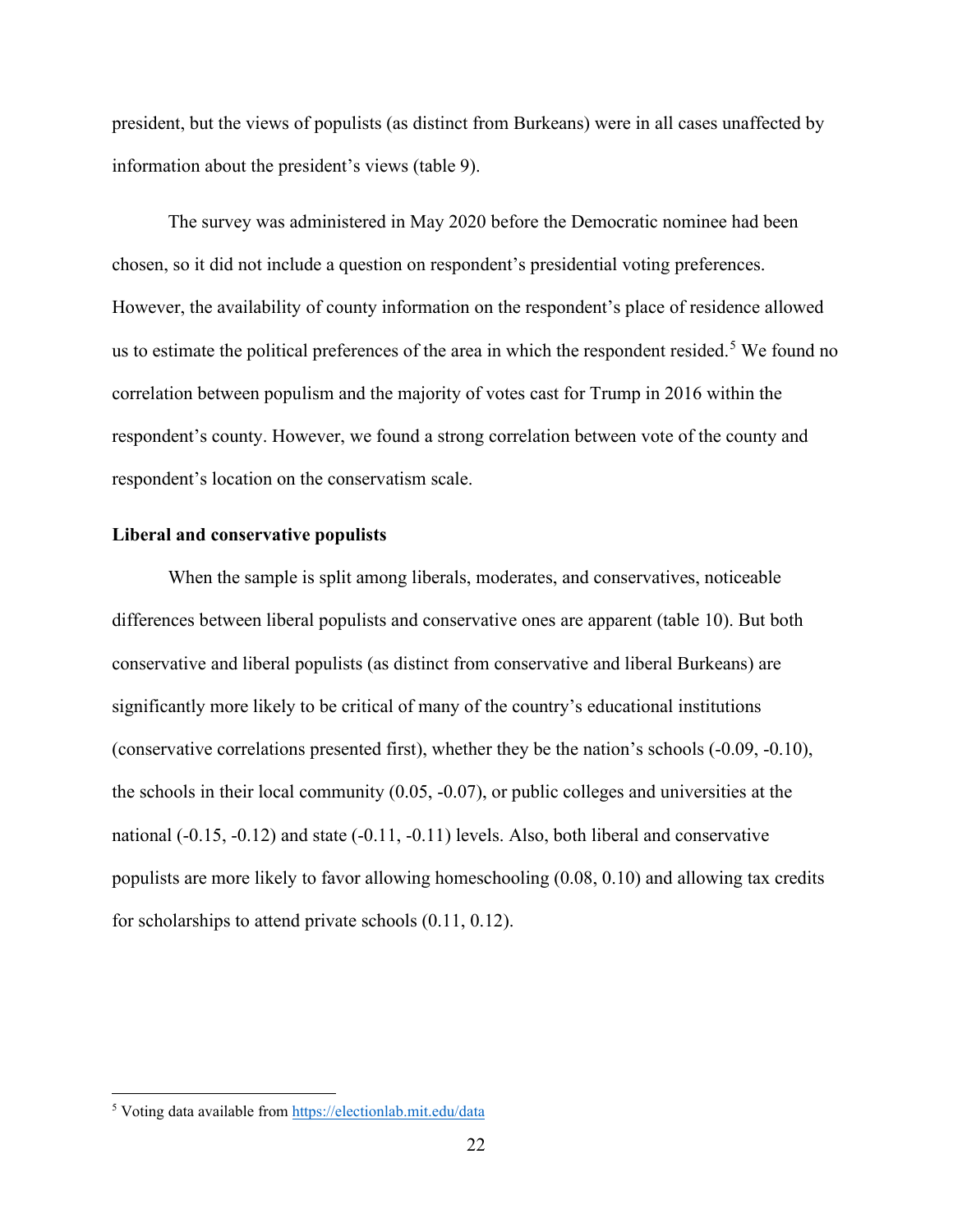### **Discussion**

Populism has been defined as a belief system that celebrates the will of the people and questions the trustworthiness of their political representatives, a position opposed by those who accept Burke's claim that elected officials should be granted the flexibility to deliberate and decide policies as long as they keep the well-being of the people in mind. This is not the only useful definition of the concept, but it treats populism as a dimension rather than a category, facilitates empirical investigation of the coherence of populist beliefs within the mass public, and connects the concept to a long-standing and theoretically rich political tradition (Pitkin, 1967).

### **Limitations**

This analysis is little more than an early exploration of the topic within the U. S. context. For one thing, the *Education Next* 2020 survey, though the first national probability sample to include both a measure of populism and opinions on contemporary issues, has certain limitations. The populist point of view is indicated by agreeing with all six statements, which creates the potential for an agree bias. Further, all six questions are displayed on the same survey webpage, which could increase the size of correlations among items. To enhance validity, future surveys should incorporate items with the opposite valence. Still, there is little reason to believe that populists are simple-minded folk who mindlessly agree to any observation. Rather, they are critical observers, who find fault in schools and colleges at both the local and national level. They are more likely to say they participate in school board elections, and they are also more likely to take an explicit position on a policy issue than Burkeans, who more frequently retreat to the "neither agree nor disagree" response. And any agree bias is not so extensive that it narrows the variance of the scale to the point that it cannot differentiate opinions; on the contrary, its standard deviation is roughly identical to that of conservatism.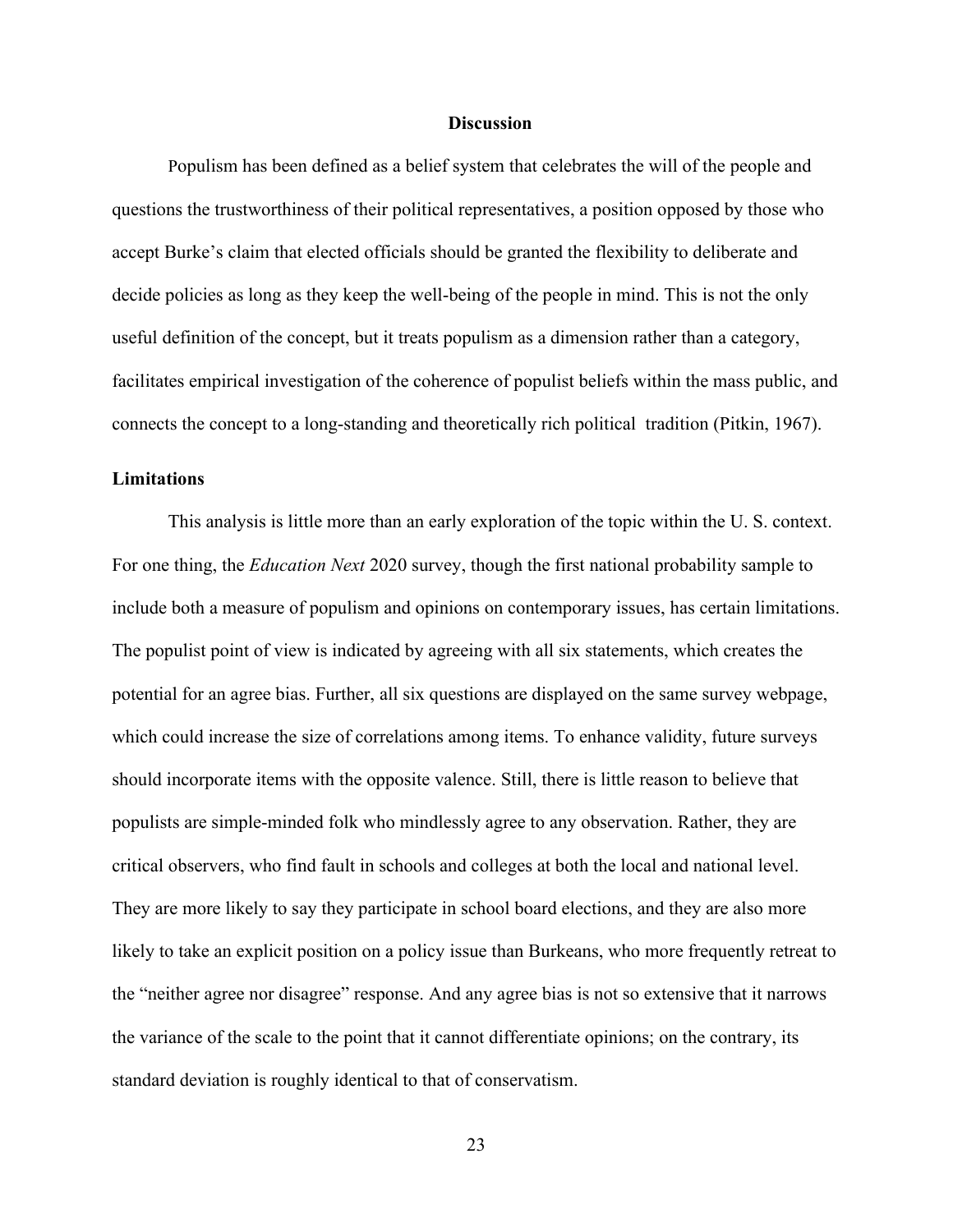The measure of conservativism used here is based on respondent's self-identification. An alternative strategy would be to ask a set of six questions that could be used to construct a conservative-liberal index much as was done for the populist index. Such a scale would need to be distinct from those used to obtain policy positions, but, conceivably, it might be a better measure of that concept than the conventional self-identification question used here. However, the conservativism variable has, as we have said, roughly the same standard deviation as the populist measure. Any difference in correlations between these measures and other variables cannot be attributed to differences in their variance, an important consideration when comparing the discriminatory power of two dimensions.

The *Education Next* survey explores opinion only within the education policy domain. This fact obviously limits inferences that can be made for populist influences on opinions about other social, economic, and foreign policy issues. However, the policy questions covered by the survey include taxes, spending, the role of unions, the rights of undocumented immigrants, accountability of public institutions, and choice in public services – highly contested issues not unlike those found in other domestic policy domains. Although generalization to other issues cannot be assumed, neither are the topics obviously unrepresentative of the major sources of cleavage in contemporary politics.

The survey does not include items measuring Manichaeism or authoritarianism, so it is unknown whether a conception of populism that incorporates these beliefs would alter the understanding of the concept. But prior research shows these beliefs to be distinct from beliefs in popular sovereignty and skepticism of public officials. Further research may wish to explore these issues in the U. S. context more fully than is possible here.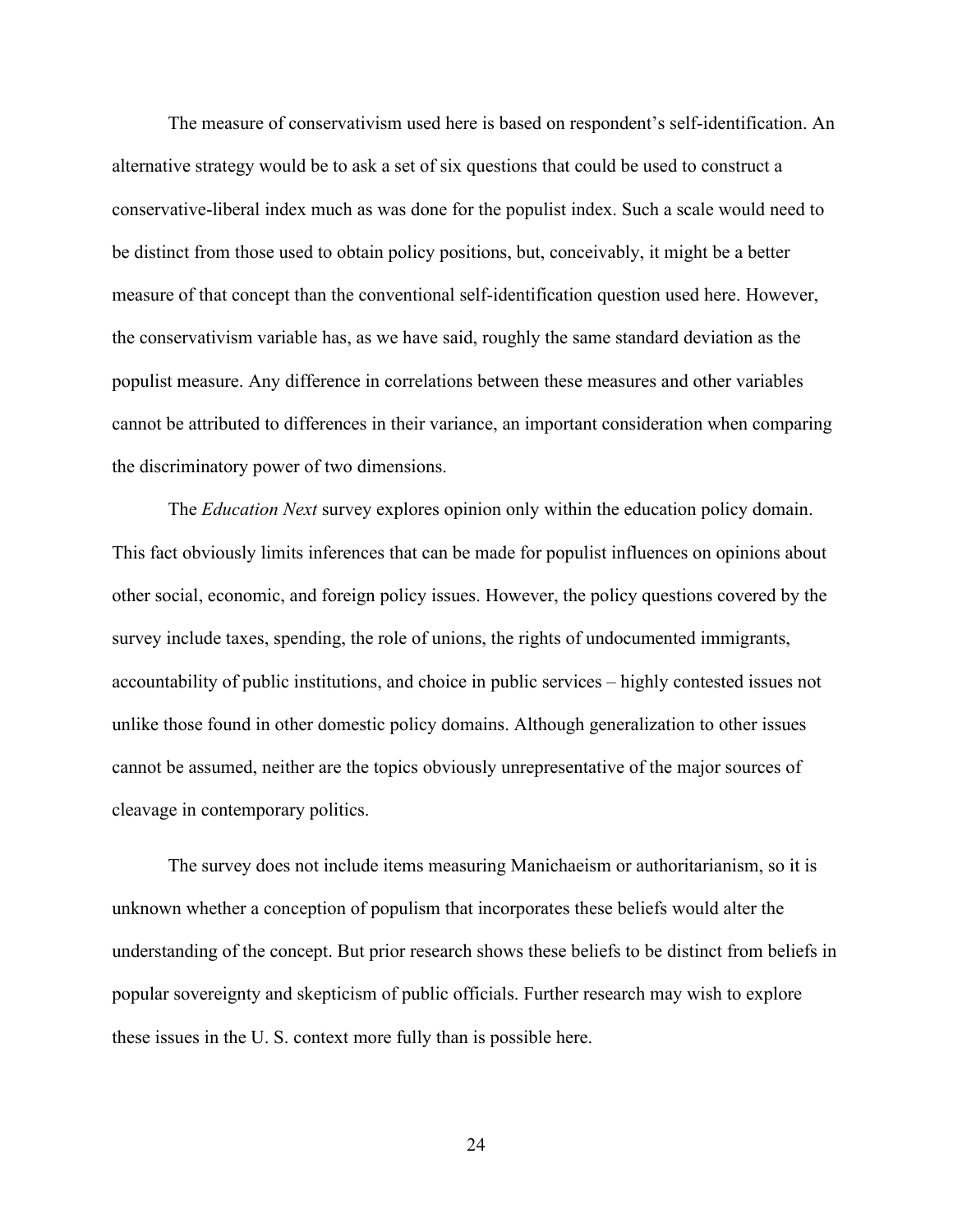### **Ideology?**

Populism is said by some to be only a discourse or narrative (Aslanidis, 2016) or, at best. a thin ideology easily attached to more enduring ideological cleavages such as one between liberals and conservatives (Freeden, 1998; Canovan, 2002; Mudde, 2004). That interpretation may exaggerate the coherence of belief systems conventionally characterized as ideological. Our evidence shows the populist-Burkean dimension to be less well-correlated than the liberalconservative one with opinions on many contemporary issues, but on other items it has a stronger relationship. Further, the populist dimension is independently correlated with many issue positions and institutional evaluations even after controls for the conservatism dimension have been added. More than Burkeans, populists are critical of both the nation's schools and the schools in their community. They are also critical of the nation's and their own state's public colleges and universities. They favor homeschooling and most forms of school choice. In contrast to conservatives, populists favor free college, higher salaries for teachers, and higher levels of school expenditure. Both liberal and conservative populists are skeptical of many institutions and would give greater options to the people.

Surprisingly, populism appears to be less connected to Donald Trump's political coalition than conservatism. Although we have no direct information on support for his candidacy in either 2016 or 2020, populists are no more likely to reside in counties where he ran well in 2016, and, further, *Education Next's* survey experiments indicate that information about Trump's positions on issues do not shift opinions toward a Trumpian point of view. By contrast, conservatives do reside in pro-Trump counties and are influenced by Trump's positions on issues. In other words, conservatives, not populists, respond favorably to Trumpian rhetoric.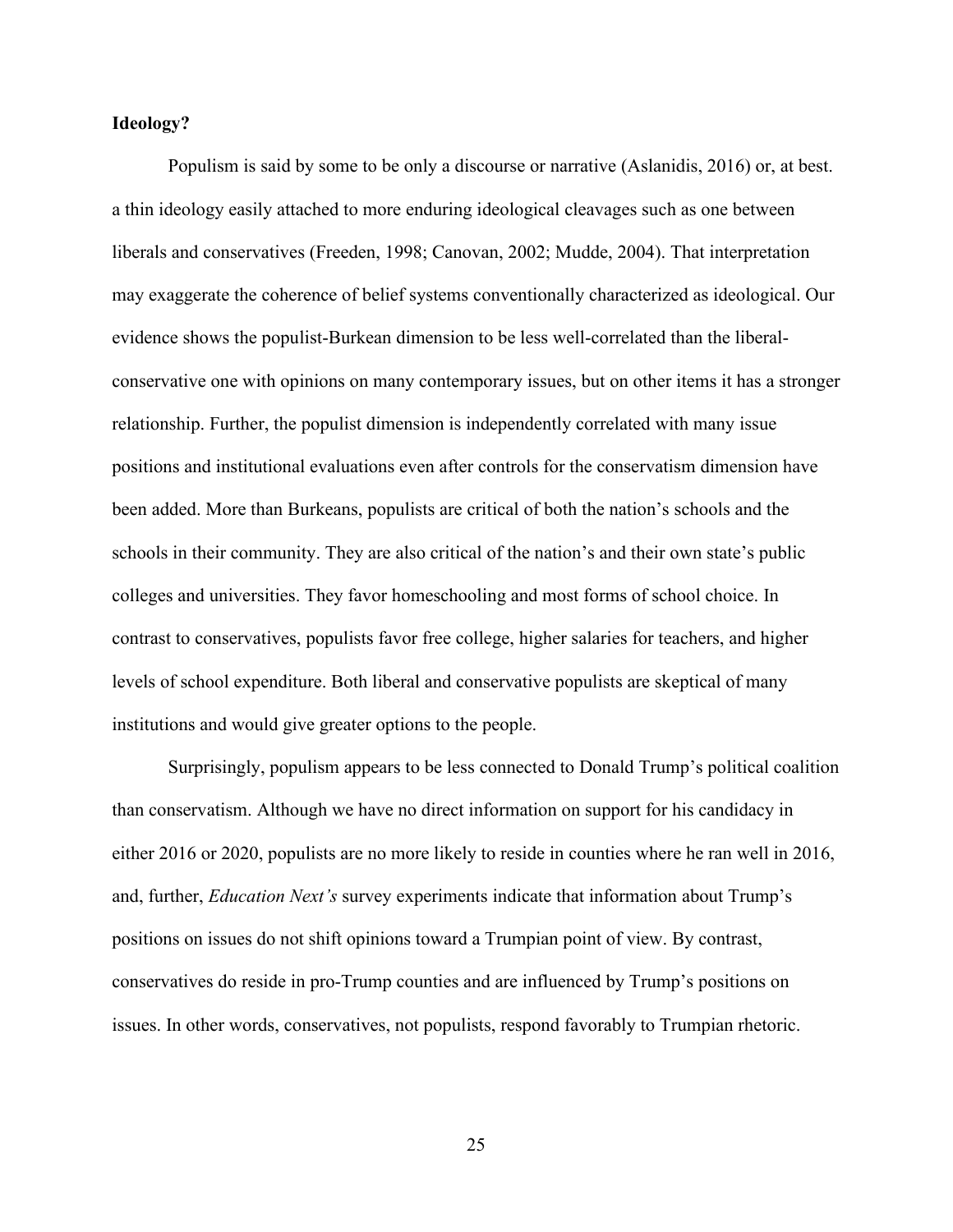The discussion of populism as an ideology or a discourse, at least as it applies to the belief systems of the general public, is best resolved by thinking of the question as a matter of degree rather than one to be decided by categorization. Nothing in this paper supports the conclusion that populism and Burkeanism are tightly knit, highly constrained belief systems. But results indicate both belief systems have enough coherence to give guidance to assessments of contemporary institutions and policies. The populist-Burkean divide seems to have less coherence than the conservative-liberal one, but populism cannot be reduced to a simple extension of the left-right dimension but, instead, makes its own, independent contribution to political differentiation among the U. S. public.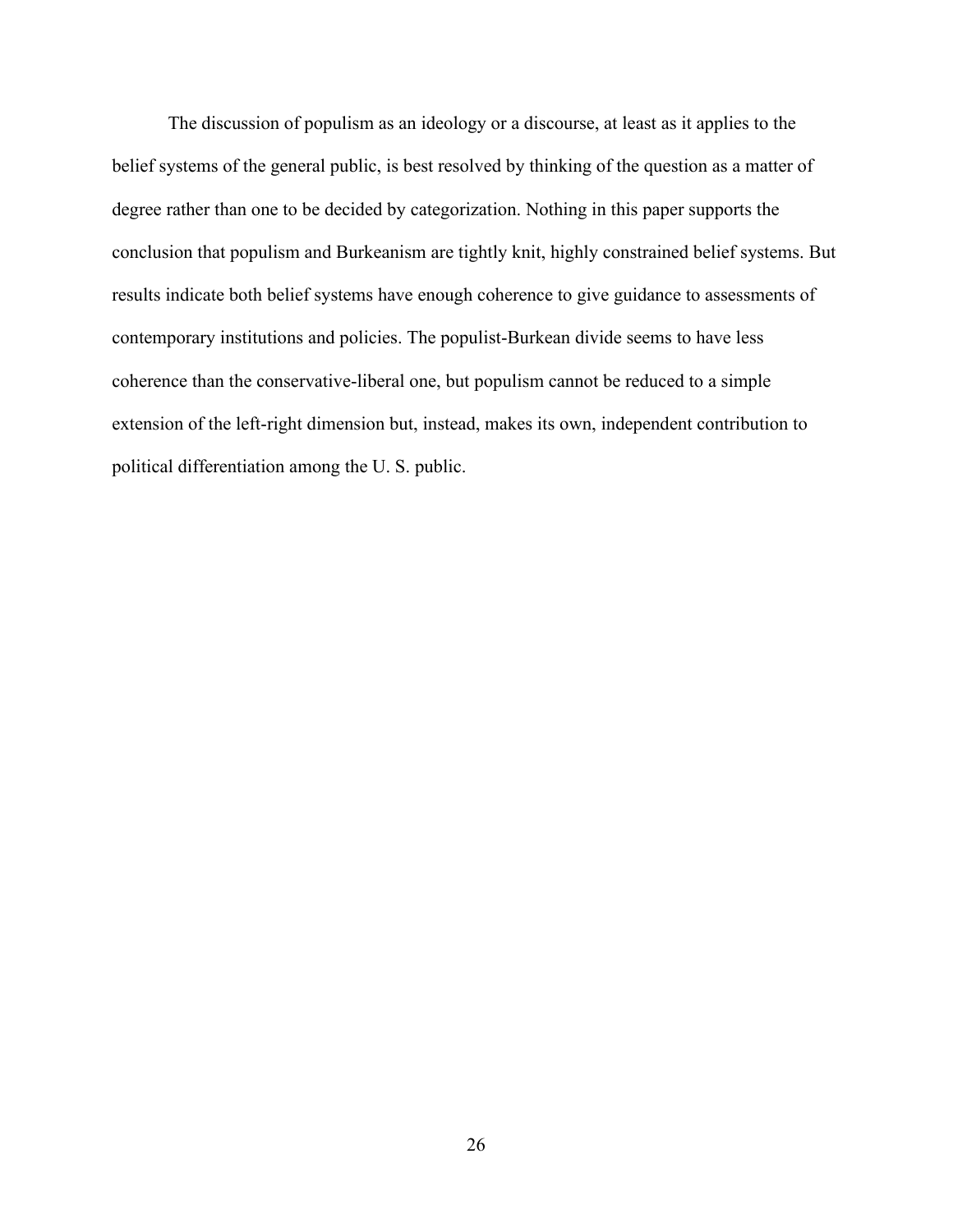### **References**

- Achen, C. H. (1975). Mass political attitudes and the survey response. *The American Political Science Review*, *69*(4), 1218-1231.
- Akkerman, A., Mudde, C., & Zaslove, A. (2014). How populist are the people? Measuring populist attitudes in voters. *Comparative political studies*, *47*(9), 1324-1353.
- Aslanidis, P. (2016). Is populism an ideology? A refutation and a new perspective. *Political Studies*, *64*(1\_suppl), 88-104.
- Bailey, M. A., & Maltzman, F. (2008). Does legal doctrine matter? Unpacking law and policy preferences on the US Supreme Court. *American Political Science Review*, 369-384.
- Barrows, S., Henderson, M., Peterson, P. E., & West, M. R. (2016). Relative performance information and perceptions of public service quality: Evidence from American school districts. *Journal of Public Administration Research and Theory*, *26*(3), 571-583.
- Betz, H. G. (2002). Conditions favoring the success and failure of radical right-wing populist parties in contemporary democracies, in Y. Mény and Y. Surel (eds), *Democracies and the populist challenge*. Basingstoke: Palgrave Macmillan, pp. 197–213.
- Bonica, A. (2014). Mapping the ideological marketplace. *American Journal of Political Science*, *58*(2), 367-386.
- Bonica, A., & Sen, M. (2020). *The Judicial Tug of War: How Lawyers, Politicians, and Ideological Incentives Shape the American Judiciary*. Cambridge, UK: Cambridge University Press.
- Burke, E. (1774). Speech to the electors of Bristol, on his being declared by the sheriffs duly elected one of *the representatives in Parliament for that city, on Thursday, the 3d of November, 1774. In The Project Gutenberg E-Book. The Works of the Right Honourable*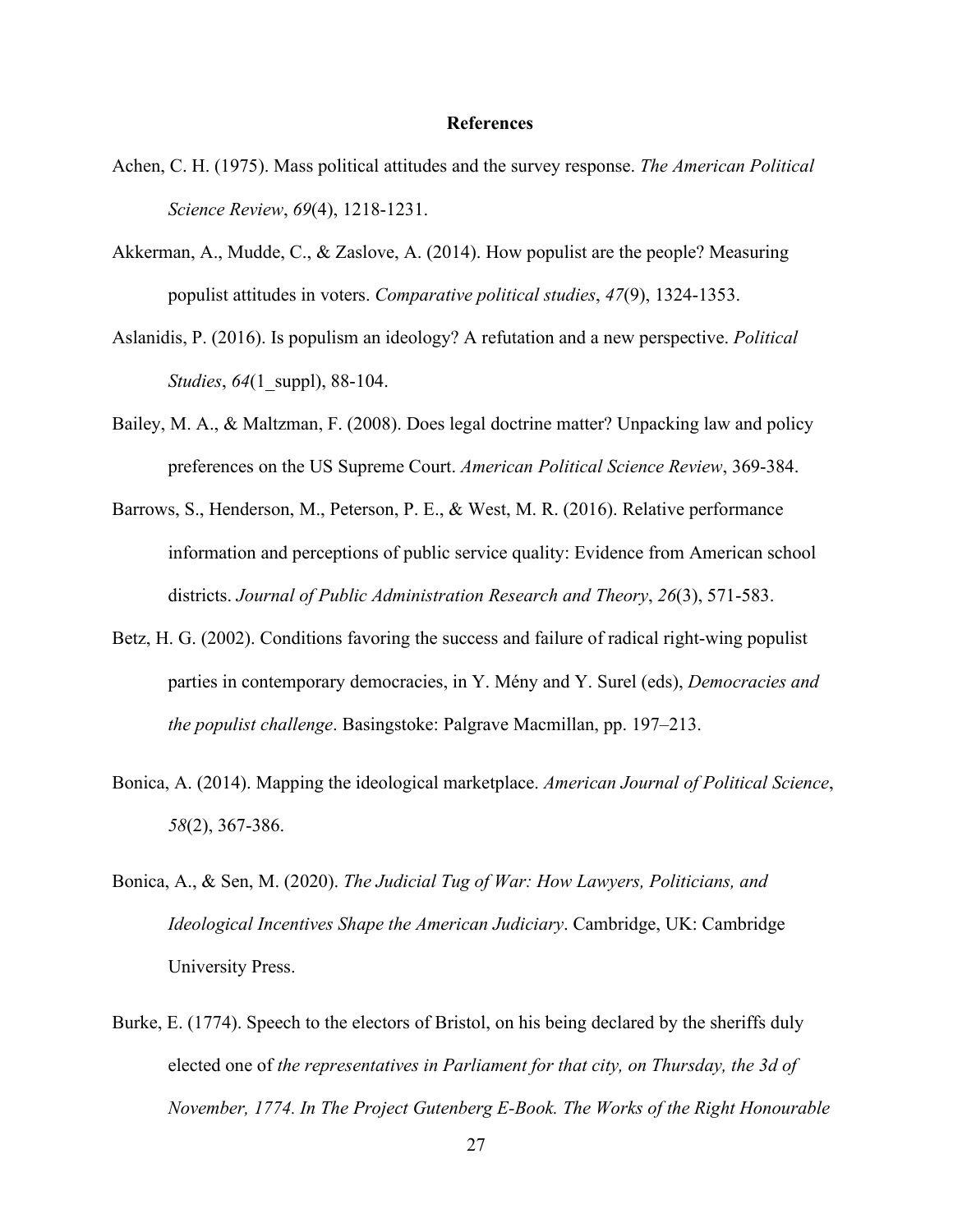*Edmund Burke vol. 2 (of 12).* Retrieved from:

<http://www.gutenberg.org/files/15198/15198-h/15198-h.htm>

- Canovan, M. (2002). Taking politics to the people: Populism as the ideology of democracy. In Y. Mény and Y. Surel (eds). *Democracies and the populist challenge* (pp. 25-44). Basingstoke: Palgrave Macmillan, London.
- Carmines, E. G., Ensley, M. J., & Wagner, M. W. (2011). Issue preferences, civic engagement, and the transformation of American politics. In P. M. Sniderman & B. Highton (Eds.), *Facing the challenge of democracy: Explorations in the analysis of public opinion and political participation* (pp. 329-354). Princeton, NJ: Princeton University Press.
- Carmines, E. G., Ensley, M. J., & Wagner, M. W. (2016, December). Ideological heterogeneity and the rise of Donald Trump. In *The Forum* (Vol. 14, No. 4, pp. 385-397). De Gruyter.
- Carmines, E. G., Ensley, M. J., & Wagner, M. W. (2018). The role of populists in the 2016 U.S. presidential election and beyond. In J. C. Green, D. J. Coffey, & D. B. Cohen (Eds.), *The state of the parties 2018: The changing role of contemporary American political parties* (pp. 198–209). Rowman & Littlefield.
- Castanho Silva, B., Andreadis, I., Anduiza, E., Blanuša, N., Corti, Y. M., Delfino, G., Rico, G., et al. (2018). Public opinion surveys: A new scale. In Kirk Hawkins, Ryan Carlin, Levente Littvay, and Cristóbal Rovira Kaltwasser (eds). *The Ideational Approach to Populism: Theory, Method & Analysis*, 150-178. London: Routledge.
- Castanho Silva, B., Jungkunz, S., Helbling, M., & Littvay, L. (2019). An empirical comparison of seven populist attitudes scales. *Political Research Quarterly*.doi:10.1177/1065912919833176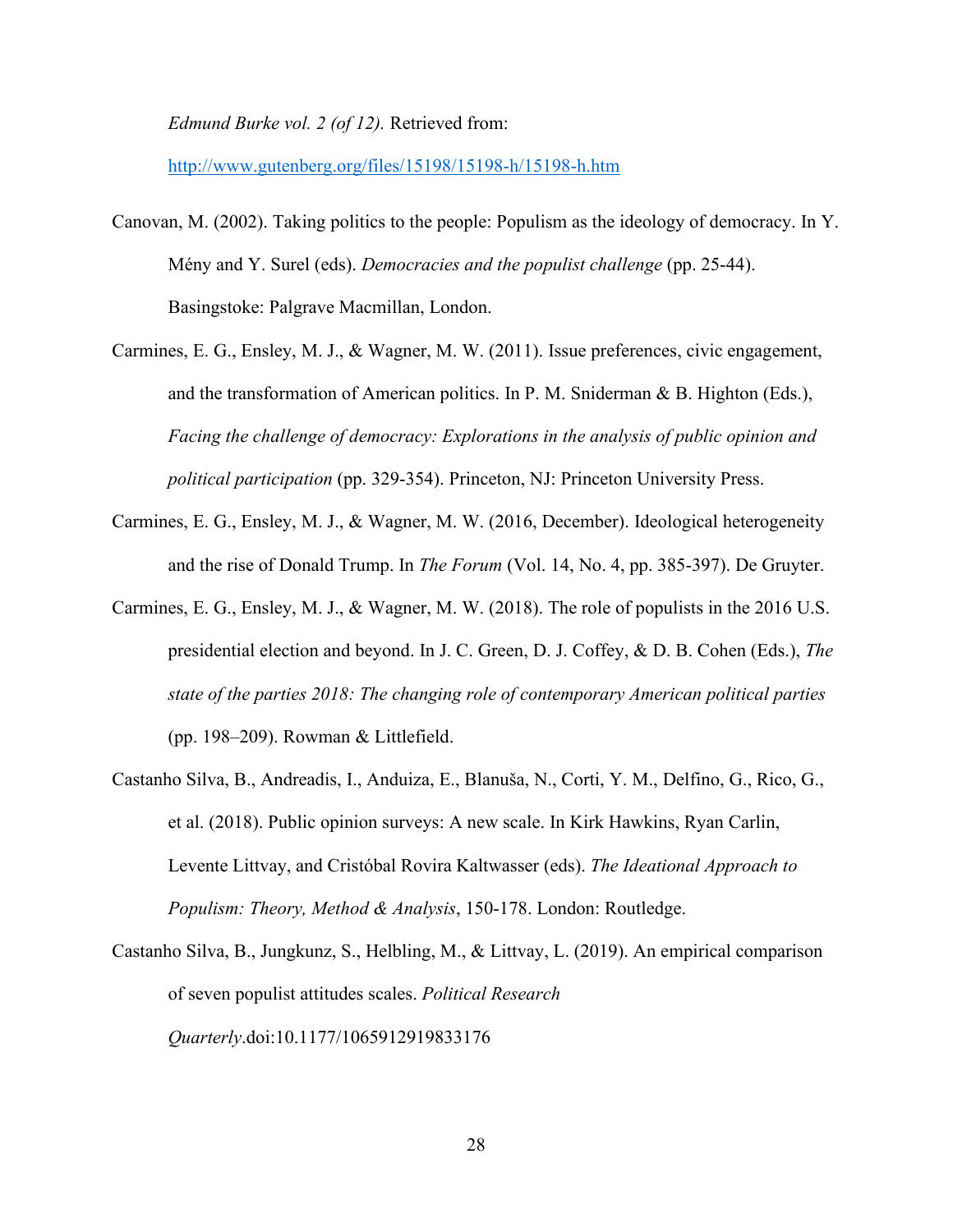- Chingos, M. M., Henderson, M., & West, M. R. (2012). Citizen perceptions of government service quality: Evidence from public schools. *Quarterly Journal of Political Science, 7*(4), 411–445.
- Claggett, W.J. M., & Shafer, B. E. (2010). *The American public mind*. New York: Cambridge University Press.
- Conover, P. J., & Feldman, S. (1981). The origins and meaning of liberal/conservative selfidentifications. *American Journal of Political Science*, 617-645.
- Converse, P. E. (1964). The nature of belief systems in mass publics. In D. E. Apter (Ed.), *Ideology and discontent*. New York, NY: Free Press of Glencoe.
- Dovi, S. (2015). Hanna Pitkin, the concept of representation. In: Jacob T. Levy (ed) *The Oxford Handbook of Classics in Contemporary Political Theory*. Oxford: Oxford University Press, pp.  $1-14$ .
- Duverger, M. (1980). A new political system model: Semi-presidential government. *European Journal of Political Research, 8*(2), 165–87.
- Elchardus, M. & Spruyt, B. (2016). Populism, persistent republicanism and declinism: An empirical analysis of populism as a thin ideology. *Government and Opposition: An International Journal of Comparative Politics 51*(1), 111–133.
- Ellis, C., & Stimson, J. A. (2012). *Ideology in America*. Cambridge, UK: Cambridge University Press.
- Freeden, M. (1998). Is nationalism a distinct ideology? *Political Studies, 46*(4), 748–765.
- Gillespie, J. D. (2012). *Challengers to duopoly: Why third parties matter in American two-party politics*. Univ of South Carolina Press.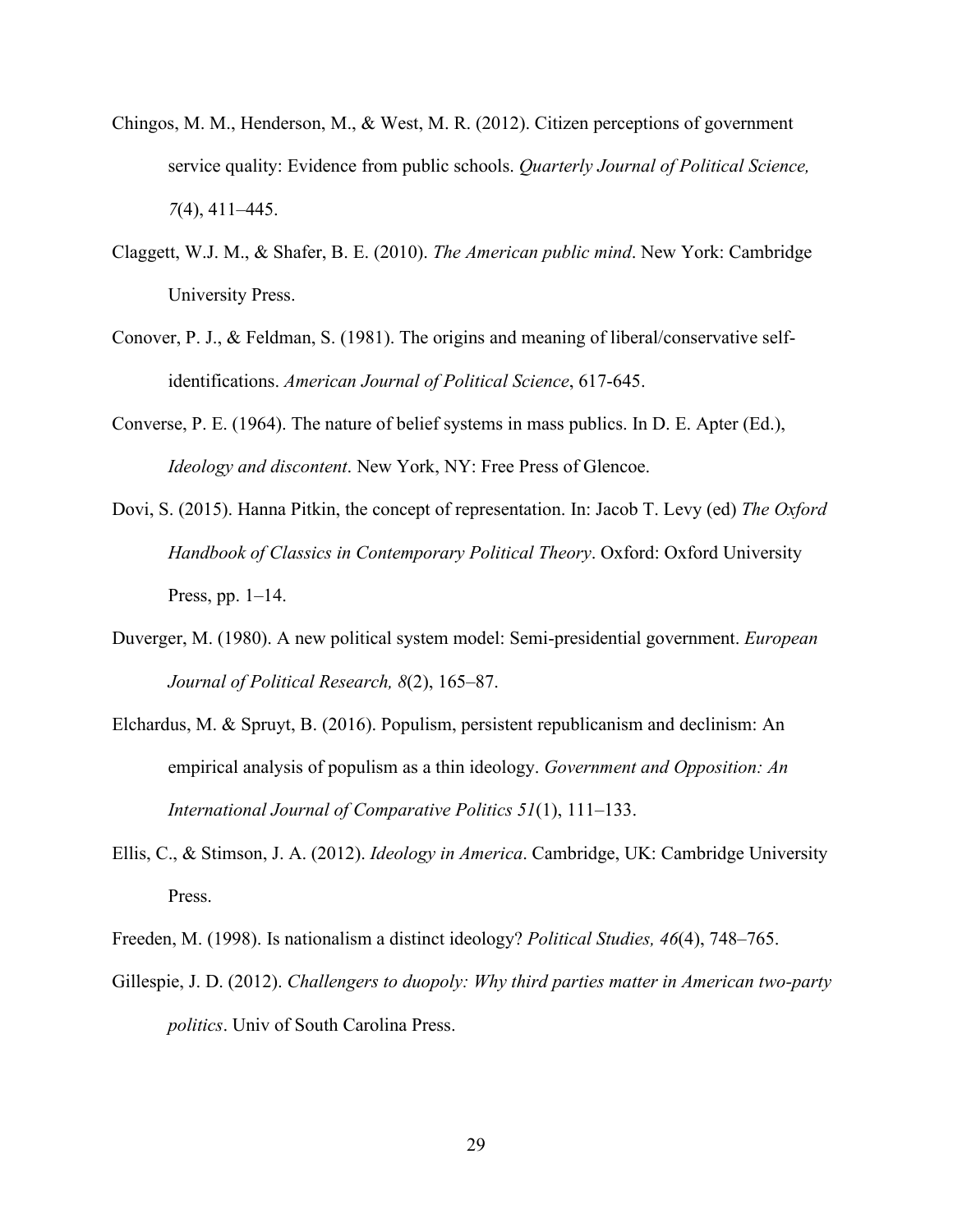- Hawkins. K. A. (2009). Is Chávez populist? Measuring populist discourse in comparative perspective. *Comparative Political Studies 42*(8): 1040–1067.
- Hawkins, K. A., Kaltwasser, C. R., & Andreadis, I. (2020). The activation of populist attitudes. *Government and Opposition*, *55*(2), 283-307.
- Hawkins, K. A., Riding, S., & Mudde, C. (2012). Measuring populist attitudes. *Political Concepts Committee on Concepts and Methods Working Paper Series, 55*, 1-35.
- Hobolt, S., Anduiza, E., Carkoglu, A., Lutz, G., & Sauger, N. (2016). Democracy Divided? People, Politicians and the Politics of Populism. CSES Planning Committee Final Report. Retrieved from: [https://cses.org/wp-](https://cses.org/wp-content/uploads/2019/03/CSES5_ContentSubcommittee_FinalReport.pdf)

[content/uploads/2019/03/CSES5\\_ContentSubcommittee\\_FinalReport.pdf](https://cses.org/wp-content/uploads/2019/03/CSES5_ContentSubcommittee_FinalReport.pdf)

- Houston, D.M. (2021, in press). Polarization and the politics of education: What moves partisan opinion? *Educational Policy*.
- Howell, W. G. & Moe, T. M. (2020). *Presidents, populism, and the crisis of democracy*. Chicago: University of Chicago Press.
- Klar, S. (2014). A multidimensional study of ideological preferences and priorities among the American public. *Public Opinion Quarterly*, *78*(S1), 344-359.
- Jagers, J. & Walgrave, S. (2007). Populism as political communication style: An empirical study of political parties' discourse in Belgium. *European Journal of Political Research 46*(3), 319–345.
- Maddox, W. S. & Lilie, S. A. (1984). *Beyond liberal and conservative: Reassessing the political spectrum*. Washington, DC: Cato Institute.
- McCarty, N., Poole, K. T., & Rosenthal, H. (2006). *Polarized America: The dance of ideology and unequal riches*. Cambridge, MA: MIT Press.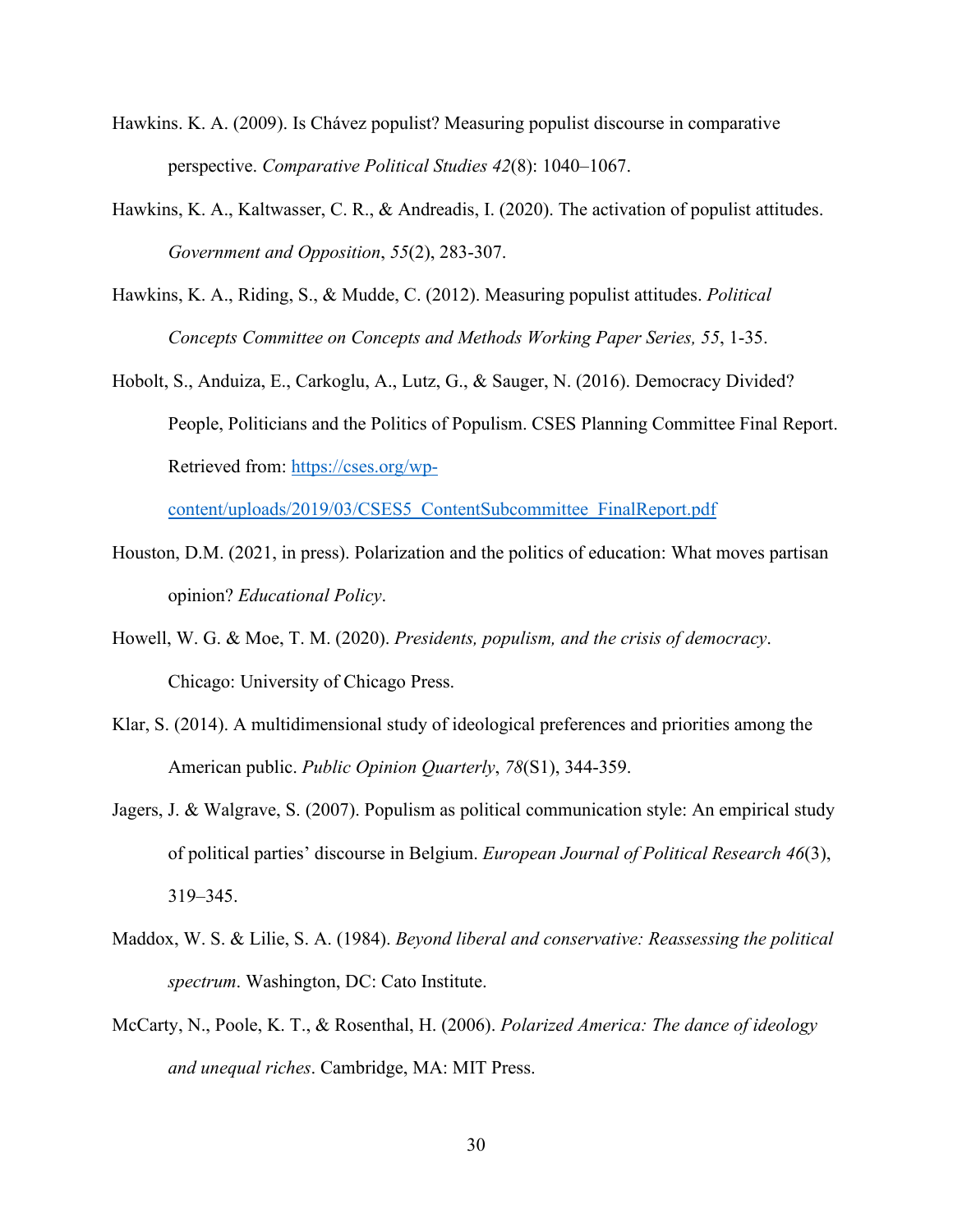Mudde, C. (2004). The Populist Zeitgeist. *Government and Opposition 39* (4): 542–563.

- Mullins, W. A. (1972). On the concept of ideology in political science. *American Political Science Review*, *66*(2), 498-510.
- Oliver, J. E., & Rahn, W. M. (2016). Rise of the Trumpenvolk: Populism in the 2016 Election. *The ANNALS of the American Academy of Political and Social Science*, *667*(1), 189-206.

Pitkin, H. F. (1967). *The concept of representation*. Berkeley: University of California Press.

- Poole, K. T., & Rosenthal, H. (1997). *Congress: A political-economic history of roll call voting*. New York, NY: Oxford University Press.
- Reardon, S. F., Ho, A. D., Shear, B. R., Fahle, E. M., Kalogrides, D., Jang, H., & Chavez, B. (2021). Stanford Education Data Archive (Version 4.0). Retrieved from [http://purl.stanford.edu/db586ns4974.](http://purl.stanford.edu/db586ns4974)
- Rehfeld, A. (2009). Representation rethought: On trustees, delegates and gyroscopes in the study of political representation and democracy. *American Political Science Review, 103*, 214- 230.
- Robinson, J., & Holm, J. (1980). Ideological voting is alive and well. *Public opinion*, *3*, 52-58.
- Rooduijn, M. & Pauwels, T. (2011). Measuring populism: Comparing two methods of content analysis. *West European Politics 34*(6), 1272–1283.
- Rooduijn, M. (2014). The mesmerising message: The diffusion of populism in public debates in Western European media. *Political Studies 62*(4), 726–744.
- Schulz, A., Müller, P., Schemer, C., Wirz, D. S., Wettstein, M., & Wirth, W. (2018). Measuring populist attitudes on three dimensions. *International Journal of Public Opinion Research 30*(2), 316–326.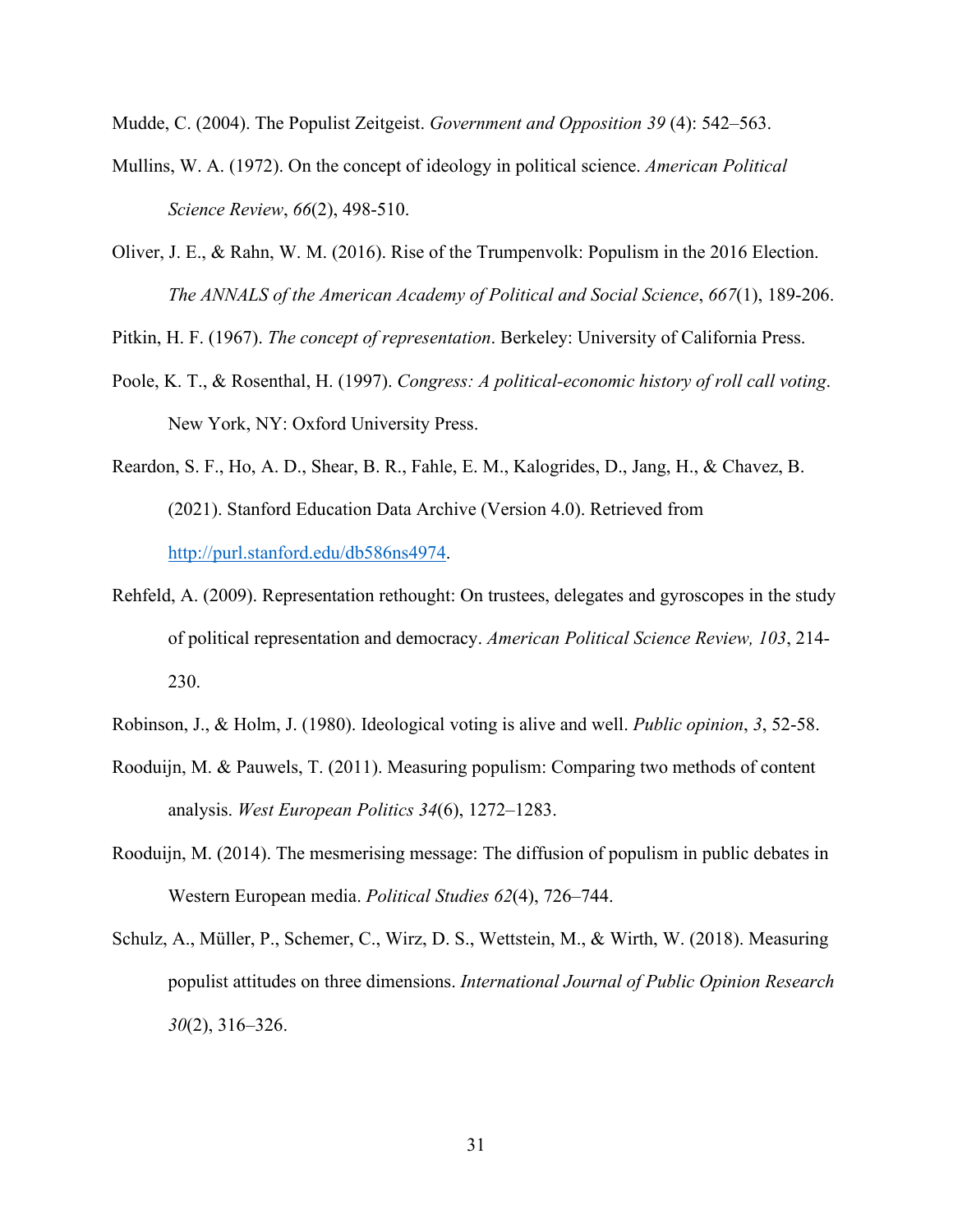- Shafer, B. E., & Claggett, W. J. M. (1995). *The two majorities: The issue context of modern American politics*. Baltimore: Johns Hopkins University Press.
- Shakeel, M. D., & Henderson, M. (2019). Fertile soil? How information does (and does not) shape attitudes toward school choice in rural America. *Journal of School Choice*, *13*(4), 467-508.
- Stanley, B. (2011). Populism, nationalism, or national populism? An analysis of Slovak voting behaviour at the 2010 parliamentary election. *Communist and Post-Communist Studies*, *44*(4), 257-270.
- Van Hauwaert, S. M., Schimpf, C. H., & Azevedo, F. (2019). The measurement of populist attitudes: Testing cross-national scales using item response theory. *Politics*, 026339571985930. doi:10.1177/0263395719859306
- Weyland, K. (1996). Neopopulism and neoliberalism in Latin America: Unexpected affinities. *Studies in Comparative International Development*, *31*(3), 3-31.
- Weyland, K. (2001). Clarifying a contested concept: Populism in the study of Latin American politics. *Comparative Politics 34*(1), 1–22.
- Zaller, J. (1992). *The nature and origins of mass opinion*. Cambridge, England: Cambridge University Press.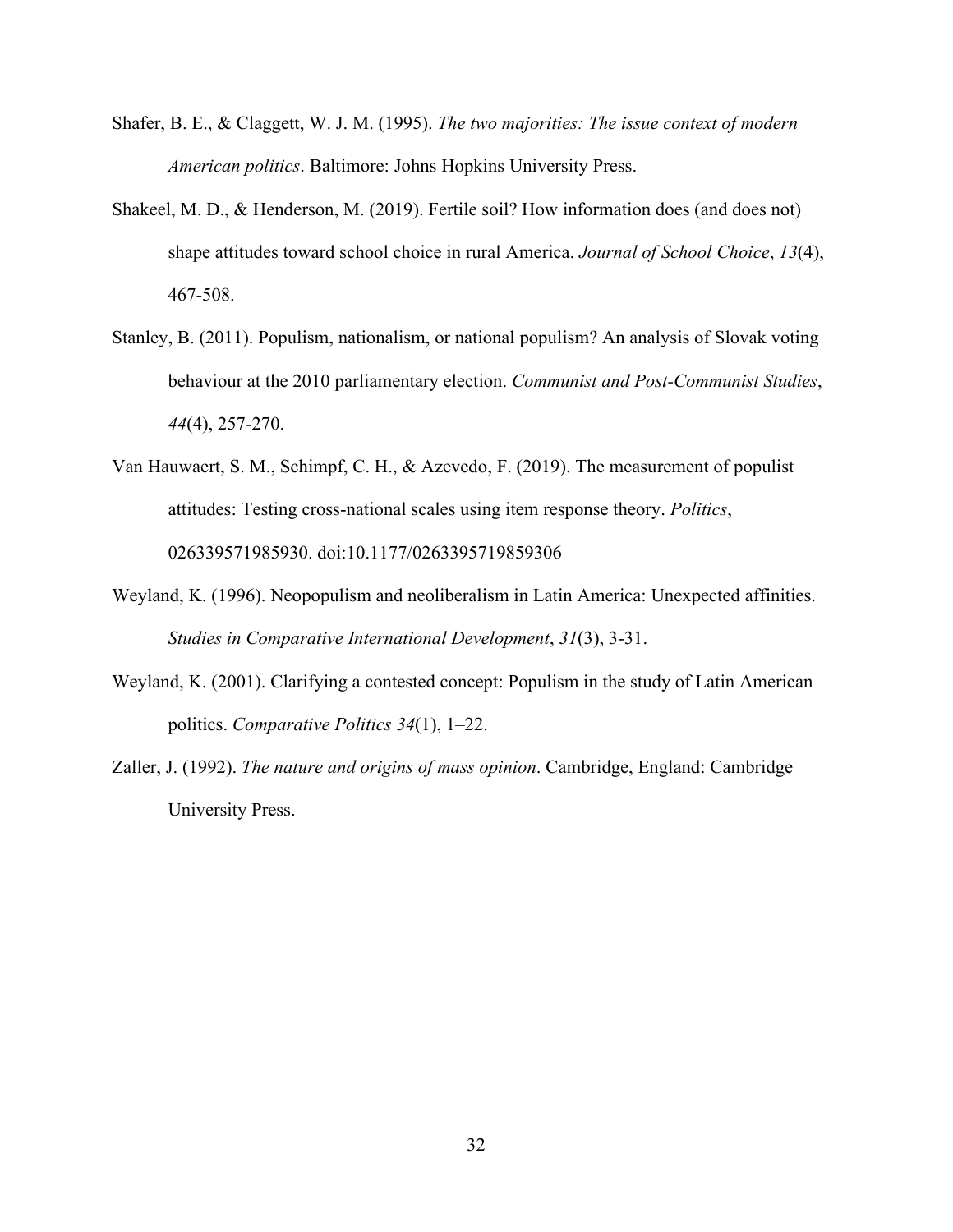|                   |                |      | <b>Correlations</b>                                         |                                                                |                                                                                               |                |                                                                                                              |
|-------------------|----------------|------|-------------------------------------------------------------|----------------------------------------------------------------|-----------------------------------------------------------------------------------------------|----------------|--------------------------------------------------------------------------------------------------------------|
|                   | Q <sub>1</sub> | Q2   | Q <sub>3</sub>                                              | Q4                                                             | Q <sub>5</sub>                                                                                | Q <sub>6</sub> | Eigen values                                                                                                 |
| Q1                |                |      |                                                             |                                                                |                                                                                               |                | 2.66                                                                                                         |
| Q2                | 0.41           |      |                                                             |                                                                |                                                                                               |                | 0.83                                                                                                         |
| Q <sub>3</sub>    | 0.26           | 0.39 |                                                             |                                                                |                                                                                               |                | 0.76                                                                                                         |
| Q4                | 0.29           | 0.35 | 0.36                                                        |                                                                |                                                                                               |                | 0.63                                                                                                         |
| Q <sub>5</sub>    | 0.28           | 0.35 | 0.38                                                        | 0.39                                                           |                                                                                               |                | 0.57                                                                                                         |
| Q <sub>6</sub>    | 0.26           | 0.27 | 0.25                                                        | 0.33                                                           | 0.39                                                                                          |                | 0.55                                                                                                         |
|                   |                |      |                                                             | Percentage of responses for each outcome category              |                                                                                               |                |                                                                                                              |
| Strongly agree    | 40             | 27   | 23                                                          | 27                                                             | 47                                                                                            | 43             |                                                                                                              |
| Somewhat agree    | 37             | 37   | 32                                                          | 38                                                             | 36                                                                                            | 34             |                                                                                                              |
| Neither agree nor |                |      |                                                             |                                                                |                                                                                               |                |                                                                                                              |
| disagree          | 10             | 13   | 18                                                          | 18                                                             | 10                                                                                            | 12             |                                                                                                              |
| Somewhat disagree | 10             | 17   | 19                                                          | 14                                                             | 6                                                                                             | 8              |                                                                                                              |
| Strongly disagree | 3              | 6    | 8                                                           |                                                                |                                                                                               | 4              |                                                                                                              |
|                   |                |      | <b>Survey questions</b>                                     |                                                                |                                                                                               |                |                                                                                                              |
| Q1                |                |      |                                                             | Elected officials should always follow the will of the people. |                                                                                               |                |                                                                                                              |
| Q2                |                |      |                                                             |                                                                | The people, not the elected officials, should make our most important policy decisions.       |                |                                                                                                              |
| Q <sub>3</sub>    |                |      |                                                             |                                                                | I would rather be represented by an ordinary citizen than by an experienced elected official. |                |                                                                                                              |
|                   |                |      |                                                             |                                                                |                                                                                               |                | The political differences between the people and the elected officials are larger than the differences among |
| Q <sub>4</sub>    | the people.    |      |                                                             |                                                                |                                                                                               |                |                                                                                                              |
| Q <sub>5</sub>    |                |      | Elected officials talk too much and take too little action. |                                                                |                                                                                               |                |                                                                                                              |
| Q <sub>6</sub>    |                |      |                                                             |                                                                | Elected officials always end up agreeing when it comes to protecting their privileges.        |                |                                                                                                              |

Table 1: Correlations between the six populism questions, eigen values and their distribution in 2020 Education Next survey.

Notes: Table displays correlations between the six populism questions (Cronbach's alpha=0.75). The rightmost column displays the eigen values on the six principal components. The first principal component explains 44% of variance. Table also displays the percentage of responses for each outcome category for the six populism questions. Estimates used survey weights.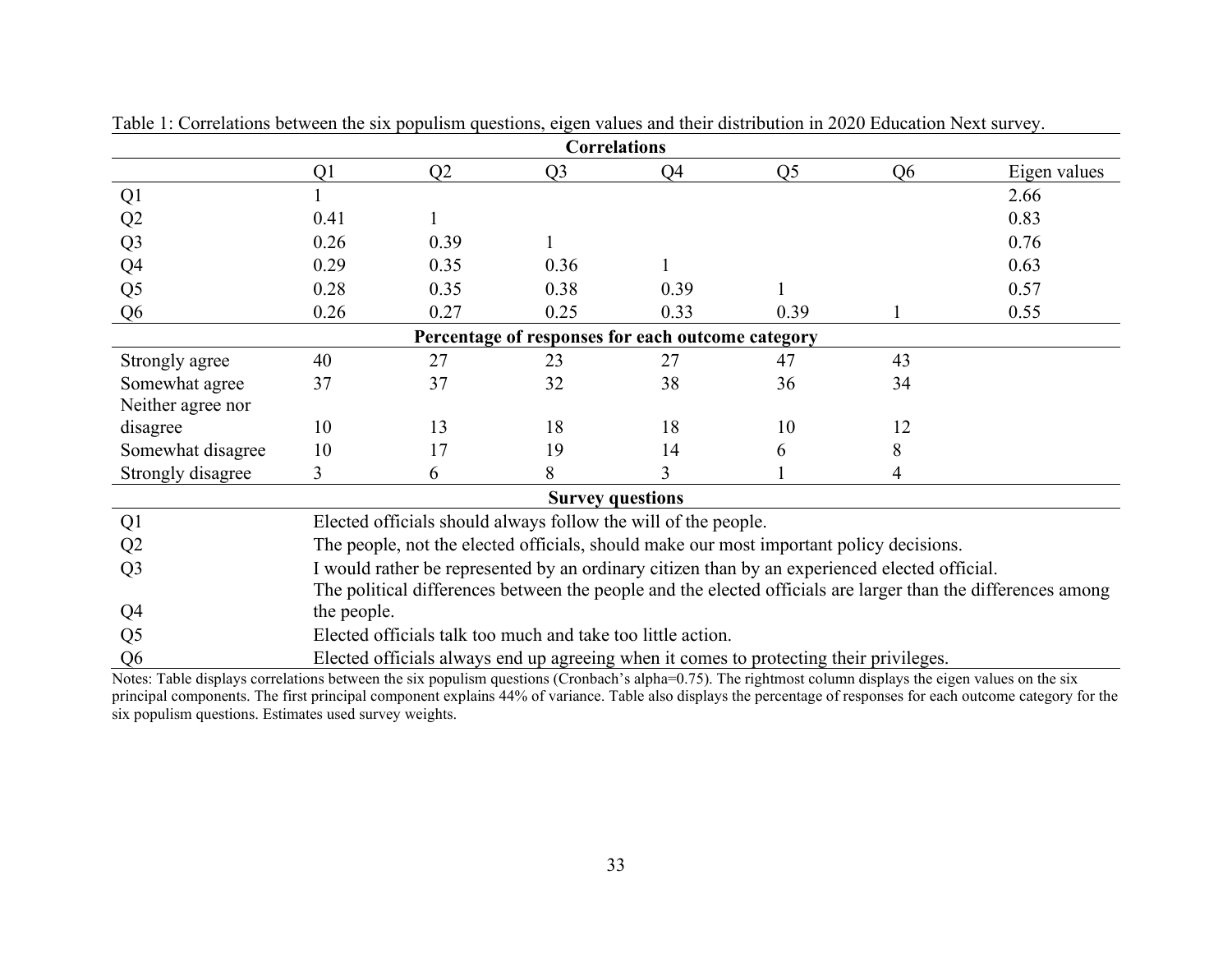| Table 2: Seven-item self-identified conservative-liberal scale. |  |
|-----------------------------------------------------------------|--|
|-----------------------------------------------------------------|--|

| Conservatism                 | Percent |
|------------------------------|---------|
| <b>Extremely liberal</b>     | 4.25    |
| Liberal                      | 15.5    |
| Slightly liberal             | 8.91    |
| Moderate, middle of the road | 35.21   |
| Slightly conservative        | 11.63   |
| Conservative                 | 20.05   |
| Extremely conservative       | 4.44    |

Notes: Table displays summary statistics in percentages. Estimates used survey weights.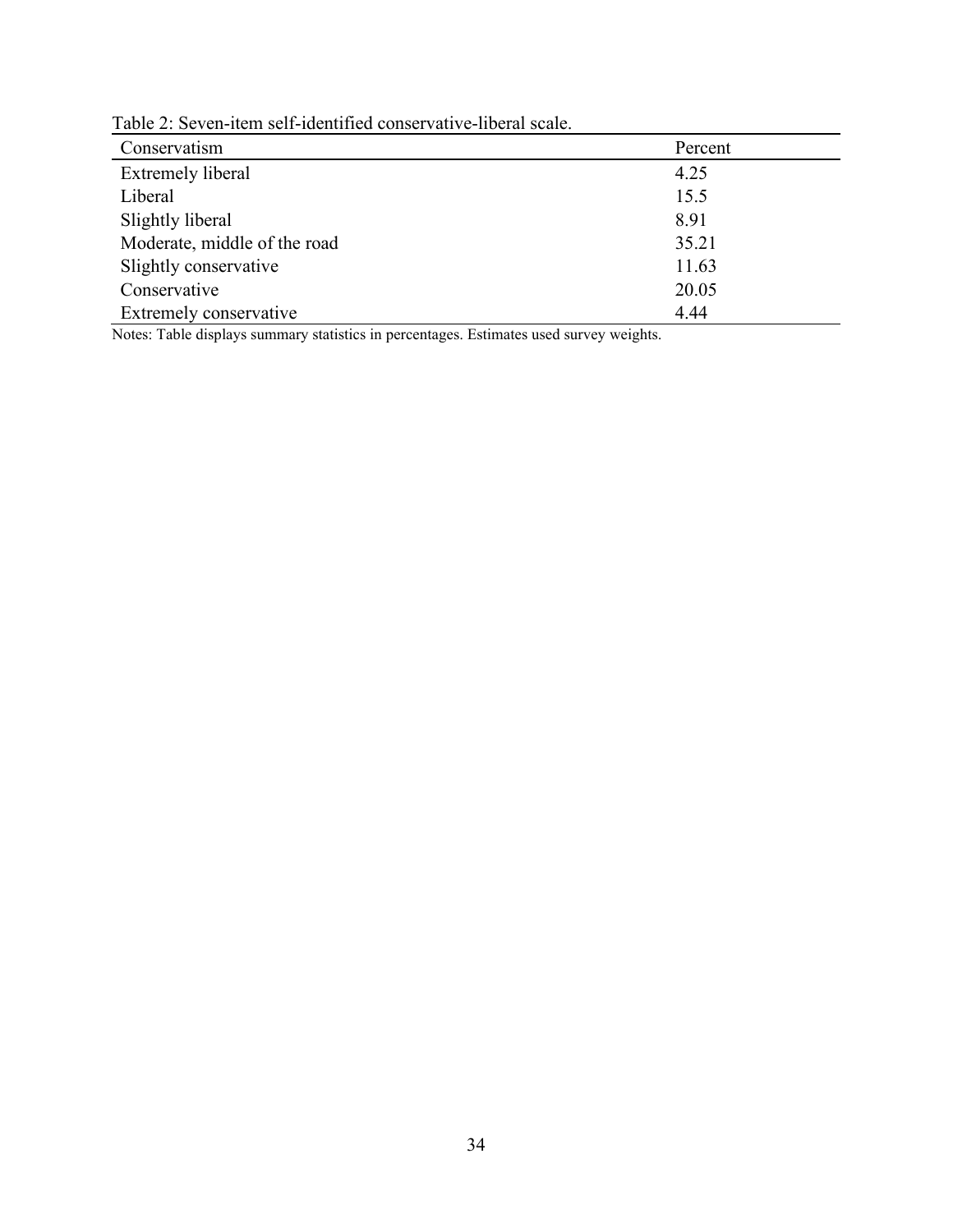|                          | (1)                 |         | (2)        |         | (3)        |         | (4)            |           |
|--------------------------|---------------------|---------|------------|---------|------------|---------|----------------|-----------|
|                          | Simple correlations |         |            |         | Regression |         | Unstandard.    |           |
| Variables                | Populism            | s.e.    | Conserv.   | s.e.    | Populism   | s.e.    | Mean           | <b>SD</b> |
| Populism*                |                     |         | $0.152**$  | (0.015) |            |         | 0.02           | 1.65      |
| Conservatism*            | $0.148**$           | (0.015) |            |         | $0.081**$  | (0.021) | 4.12           | 1.55      |
| Republicanism*           | $0.123**$           | (0.015) | $0.651**$  | (0.012) | $0.046*$   | (0.021) | 3.76           | 2.12      |
| Pol. Participation*      | $-0.078**$          | (0.015) | $-0.092**$ | (0.015) | $-0.052**$ | (0.016) | 1.60           | 0.89      |
| Rel. participation*      | $0.047**$           | (0.015) | $0.283**$  | (0.014) | $-0.006$   | (0.018) | 2.42           | 1.42      |
| Born again               | $0.038**$           | (0.007) | $0.121**$  | (0.007) | $0.089*$   | (0.038) | 34             | 0.47      |
| Age (18-29)              | $-0.018**$          | (0.006) | $-0.055**$ | (0.006) |            |         | 20             | 0.40      |
| $(30-44)$                | $-0.039**$          | (0.007) | $-0.020**$ | (0.007) | $-0.048$   | (0.050) | 25             | 0.43      |
| $(45-59)$                | 0.009               | (0.007) | $0.035**$  | (0.007) | $0.103*$   | (0.049) | 25             | 0.43      |
| $($ >60)                 | $0.048**$           | (0.007) | $0.040**$  | (0.007) | $0.214**$  | (0.048) | 30             | 0.46      |
| Male                     | $0.028**$           | (0.008) | $0.027**$  | (0.008) | $0.135**$  | (0.031) | 48             | 0.50      |
| Female                   | $-0.028**$          | (0.008) | $-0.027**$ | (0.008) |            |         | 52             | 0.50      |
| Edu. $(<$ high school)   | $-0.011*$           | (0.005) | $-0.002$   | (0.005) |            |         | 10             | 0.30      |
| (High School)            | $0.039**$           | (0.007) | $0.041**$  | (0.007) | $0.283**$  | (0.058) | 28             | 0.45      |
| (Some college)           | $0.032**$           | (0.007) | $0.022**$  | (0.007) | $0.297**$  | (0.060) | 28             | 0.45      |
| $(>=Bachelor)$           | $-0.060**$          | (0.007) | $-0.061**$ | (0.007) | 0.098      | (0.064) | 33             | 0.47      |
| House. Inc. $(\leq 25k)$ | 0.001               | (0.005) | 0.005      | (0.005) | $0.130*$   | (0.062) | 13             | 0.34      |
| $(25k-50k)$              | $0.018**$           | (0.006) | $0.018**$  | (0.006) | $0.178**$  | (0.052) | 18             | 0.39      |
| $(50k-75k)$              | $0.024**$           | (0.006) | $-0.005$   | (0.006) | $0.211**$  | (0.051) | 17             | 0.38      |
| $(75k-125k)$             | $-0.007$            | (0.006) | 0.001      | (0.007) | 0.067      | (0.044) | 24             | 0.43      |
| (>125k)                  | $-0.035**$          | (0.007) | $-0.018**$ | (0.007) |            |         | 27             | 0.44      |
| White                    | 0.003               | (0.007) | $0.084**$  | (0.007) |            |         | 63             | 0.48      |
| <b>Black</b>             | $-0.008$            | (0.005) | $-0.036**$ | (0.005) | 0.028      | (0.054) | 12             | 0.33      |
| Hispanic                 | $0.015**$           | (0.006) | $-0.031**$ | (0.006) | $0.192**$  | (0.047) | 17             | 0.37      |
| Other race               | $-0.010*$           | (0.004) | $-0.016**$ | (0.004) | 0.021      | (0.060) | 8              | 0.27      |
| Household size*          | $-0.076**$          | (0.024) | 0.044      | (0.024) | $-0.020$   | (0.012) | 2.81           | 1.57      |
| Homeowner                | $0.015*$            | (0.007) | $0.053**$  | (0.007) | 0.019      | (0.040) | 73             | 0.44      |
| Northeast                | $-0.008$            | (0.006) | $-0.025**$ | (0.006) | $-0.002$   | (0.049) | 17             | 0.38      |
| Midwest                  | 0.004               | (0.006) | $-0.001$   | (0.006) | 0.038      | (0.048) | 21             | 0.40      |
| South                    | 0.012               | (0.007) | $0.031**$  | (0.007) | 0.007      | (0.042) | 38             | 0.49      |
| West                     | $-0.008$            | (0.006) | $-0.005$   | (0.007) |            |         | 24             | 0.43      |
| Parent                   | $-0.022**$          | (0.006) | $0.019**$  | (0.006) | 0.026      | (0.047) | 22             | 0.41      |
| Teacher                  | $-0.004$            | (0.003) | $-0.002$   | (0.003) | 0.018      | (0.094) | $\overline{3}$ | 0.17      |
| Urban                    | $-0.033**$          | (0.007) | $-0.058**$ | (0.007) |            |         | 32             | 0.47      |
| Suburban                 | $0.015*$            | (0.008) | $-0.009$   | (0.008) | $0.122**$  | (0.037) | 44             | 0.50      |
| Town                     | 0.003               | (0.005) | $0.031**$  | (0.005) | $-0.008$   | (0.058) | 10             | 0.30      |
| Rural                    | $0.015**$           | (0.005) | $0.037**$  | (0.005) | $0.114*$   | (0.051) | 14             | 0.35      |
| Constant                 |                     |         |            |         | $-0.546**$ | (0.100) |                |           |
| Adjusted R-squared       |                     |         |            |         | 0.067      |         |                |           |

Table 3: Social correlates of populism and summary statistics.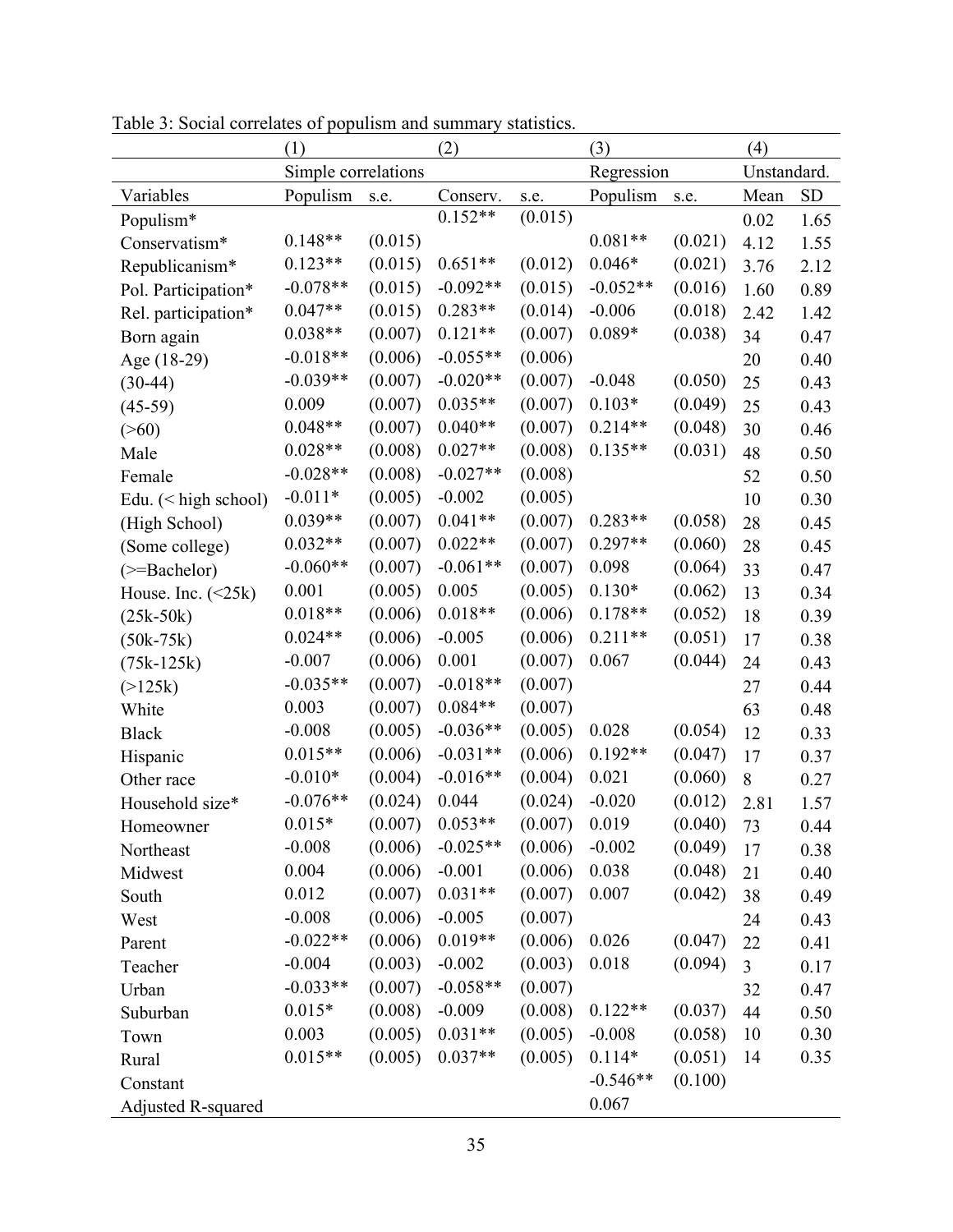Notes: Models 1 and 2 separately carry out regressions for each individual variable on populism/conservatism, so the coefficients provide the simple correlation between the two variables. Model 3 represents regressions of all variables on populism. Model 4 displays unstandardized mean and standard deviation (SD) for all variables. Populism variable has been constructed from the first principal component of the six populism questions in Table 1. Variables marked with an asterisk \* (Populism, conservatism, republicanism, political participation, and religious participation) have been standardized in models 1-3. Conservatism is coded as strongly liberal=1 to strongly conservative=7. Republicanism is coded as strongly Democrat=1 to strongly republican=7. Political participation is coded as never=1 to often=5. Religious participation is coded as 1=never to 5=more than once a week. Household size ranges between 1 and 10. Information on locale has been derived from NCES. Estimates used survey weights. N  $= 4,291$ . Standard errors (s.e.) in parentheses \*\* p<0.01, \* p<0.05.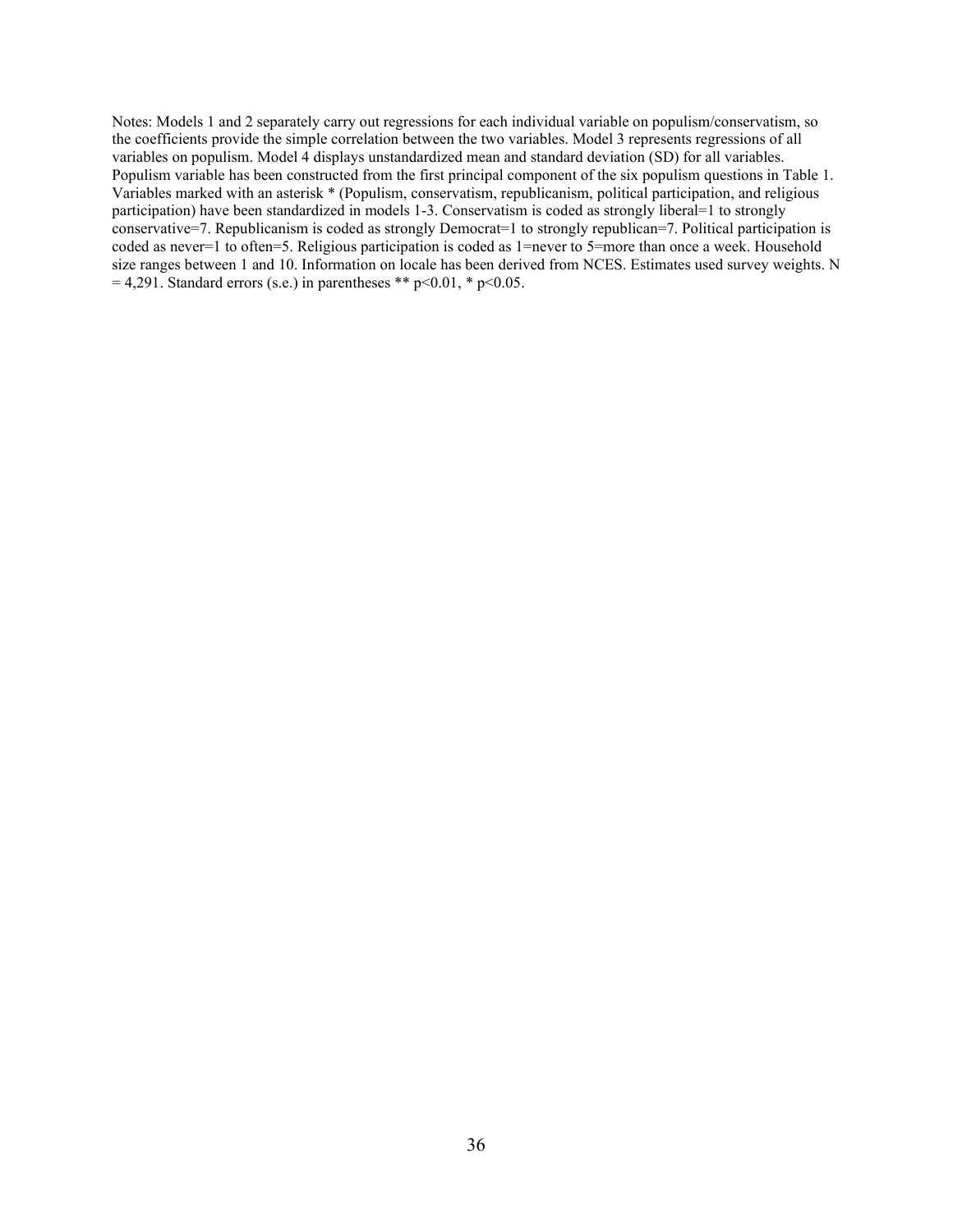| Outcome                                | Populism  | s.e.    | Conservatism | s.e.    | Sig. test |
|----------------------------------------|-----------|---------|--------------|---------|-----------|
| Charter schools                        | $0.046**$ | (0.008) | $-0.012$     | (0.010) | $12.24**$ |
| Tax credit scholarships                | $0.039**$ | (0.008) | 0.001        | (0.009) | $7.67**$  |
| Low-income vouchers                    | $0.034**$ | (0.008) | $-0.002$     | (0.008) | $6.12*$   |
| Universal vouchers                     | $0.022**$ | (0.007) | 0.005        | (0.008) | 1.38      |
| Homeschooling                          | $0.032**$ | (0.006) | $-0.006$     | (0.006) | $14.58**$ |
| Homeschoolers need to notify district  | $0.029**$ | (0.008) | $-0.015$     | (0.009) | $8.80**$  |
| Homeschoolers need district approval   | $0.029**$ | (0.008) | $-0.001$     | (0.009) | $4.22*$   |
| Same state standards                   | 0.010     | (0.010) | $0.034**$    | (0.011) | 1.66      |
| Common Core                            | $0.034**$ | (0.010) | 0.002        | (0.011) | 3.04      |
| In-state tuition for undoc. immigrants | $0.064**$ | (0.007) | 0.002        | (0.008) | 24.28**   |
| Merit pay                              | $0.045**$ | (0.012) | $-0.021$     | (0.012) | 13.54**   |
| Teacher unions                         | $0.047**$ | (0.007) | $-0.016*$    | (0.007) | 29.40**   |
| Increase in public school spending     | $0.028**$ | (0.011) | $-0.096**$   | (0.011) | $50.23**$ |
| Increase in teacher salaries           | $0.030**$ | (0.010) | $-0.088**$   | (0.011) | $46.52**$ |
| Free college tuition                   | $0.037**$ | (0.007) | $-0.017*$    | (0.007) | $19.75**$ |
| Voted in local school board elections  | $0.028**$ | (0.008) | $-0.021*$    | (0.009) | $11.29**$ |

Table 4: Position-taking and voting behavior.

Notes: Coefficients in column two (except in the last row) show correlation between populism and taking a nonneutral position on the issue. Column four displays the same results for self-identified conservatism. Coefficients in the last row show respondents' likelihood to say that they voted in local school board elections. Results are from OLS regressions. Estimates control for covariates listed in table 2 (republicanism and political participation are excluded because of potential endogeneity with populism). Estimates include survey weights. A Chi-square test presents the significant difference between estimates for populism and conservatism. Standard errors in parentheses \*\* p<0.01, \* p<0.05. For this table, the position-taking outcome categories were recoded as  $1=$  a positive or negative policy position and 0= neutral. Vote in local school board elections is dichotomous.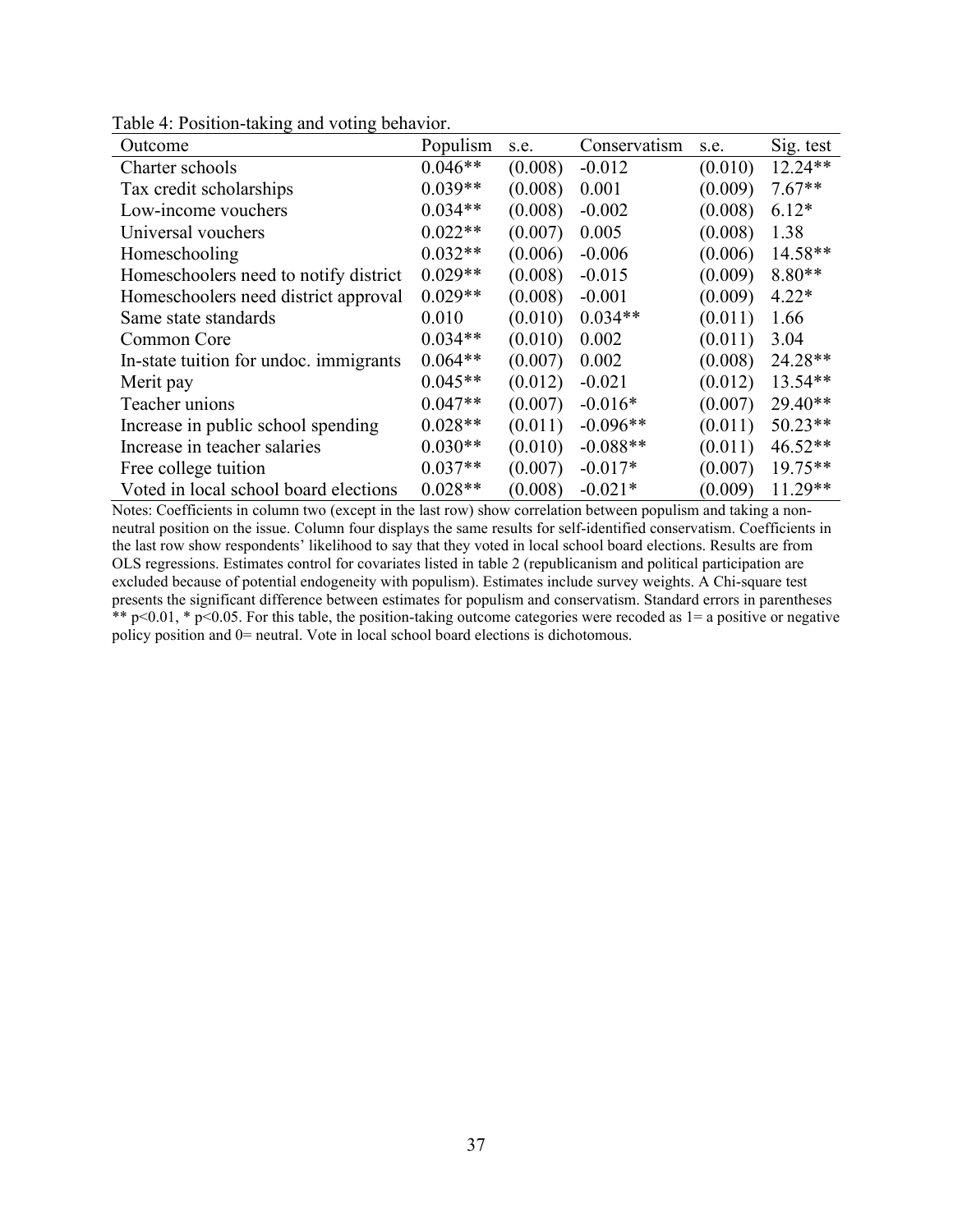| Outcome                                | Estimation | Populism   | Conservatism | Sig. test |
|----------------------------------------|------------|------------|--------------|-----------|
| National schools                       | Separate   | $-0.095**$ | $-0.012$     | 8.95**    |
| $(n=4,152)$                            |            | (0.015)    | (0.017)      |           |
|                                        | Joint      | $-0.092**$ | $-0.002$     | $14.19**$ |
|                                        |            | (0.015)    | (0.017)      |           |
| National public colleges/universities  | Separate   | $-0.136**$ | $-0.081**$   | 2.08      |
| $(n=2,084)$                            |            | (0.022)    | (0.024)      |           |
|                                        | Joint      | $-0.131**$ | $-0.063**$   | 3.79      |
|                                        |            | (0.023)    | (0.024)      |           |
| Local schools                          | Separate   | $-0.074**$ | $-0.094**$   | 0.48      |
| $(n=4,153)$                            |            | (0.015)    | (0.017)      |           |
|                                        | Joint      | $-0.065**$ | $-0.086**$   | 0.77      |
|                                        |            | (0.015)    | (0.017)      |           |
| (control: SEDA achievement growth)     | Separate   | $-0.095**$ | $-0.095**$   | 0.00      |
|                                        |            | (0.017)    | (0.019)      |           |
| (control: SEDA achievement levels)     | Separate   | $-0.090**$ | $-0.090**$   | 0.00      |
|                                        |            | (0.017)    | (0.019)      |           |
| State public colleges/universities     | Separate   | $-0.137**$ | $-0.137**$   | 0.00      |
| $(n=2,079)$                            |            | (0.023)    | (0.024)      |           |
|                                        | Joint      | $-0.125**$ | $-0.120**$   | 0.02      |
|                                        |            | (0.023)    | (0.025)      |           |
| National private colleges/universities | Separate   | $-0.032$   | $-0.086**$   | 1.60      |
| $(n=2,065)$                            |            | (0.022)    | (0.025)      |           |
|                                        | Joint      | $-0.027$   | $-0.082**$   | 2.53      |
|                                        |            | (0.022)    | (0.025)      |           |
| State private colleges/universities    | Separate   | $-0.008$   | $-0.081**$   | 2.74      |
| $(n=2,065)$                            |            | (0.022)    | (0.025)      |           |
|                                        | Joint      | $-0.003$   | $-0.080**$   | 4.98*     |
|                                        |            | (0.022)    | (0.025)      |           |
| Same state standards                   | Separate   | $0.089**$  | $0.065*$     | 0.24      |
| $(n=1,339)$                            |            | (0.027)    | (0.029)      |           |
|                                        | Joint      | $0.085**$  | 0.055        | 0.50      |
|                                        |            | (0.027)    | (0.029)      |           |
| Common Core                            | Separate   | $-0.046$   | $-0.114**$   | 2.32      |
| $(n=1,427)$                            |            | (0.026)    | (0.028)      |           |
|                                        | Joint      | $-0.035$   | $-0.108**$   | 3.34      |
|                                        |            | (0.026)    | (0.028)      |           |

Table 5: Assessment of institutions.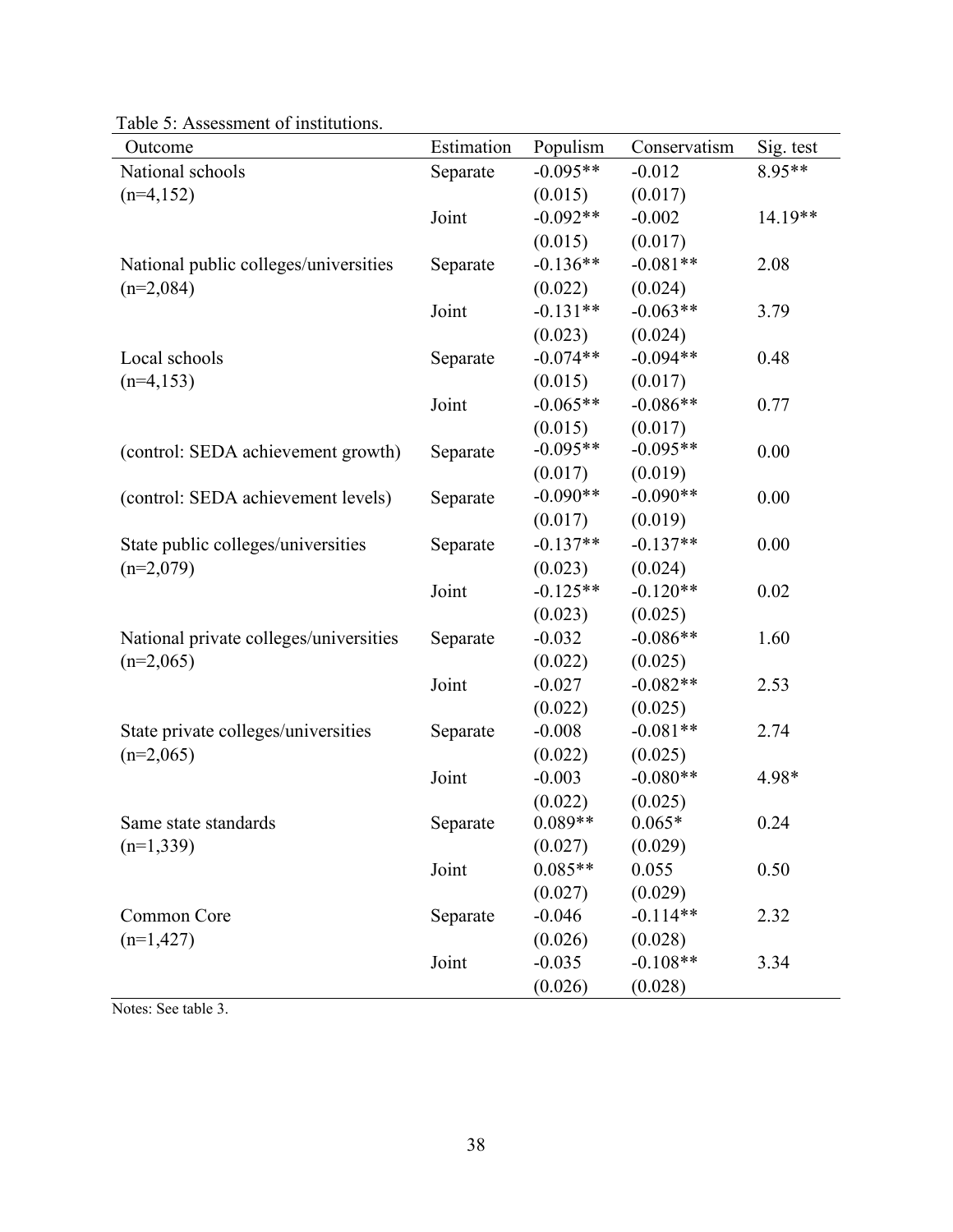| Outcome                               | Estimation | Populism  | Conservatism | Sig. test |
|---------------------------------------|------------|-----------|--------------|-----------|
| Charter schools                       | Separate   | $0.080**$ | $0.193**$    | $8.71**$  |
| $(n=2,089)$                           |            | (0.021)   | (0.023)      |           |
|                                       | Joint      | $0.063**$ | $0.186**$    | 14.39**   |
|                                       |            | (0.021)   | (0.023)      |           |
| Tax credit scholarships               | Separate   | $0.108**$ | $0.081**$    | 0.50      |
| $(n=2,085)$                           |            | (0.021)   | (0.023)      |           |
|                                       | Joint      | $0.100**$ | $0.068**$    | 0.93      |
|                                       |            | (0.021)   | (0.023)      |           |
| Low-income vouchers                   | Separate   | $0.057**$ | $-0.028$     | $5.17*$   |
| $(n=2,079)$                           |            | (0.021)   | (0.023)      |           |
|                                       | Joint      | $0.058**$ | $-0.035$     | $8.15**$  |
|                                       |            | (0.021)   | (0.023)      |           |
| Universal vouchers                    | Separate   | $0.095**$ | $0.177**$    | 5.98*     |
| $(n=2,086)$                           |            | (0.020)   | (0.022)      |           |
|                                       | Joint      | $0.082**$ | $0.168**$    | $7.67**$  |
|                                       |            | (0.020)   | (0.022)      |           |
| Homeschooling                         | Separate   | $0.096**$ | $0.128**$    | 1.38      |
| $(n=4,167)$                           |            | (0.015)   | (0.016)      |           |
|                                       | Joint      | $0.084**$ | $0.119**$    | 2.18      |
|                                       |            | (0.015)   | (0.016)      |           |
| Homeschoolers need to notify district | Separate   | $0.045*$  | $-0.121**$   | 18.26**   |
| $(n=2,035)$                           |            | (0.022)   | (0.024)      |           |
|                                       | Joint      | $0.056*$  | $-0.131**$   | 28.05**   |
|                                       |            | (0.022)   | (0.024)      |           |
| Homeschoolers need district approval  | Separate   | $-0.016$  | $-0.210**$   | 25.35**   |
| $(n=2,130)$                           |            | (0.021)   | (0.023)      |           |
|                                       | Joint      | $-0.010$  | $-0.210**$   | 40.05**   |
|                                       |            | (0.021)   | (0.023)      |           |

Table 6: Opinion on school choice.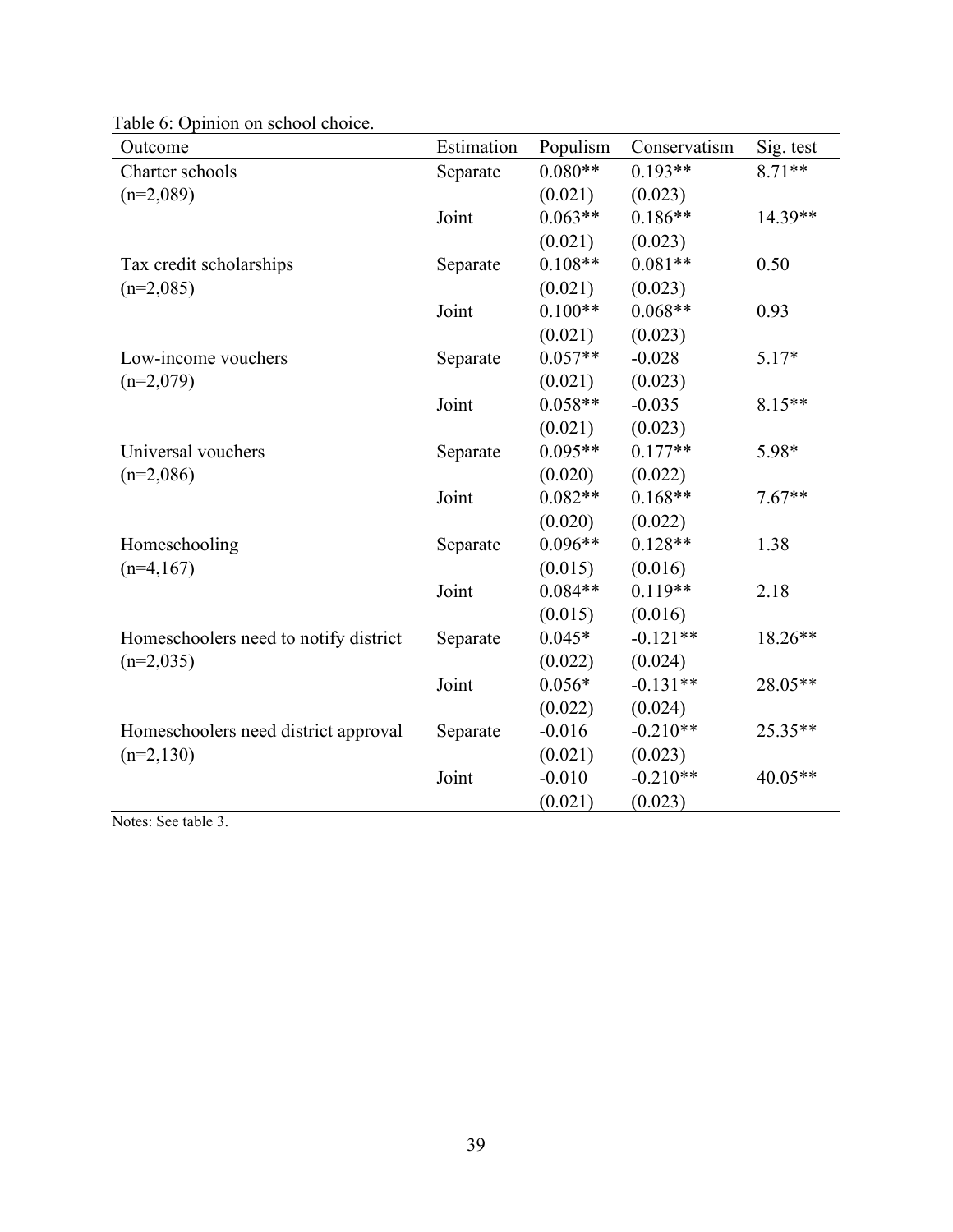| Outcome                                | Estimation | Populism   | Conservatism | Sig. test  |
|----------------------------------------|------------|------------|--------------|------------|
| Increase public spending               | Separate   | 0.011      | $-0.329**$   | 89.77**    |
| $(n=2,040)$                            |            | (0.021)    | (0.022)      |            |
|                                        | Joint      | $0.049*$   | $-0.336**$   | 145.56**   |
|                                        |            | (0.021)    | (0.022)      |            |
| Increase teacher salaries              | Separate   | 0.041      | $-0.301**$   | 74.36**    |
| $(n=2,087)$                            |            | (0.022)    | (0.023)      |            |
|                                        | Joint      | $0.070**$  | $-0.309**$   | 135.49**   |
|                                        |            | (0.021)    | (0.023)      |            |
| Free college tuition                   | Separate   | $0.052*$   | $-0.393**$   | 169.01**   |
| $(n=2,036)$                            |            | (0.021)    | (0.021)      |            |
|                                        | Joint      | $0.093**$  | $-0.404**$   | 273.50**   |
|                                        |            | (0.019)    | (0.021)      |            |
| Overestimate public spending           | Separate   | 0.022      | 0.025        | 0.01       |
| $(n=3,943)$                            |            | (0.016)    | (0.017)      |            |
|                                        | Joint      | 0.021      | 0.022        | 0.00       |
|                                        |            | (0.016)    | (0.017)      |            |
| Overestimate teacher salaries          | Separate   | $0.053**$  | 0.030        | 0.67       |
| $(n=4,035)$                            |            | (0.015)    | (0.016)      |            |
|                                        | Joint      | $0.049**$  | 0.023        | 1.26       |
|                                        |            | (0.015)    | (0.016)      |            |
| In-state tuition for undoc. immigrants | Separate   | $-0.092**$ | $-0.445**$   | 95.9**     |
| $(n=2,106)$                            | (0.021)    | (0.020)    |              |            |
|                                        | Joint      | $-0.055**$ | $-0.440**$   | 173.9**    |
|                                        |            | (0.019)    | (0.020)      |            |
| Merit pay                              | Separate   | 0.043      | $0.156**$    | 4.38*      |
| $(n=1,028)$                            | (0.032)    | (0.033)    |              |            |
|                                        | Joint      | 0.026      | $0.155**$    | $6.96**$   |
|                                        |            | (0.032)    | (0.033)      |            |
| Teacher unions                         | Separate   | $-0.096**$ | $-0.406**$   | $146.11**$ |
| $(n=4,157)$                            | (0.015)    | (0.015)    |              |            |
|                                        | Joint      | $-0.060**$ | $-0.400**$   | 252.02**   |
|                                        |            | (0.014)    | (0.015)      |            |

Table 7: Opinion on educational expenditure and conventional left-right issues.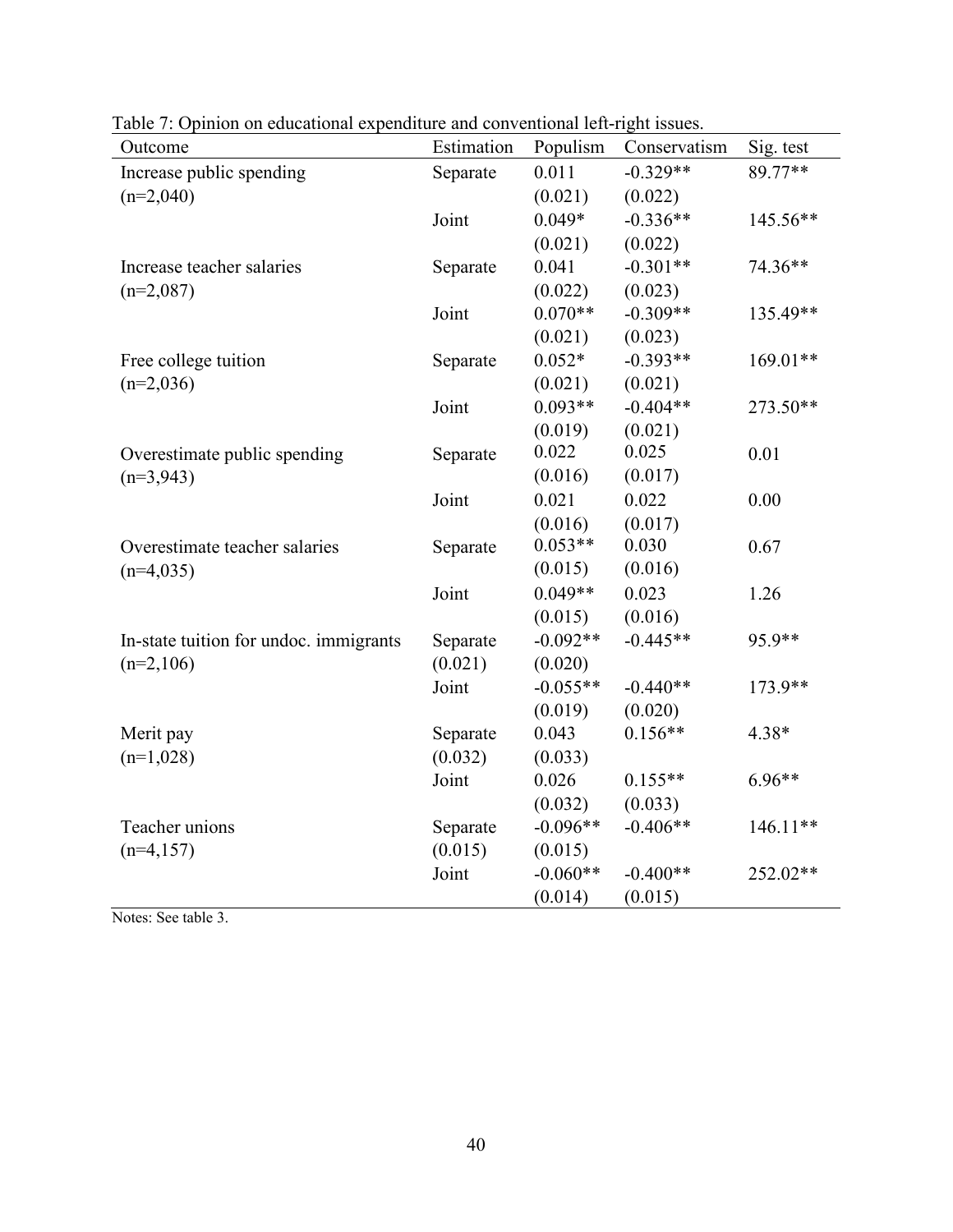|                                    |            |           |              | $Info*$    | Info*        |
|------------------------------------|------------|-----------|--------------|------------|--------------|
| Outcome                            | Info       | Populism  | Conservatism | populism   | conservatism |
| Increase in public school spending | $-0.306**$ | $-0.000$  |              | $0.061*$   |              |
| $(n=4,165)$                        | (0.030)    | (0.022)   |              | (0.029)    |              |
|                                    | $-0.307**$ |           | $-0.358**$   |            | $0.128**$    |
|                                    | (0.029)    |           | (0.021)      |            | (0.028)      |
| Increase in teacher salaries       | $-0.265**$ | 0.040     |              | 0.002      |              |
| $(n=4,171)$                        | (0.030)    | (0.021)   |              | (0.030)    |              |
|                                    | $-0.286**$ |           | $-0.323**$   |            | 0.047        |
|                                    | (0.029)    |           | (0.022)      |            | (0.029)      |
| Free college tuition               | $0.067*$   | $0.053**$ |              | $-0.074**$ |              |
| $(n=4,194)$                        | (0.028)    | (0.020)   |              | (0.028)    |              |
|                                    | 0.041      |           | $-0.385**$   |            | $-0.038$     |
|                                    | (0.026)    |           | (0.020)      |            | (0.026)      |

Table 8: Information impacts.

Notes: See table 3. Table displays the interaction effects between populism/conservatism and the dummy variable for the provision of financial information. Base category is without information.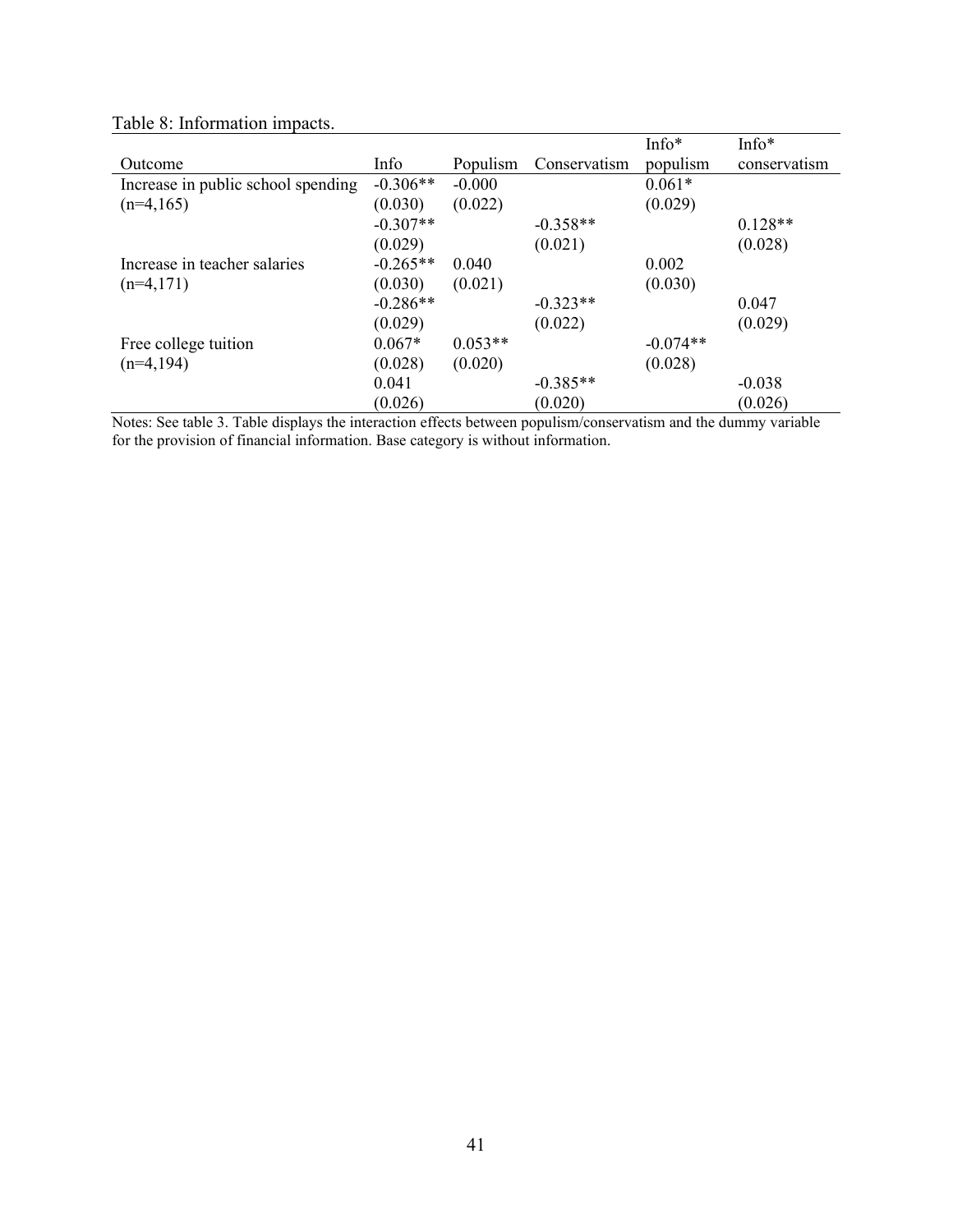|                             | Type of    |            |            |              | Info*    | Info*        |
|-----------------------------|------------|------------|------------|--------------|----------|--------------|
| Outcome                     | info       | Info       | Populism   | Conservatism | populism | conservatism |
|                             | Trump's    |            |            |              |          |              |
| Common Core                 | opposition | $-0.095**$ | $-0.037$   |              | 0.006    |              |
| $(n=2,823)$                 |            | (0.036)    | (0.025)    |              | (0.036)  |              |
|                             |            | $-0.098**$ |            | $-0.112**$   |          | $-0.142**$   |
|                             |            | (0.036)    |            | (0.026)      |          | (0.036)      |
| In-state tuition for undoc. |            |            |            |              |          |              |
| immigrants                  |            | $-0.008$   | $-0.089**$ |              | 0.016    |              |
| $(n=4,188)$                 |            | (0.029)    | (0.021)    |              | (0.028)  |              |
|                             |            | $-0.024$   |            | $-0.433**$   |          | 0.037        |
|                             |            | (0.027)    |            | (0.019)      |          | (0.026)      |
|                             | Trump's    |            |            |              |          |              |
| Tax credit scholarships     | support    | $-0.035$   | $0.091**$  |              | 0.020    |              |
| $(n=4,183)$                 |            | (0.029)    | (0.021)    |              | (0.029)  |              |
|                             |            | $-0.048$   |            | $0.078**$    |          | $0.154**$    |
|                             |            | (0.029)    |            | (0.022)      |          | (0.029)      |
| Charter                     |            | 0.028      | $0.071**$  |              | 0.021    |              |
| $(n=4,181)$                 |            | (0.029)    | (0.020)    |              | (0.029)  |              |
|                             |            | 0.019      |            | $0.178**$    |          | $0.176**$    |
|                             |            | (0.028)    |            | (0.021)      |          | (0.028)      |
| Merit pay                   |            | $0.056**$  | 0.061      |              | 0.064    |              |
| $(n=4,190)$                 |            | (0.013)    | (0.031)    |              | (0.042)  |              |
|                             |            | $0.061**$  |            | $0.164**$    |          | $0.222**$    |
|                             |            | (0.013)    |            | (0.030)      |          | (0.041)      |
| 2016 vote cast for Trump    | None       |            | 0.001      |              |          |              |
| $(n=4,200)$                 |            |            | (0.004)    |              |          |              |
|                             |            |            |            | $0.011**$    |          |              |
|                             |            |            |            | (0.004)      |          |              |

Table 9: Trump influence.

Notes: See table 3. Table displays the interaction effects between populism/conservatism and the dummy variable for the provision of political information. Base category is without information. 2016 vote cast for Trump (dichotomous vote of the county) is regressed on the covariates with county fixed effects.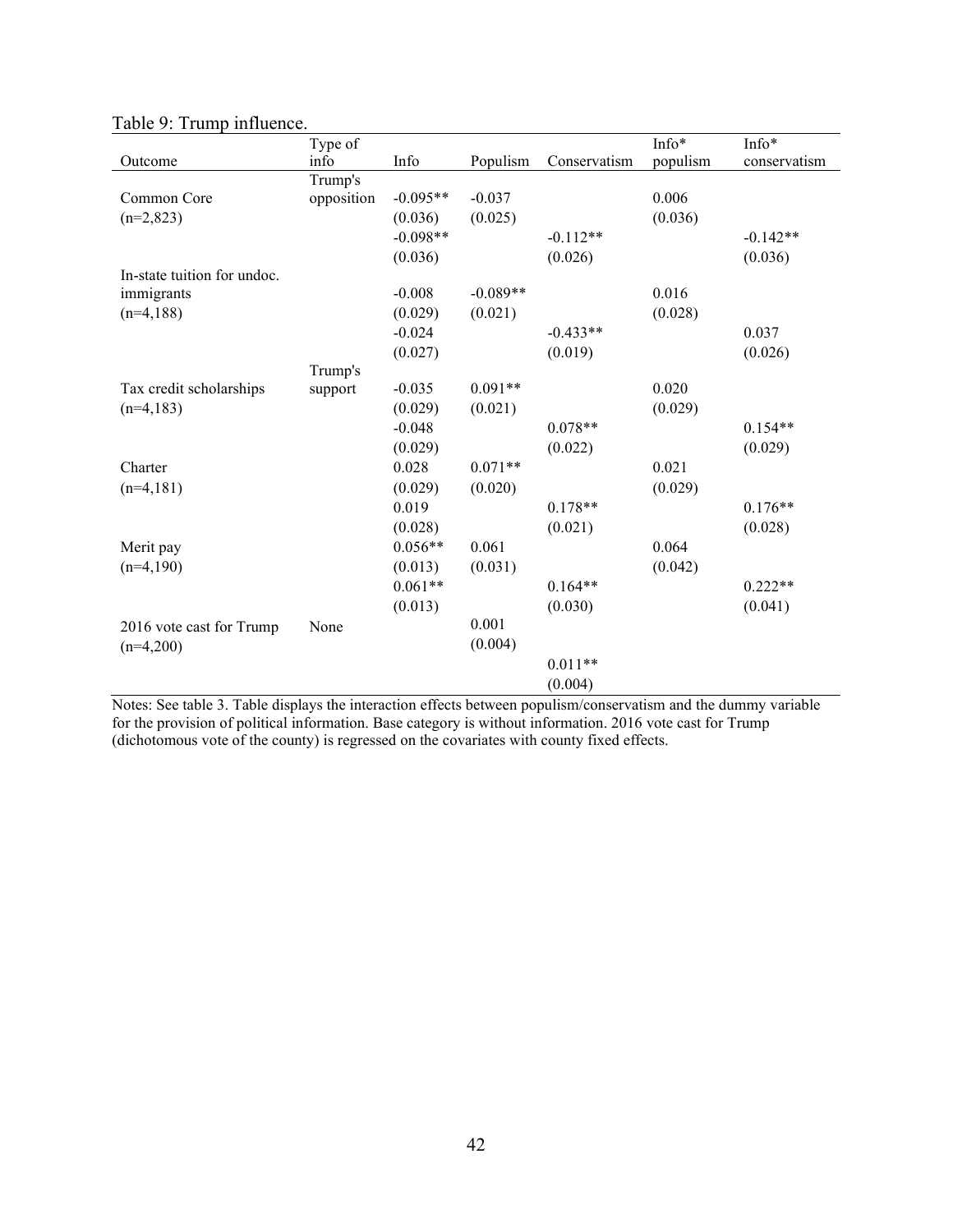| Outcome                                      | Conservative | s.e.    | Moderate   | s.e.    | Liberal    | s.e.    |
|----------------------------------------------|--------------|---------|------------|---------|------------|---------|
| National schools                             | $-0.092**$   | (0.026) | $-0.093**$ | (0.027) | $-0.096**$ | (0.027) |
| National public colleges/universities        | $-0.146**$   | (0.041) | $-0.059$   | (0.041) | $-0.120**$ | (0.037) |
| Local schools                                | $-0.054*$    | (0.027) | $-0.075**$ | (0.026) | $-0.072**$ | (0.027) |
| State public colleges/universities           | $-0.111**$   | (0.042) | $-0.055$   | (0.041) | $-0.113**$ | (0.037) |
| National private colleges/universities       | $-0.047$     | (0.039) | 0.038      | (0.036) | $-0.089*$  | (0.042) |
| State private colleges/universities          | $-0.034$     | (0.039) | $0.084*$   | (0.036) | $-0.101*$  | (0.041) |
| Same state standards                         | $0.103*$     | (0.047) | $0.117**$  | (0.045) | $-0.002$   | (0.049) |
| Common Core                                  | $-0.018$     | (0.048) | $-0.029$   | (0.042) | $-0.044$   | (0.044) |
| Charter schools                              | $0.111**$    | (0.037) | 0.045      | (0.032) | 0.024      | (0.039) |
| Tax credit scholarships                      | $0.106**$    | (0.038) | 0.063      | (0.035) | $0.118**$  | (0.039) |
| Low-income vouchers                          | 0.046        | (0.037) | 0.027      | (0.033) | $0.105**$  | (0.038) |
| Universal vouchers                           | 0.040        | (0.036) | 0.014      | (0.033) | $0.152**$  | (0.035) |
| Homeschooling                                | $0.081**$    | (0.026) | $0.051*$   | (0.025) | $0.100**$  | (0.026) |
| Homeschoolers need to notify district        | $0.120**$    | (0.039) | $0.079*$   | (0.038) | 0.011      | (0.038) |
| Homeschoolers need district approval         | 0.049        | (0.041) | $-0.018$   | (0.034) | $-0.046$   | (0.036) |
| Increase in public school spending           | $-0.042$     | (0.038) | $0.087**$  | (0.034) | $0.072*$   | (0.036) |
| Increase in teacher salaries                 | 0.016        | (0.035) | $0.166**$  | (0.036) | 0.049      | (0.039) |
| Free college tuition                         | $-0.025$     | (0.034) | $0.164**$  | (0.032) | $0.159**$  | (0.031) |
| In-state tuition for undocumented immigrants | $-0.028$     | (0.032) | $-0.040$   | (0.036) | $-0.028$   | (0.031) |
| Merit pay                                    | 0.079        | (0.050) | $-0.104$   | (0.055) | 0.101      | (0.064) |
| Teacher unions                               | $-0.126**$   | (0.024) | 0.003      | (0.023) | 0.010      | (0.024) |

Table 10: Conservative, moderate, and liberal populists.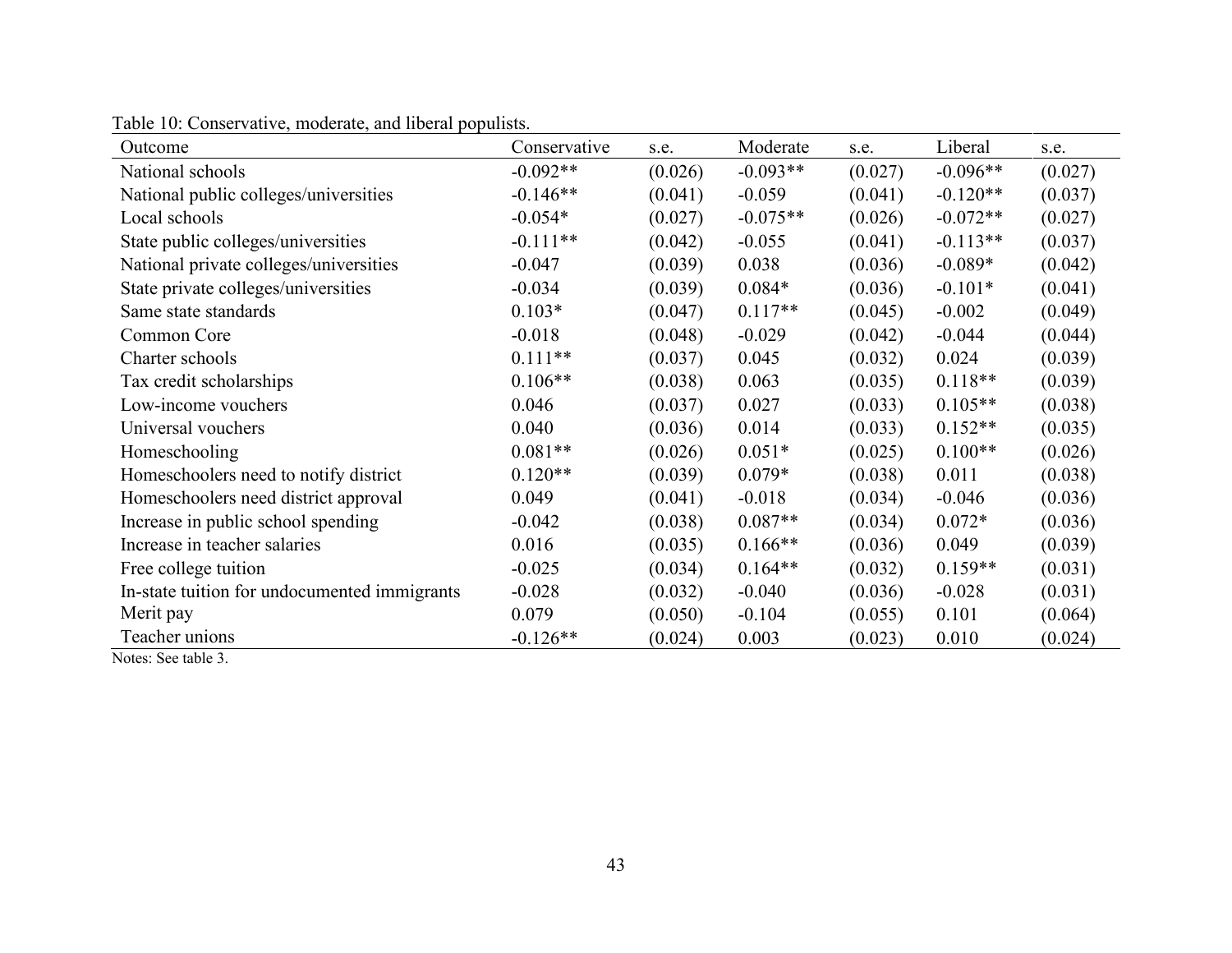

*Figure 1*. *Distribution of standardized Populist-Burkean scale and Conservative-liberal scale.* Notes: Each graph also displays the line for normal distribution. The range for these scales is (-4.19, 1.60) and (- 1.99, 1.88).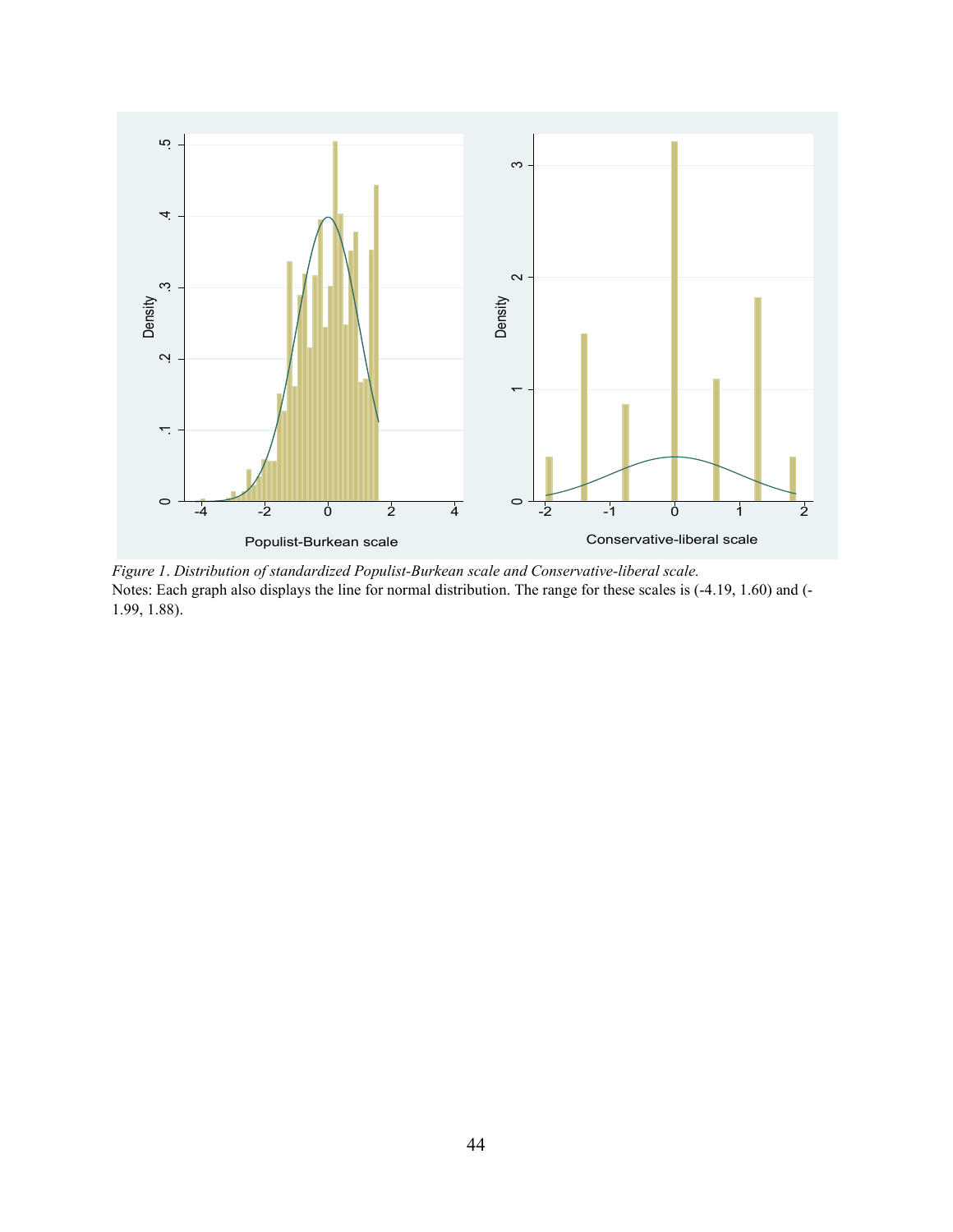# **Appendix A:**

# **Part I: Origins of populist questions**

| Table A.1: Original wording of six populism questions as appeared in Van Hauwaert, Schimpf & Azevedo (2019). |  |  |  |
|--------------------------------------------------------------------------------------------------------------|--|--|--|
|--------------------------------------------------------------------------------------------------------------|--|--|--|

|                | Question wording                                                                                               | Correspondence in    | Correspondence in Van |
|----------------|----------------------------------------------------------------------------------------------------------------|----------------------|-----------------------|
|                |                                                                                                                | Akkerman, Mudde, and | Hauwaert, Schimpf &   |
|                |                                                                                                                | Zaslove $(2014)$     | Azevedo (2019)        |
| Q1             | The politicians in Congress need to follow the will of the people.                                             | POP <sub>1</sub>     | populism 1            |
| Q <sub>2</sub> | The people, not the politicians, should make our most important<br>policy decisions.                           | POP <sub>2</sub>     | populism <sub>2</sub> |
| Q <sub>3</sub> | I would rather be represented by an ordinary citizen than an<br>experienced politician.                        | POP <sub>4</sub>     | populism 4            |
| Q4             | The political differences between the people and the elite are larger<br>than the differences among the people | POP <sub>3</sub>     | populism 3            |
| Q5             | Politicians (elected officials) talk too much and take too little<br>action.                                   | POP <sub>5</sub>     | populism 5            |
| Q6             | Politicians always end up agreeing when it comes to protecting their<br>privileges.                            |                      | populism 8            |

Note: Table displays original wording of six populism questions as appeared in Van Hauwaert, Schimpf & Azevedo (2019). Q1-Q5 had slightly different wording in the original source Akkerman, Mudde, and Zaslove (2014). The two rightmost columns display the corresponding question number in each source.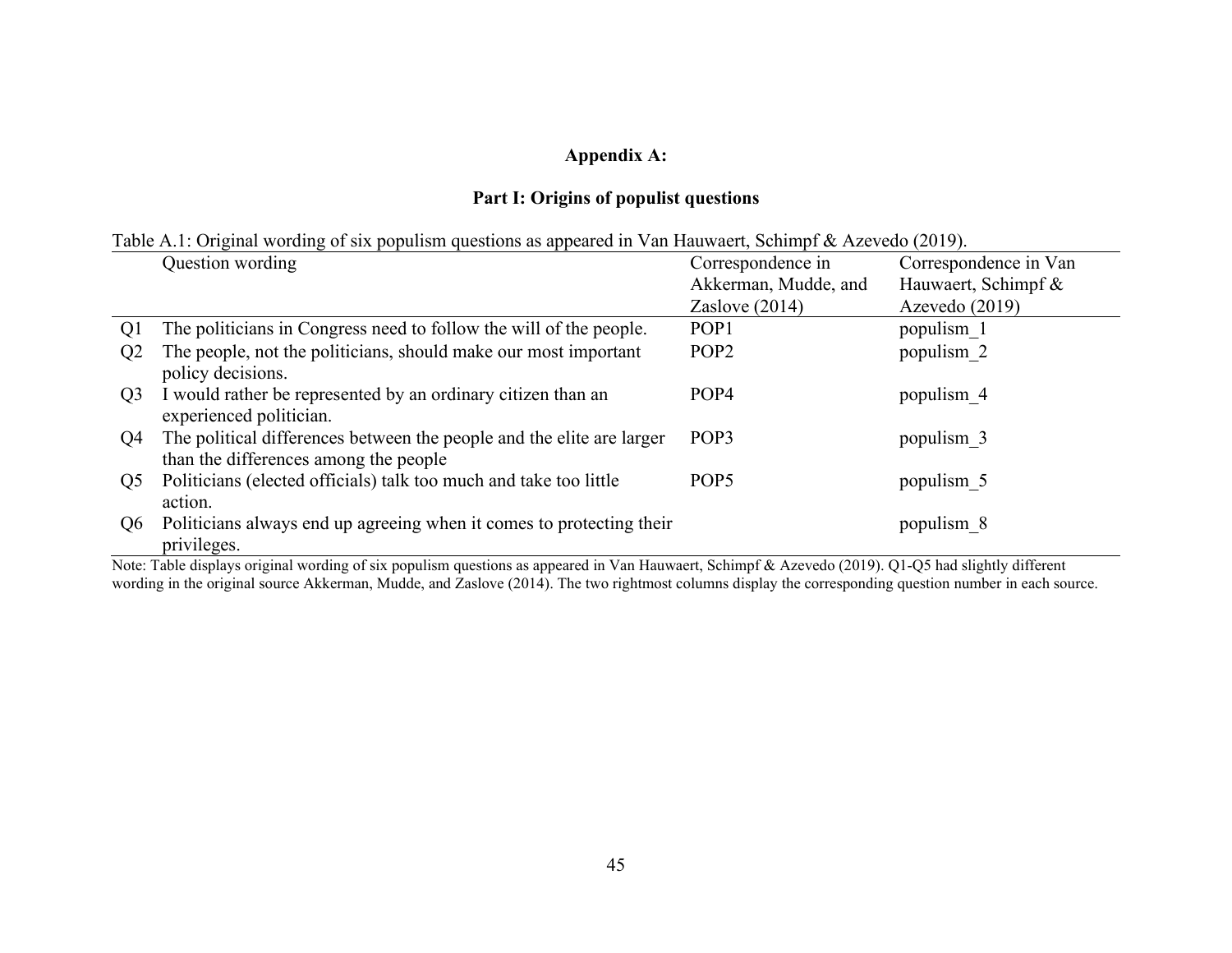### **Part II: Survey questions**

Note: Alphabet versions of the questions were randomly assigned.

# **Voted in local school board elections**

Outcomes (1=Voted, 2=Did not vote, 3=Ineligible, 4= Don't know, can't remember)

**Q32** Many school board elections are held at a time different from other elections, and very little information is easily available about the candidates in most school board elections. As a result, only a small fraction of the American public tends to vote in these elections. Do you remember for sure whether you voted in the last school board election?

# **Evaluation of institutions**

Outcomes (1=A, 2=B, 3=C, 4=D, 5=Fail)

# *Local schools*

**Q1** Students are often given the grades A, B, C, and D, and Fail to denote the quality of their work. Suppose the public schools themselves were graded in the same way. What grade would you give the public schools in your community?

# *National schools*

**Q2** How about the public schools in the nation as a whole? What grade would you give them?

# *National public and private colleges/universities*

**Q33A** What grade would you give the *public* four-year colleges and universities in your state?

**Q33B** What grade would you give the *private* four-year colleges and universities in your state?

### *State public and private colleges/universities*

**Q34A** What grade would you give the *public* four-year colleges and universities in the nation as a whole?

**Q34B** What grade would you give the *private* four-year colleges and universities in the nation as a whole?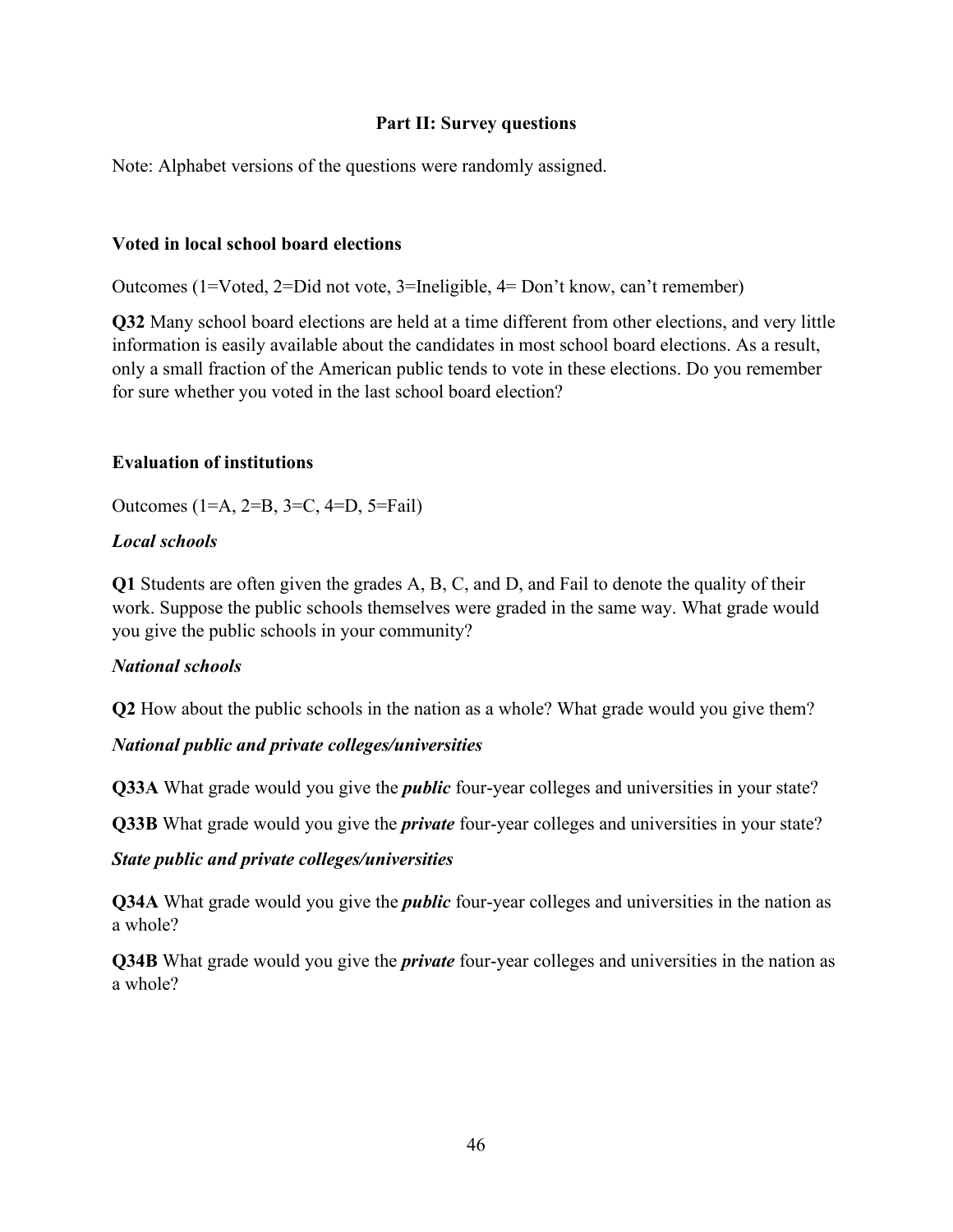# **Same state standards and Common Core**

Outcomes (1=Strongly support, 2=Somewhat support, 3=Somewhat oppose, 4=Strongly oppose, 5= Neither support nor oppose)

**Q9A** As you may know, in the last few years states have been deciding whether or not to use the Common Core, which are standards for reading and math that are the same across the states. In the states that have these standards, they will be used to hold public schools accountable for their performance. Do you support or oppose the use of the Common Core standards in your state?

**Q9B** As you may know, in the last few years states have been deciding whether or not to use standards for reading and math that are the same across the states. In the states that have these standards, they will be used to hold public schools accountable for their performance. Do you support or oppose the use of these standards in your state?

**Q9C** As you may know, in the last few years states have been deciding whether or not to use the Common Core, which are standards for reading and math that are the same across the states. In the states that have these standards, they will be used to hold public schools accountable for their performance. President Donald Trump has expressed opposition to the Common Core. Do you support or oppose the use of the Common Core standards in your state?

# **In-state tuition for undocumented immigrants**

**Q36A** Do you support or oppose allowing undocumented immigrants to be eligible for the instate college tuition rate if they graduate from a high school in your state?

**Q36B** President Donald Trump opposes the idea of allowing undocumented immigrants to be eligible for the in-state college tuition.

# **School choice**

# *Tax credit scholarships*

**Q12A** A proposal has been made to offer a tax credit for individual and corporate donations that pay for scholarships to help low-income parents send their children to private schools. Would you support or oppose such a proposal?

**Q12B** A proposal has been made to offer a tax credit for individual and corporate donations that pay for scholarships to help low-income parents send their children to private schools. President Donald Trump has expressed support for this idea. Would you support or oppose such a proposal?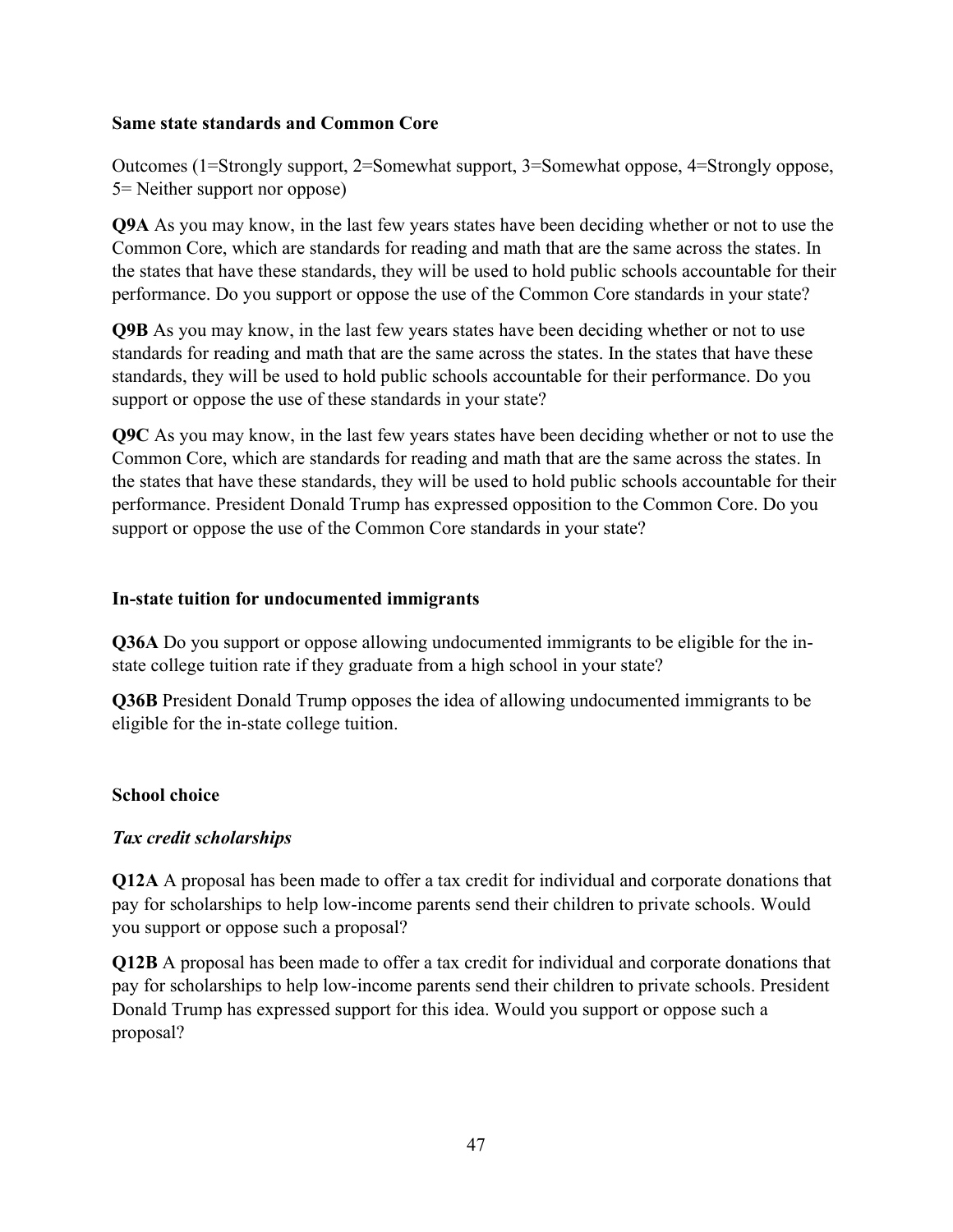# *Vouchers*

**Q10A** A proposal has been made that would give all families with children in public schools a wider choice, by allowing them to enroll their children in private schools instead, with government helping to pay the tuition. Would you support or oppose this proposal?

**Q10B** A proposal has been made that would give low-income families with children in public schools a wider choice, by allowing them to enroll their children in private schools instead, with government helping to pay the tuition. Would you support or oppose this proposal?

# *Charter schools*

**Q11A** As you may know, many states permit the formation of charter schools, which are publicly funded but are not managed by the local school board. These schools are expected to meet promised objectives, but are exempt from many state regulations. Do you support or oppose the formation of charter schools?

**Q11B** As you may know, many states permit the formation of charter schools, which are publicly funded but are not managed by the local school board. These schools are expected to meet promised objectives, but are exempt from many state regulations. President Donald Trump has expressed support for charter schools. Do you support or oppose the formation of charter schools?

# *Homeschooling*

**Q18** Do you support or oppose allowing parents to educate their children at home instead of sending them to school in ordinary circumstances when schools are open?

**Q19A** Do you support or oppose requiring parents to receive approval from their local school district if they want to homeschool their children in ordinary circumstances when schools are open?

**Q19B** Do you support or oppose requiring parents to notify their local school district if they want to homeschool their children in ordinary circumstances when schools are open?

# **Teacher merit pay**

Note: Q15D and 15E were randomly assigned within the fourth randomized subsample. We combined the two questions for our analysis.

**Q15A** Do you support or oppose basing part of the salaries of teachers on how much their students learn?

**Q15B** President Donald Trump has expressed support for the policy of basing teachers' salaries on how much their students learn. Do you support or oppose this policy?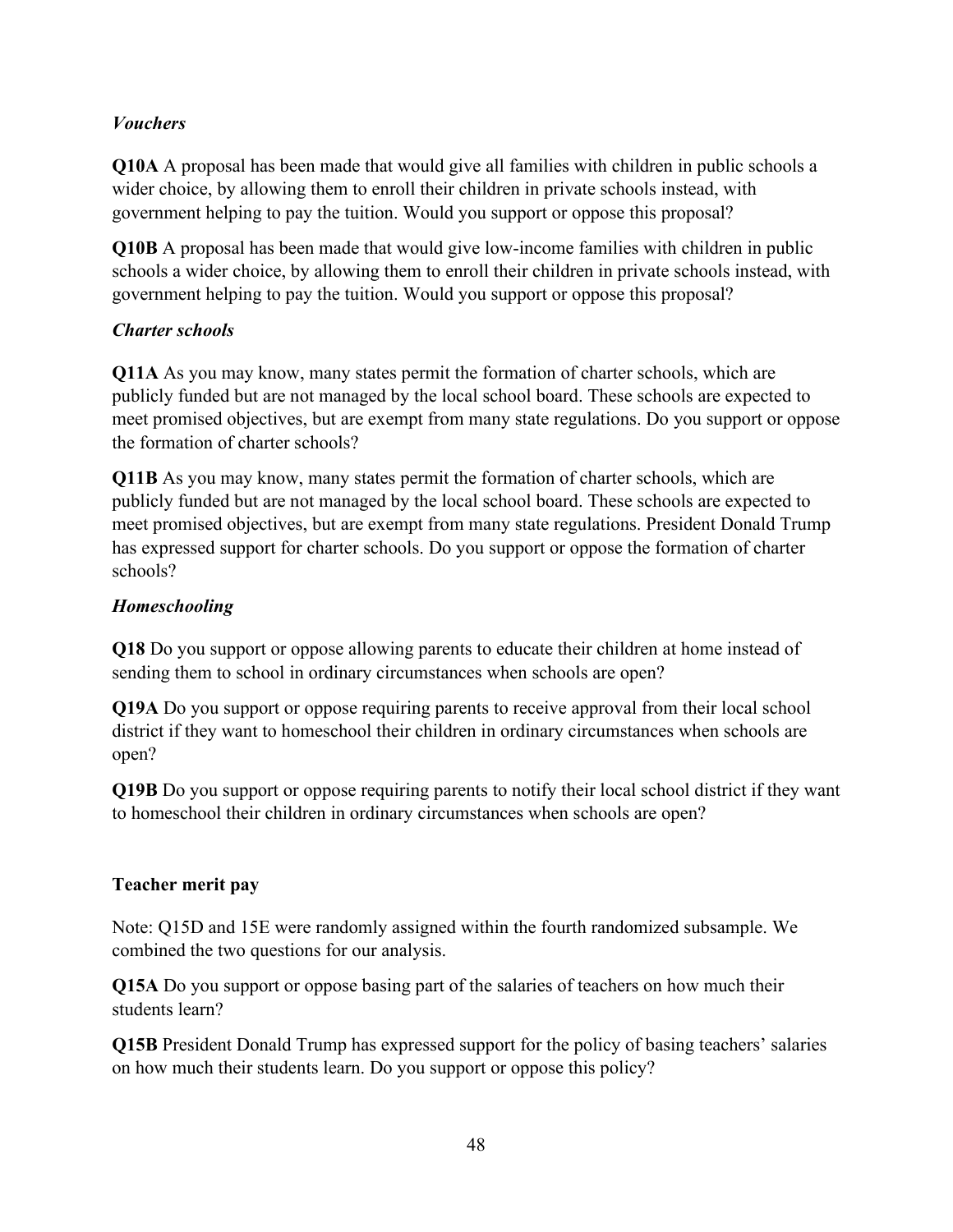**Q15C** Former President Barack Obama has expressed support for the policy of basing teachers' salaries on how much their students learn. Do you support or oppose this policy?

**Q15D** Both President Donald Trump and former President Barack Obama have expressed support for the policy of basing teachers' salaries on how much their students learn. Do you support or oppose this policy?

**Q15E** Both former President Barack Obama and President Donald Trump have expressed support for the policy of basing teachers' salaries on how much their students learn. Do you support or oppose this policy?

# **Teacher unions**

Outcomes (1=Strongly positive effect, 2= Somewhat positive effect, 3= Somewhat negative effect, 4= Strongly negative effect, 5= Neither positive nor negative effect)

Note: We combined the two questions Q20A and A20B for our analysis.

**Q20A** Some people say that teacher unions are a stumbling block to school reform. Others say that unions fight for better schools and better teachers. What do you think? Do you think teacher unions have a generally positive effect on schools, or do you think they have a generally negative effect?

**Q20B** Some people say that teacher unions fight for better schools and better teachers. Others say that unions are a stumbling block to school reform. What do you think? Do you think teacher unions have a generally positive effect on schools, or do you think they have a generally negative effect?

# **Public spending on education**

Outcomes (1= Greatly increase,  $2=$  Increase,  $3=$  Stay about the same,  $4=$  Decrease,  $5=$  Greatly decrease)

# *Increase in public school spending*

**Q13A** According to the most recent information available, \$[INSERT PPS] is being spent each year per child attending public schools in your district.

Do you think that government funding for public schools in your district should increase, decrease, or stay about the same?

**Q13B** Do you think that government funding for public schools in your district should increase, decrease, or stay about the same?